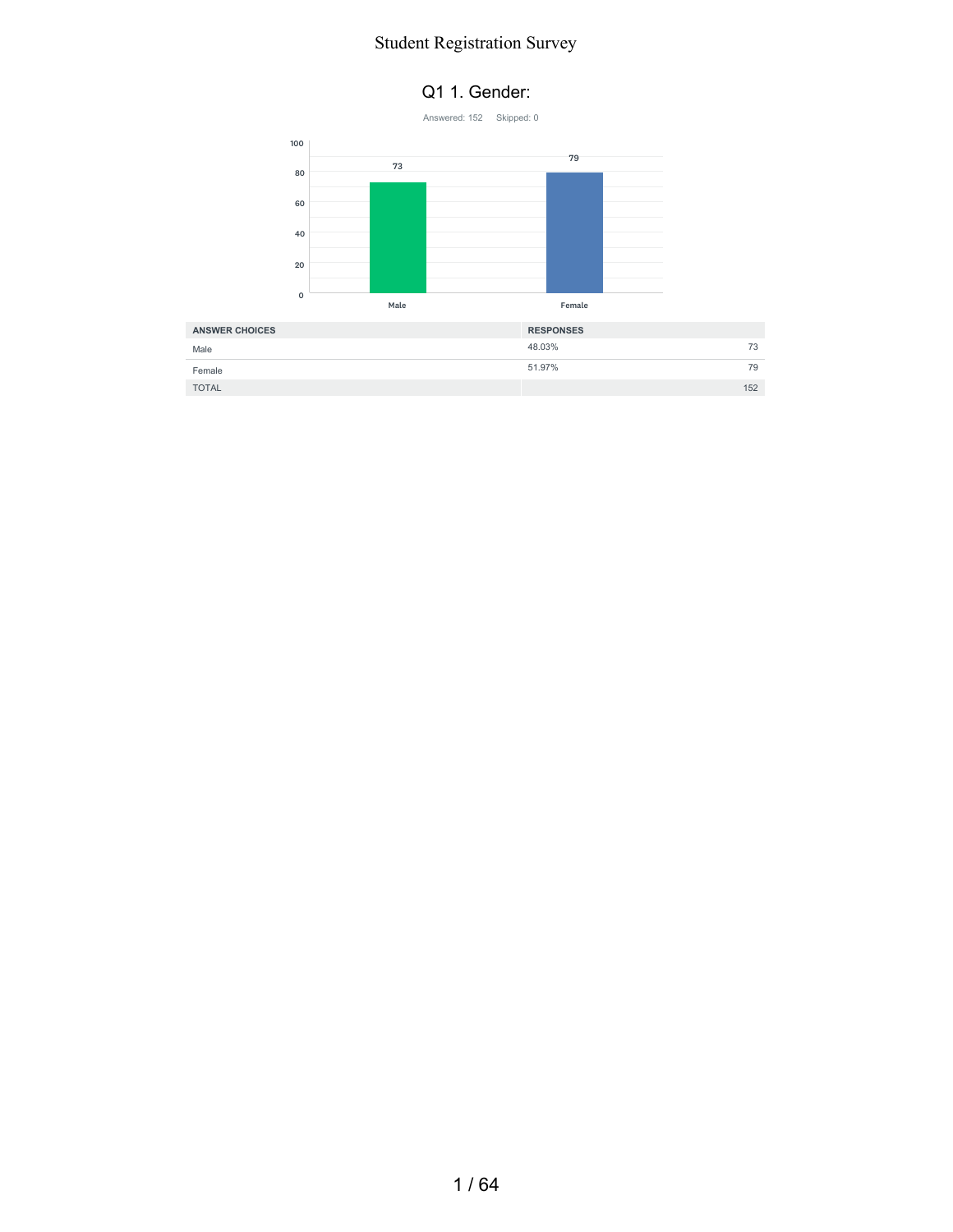#### Q2 2. The campus I am / will be attending is:



| <b>ANSWER CHOICES</b>  | <b>RESPONSES</b> |     |
|------------------------|------------------|-----|
| <b>National Campus</b> | 26.32%           | 40  |
| Chuuk Campus           | 5.92%            | 9   |
| Kosrae Campus          | 7.24%            | 11  |
| Pohnpei Campus         | 11.18%           | 17  |
| Yap Campus             | 48.68%           | 74  |
| FSM FMI Campus         | 0.66%            | 4   |
| <b>TOTAL</b>           |                  | 152 |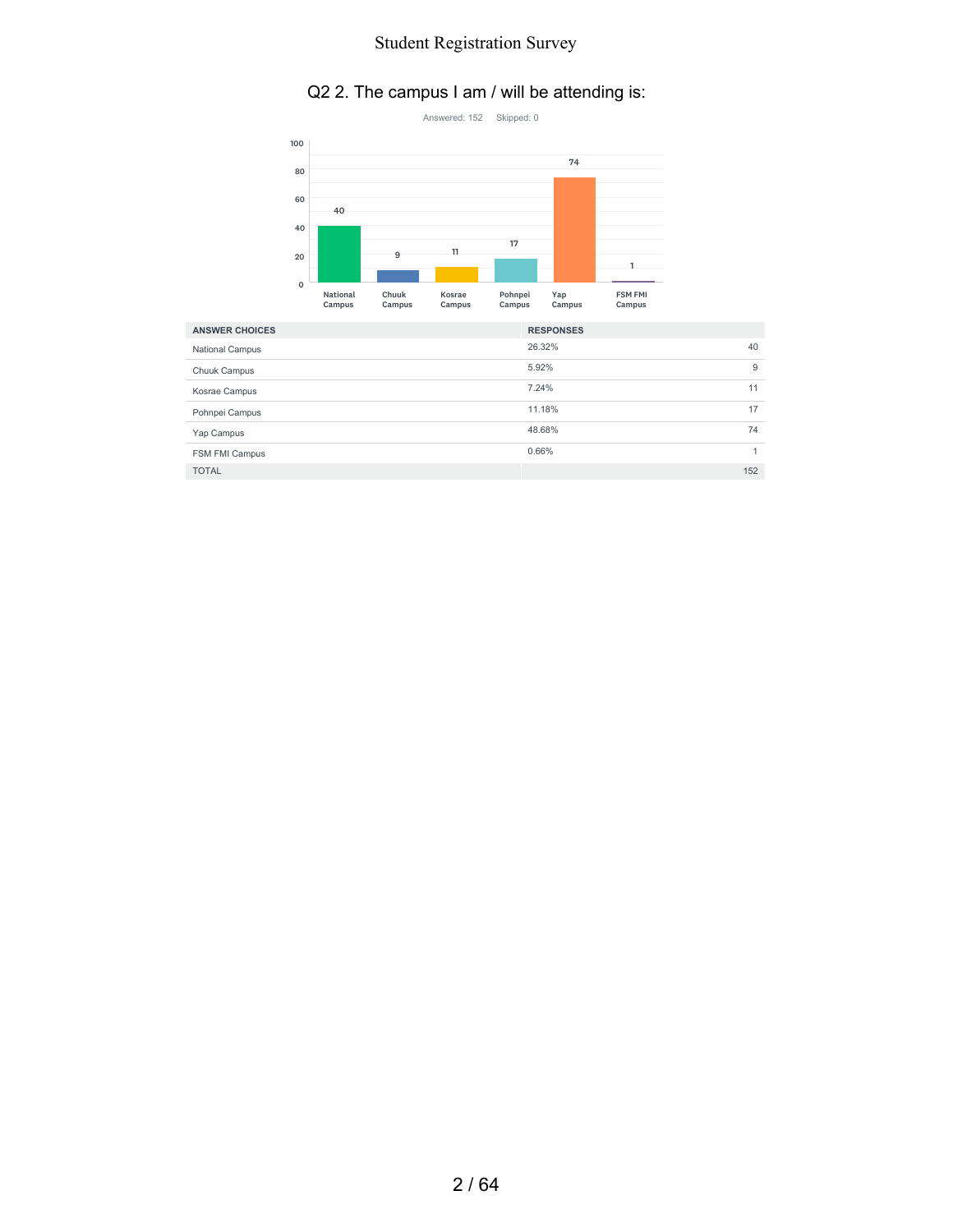#### Q3 3. Registration Status:



| <b>ANSWER CHOICES</b> | <b>RESPONSES</b> |
|-----------------------|------------------|
| <b>New</b>            | 6.00%<br>9       |
| Continuing            | 83.33%<br>125    |
| Transfer              | 2.00%<br>3       |
| Returning             | 8.67%<br>13      |
| <b>TOTAL</b>          | 150              |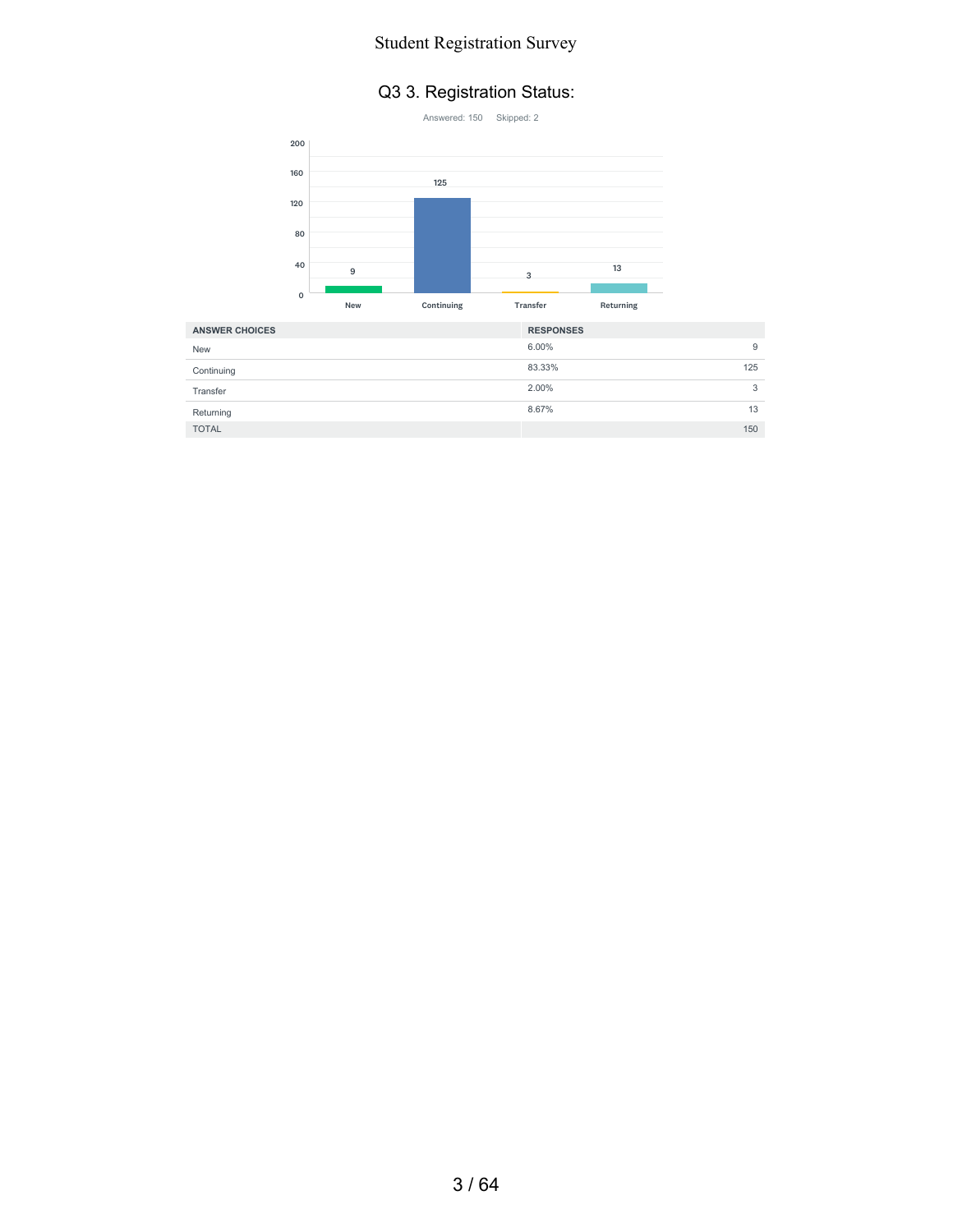#### Q4 4. Classification:



| <b>ANSWER CHOICES</b> | <b>RESPONSES</b> |     |
|-----------------------|------------------|-----|
| Freshmen              | 38.16%           | 58  |
| Sophomore             | 42.76%           | 65  |
| 3rd Year Student      | 16.45%           | 25  |
| 4th Year Student      | 2.63%            | 4   |
| <b>TOTAL</b>          |                  | 152 |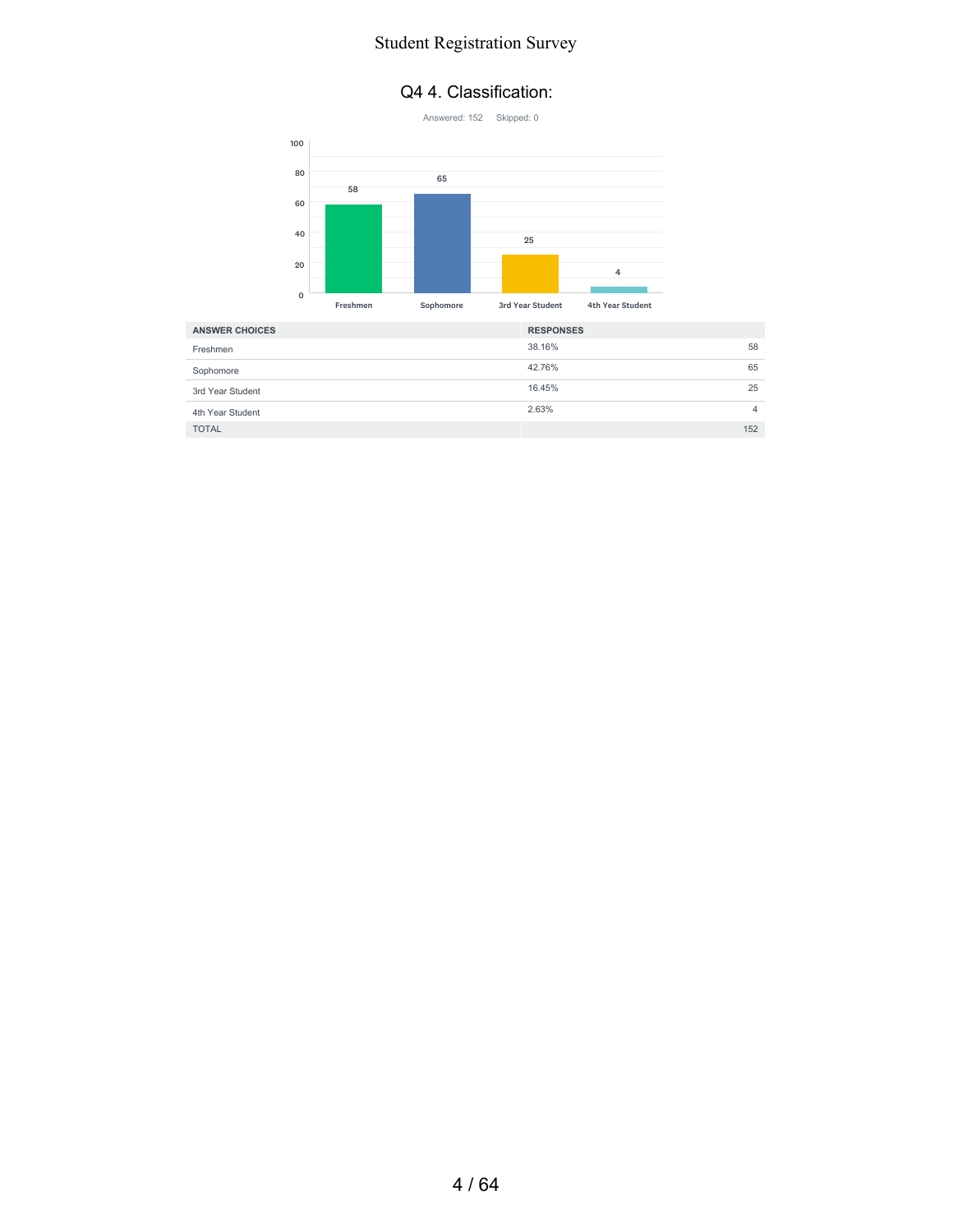#### Q5 Please indicate your degree type:



| <b>ANSWER CHOICES</b>  |                                    | <b>RESPONSES</b> |                |
|------------------------|------------------------------------|------------------|----------------|
| Associate of Arts (AA) |                                    | 27.50%           | 33             |
|                        | Associate of Science (AS)          | 35.00%           | 42             |
| Certificate (CA)       |                                    | 25.00%           | 30             |
|                        | Associate of Applied Science (AAS) | 3.33%            | $\overline{4}$ |
| <b>ACE</b>             |                                    | 5.83%            | $\overline{7}$ |
| Undecided              |                                    | 3.33%            | $\overline{4}$ |
|                        | Third-Year Certificate (TYC)       | $0.00\%$         | $\Omega$       |
| Bachelor of Arts (BA)  |                                    | $0.00\%$         | $\mathbf 0$    |
| <b>TOTAL</b>           |                                    |                  | 120            |
|                        |                                    |                  |                |
| #                      | OTHER (UNDECIDED) SPECIFY:         |                  | <b>DATE</b>    |

1 not yet decided 1/19/2016 3:48 PM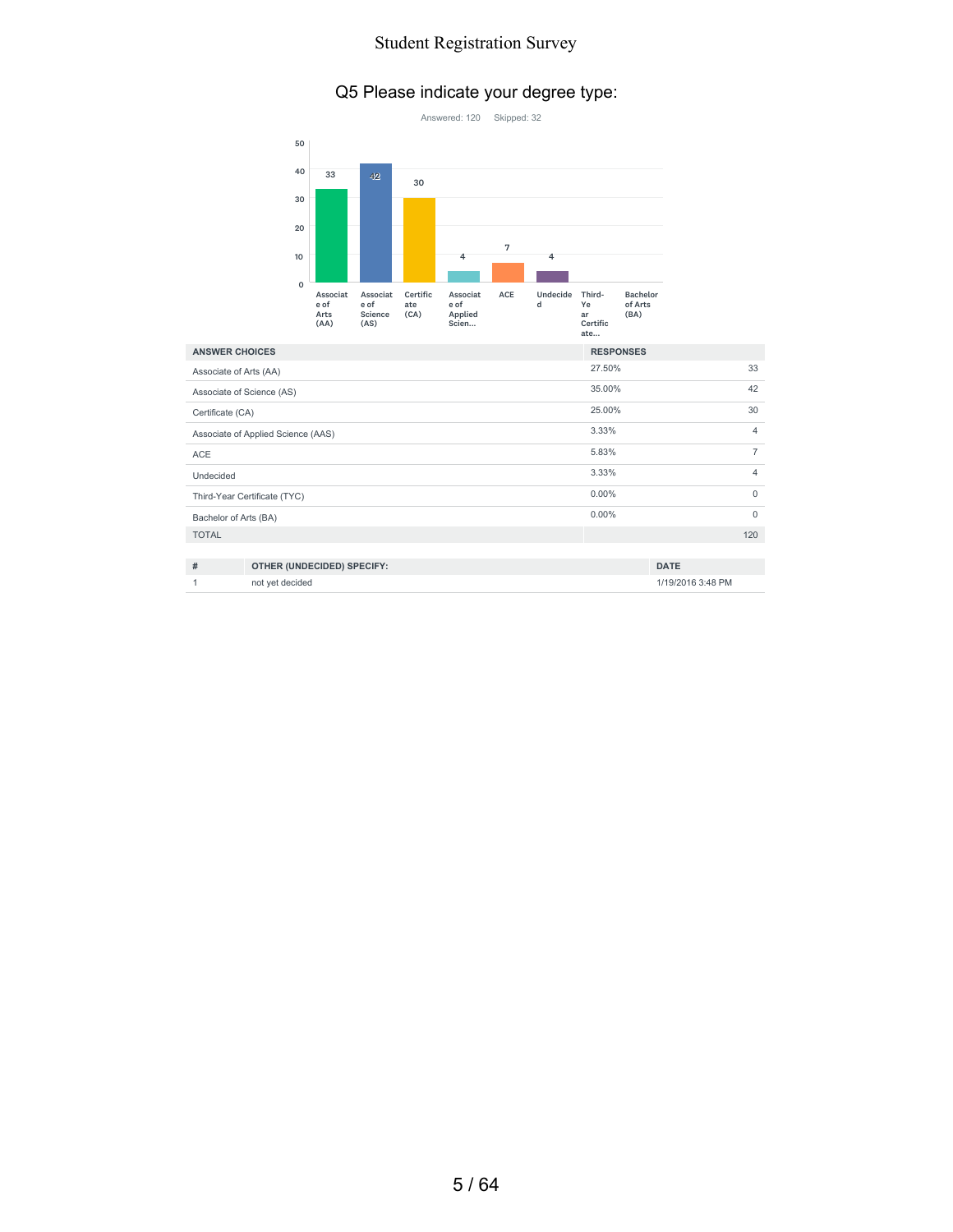#### Q6 Please indicate your major:





| Major                     |                      |                     |                                 |                  |                                     |                                         |              |
|---------------------------|----------------------|---------------------|---------------------------------|------------------|-------------------------------------|-----------------------------------------|--------------|
|                           | AA IN<br><b>HCOP</b> | AS IN<br><b>HTM</b> | AA IN<br>LIBERAL<br><b>ARTS</b> | AA IN<br>LA/HCOP | AA IN MICRONESIAN<br><b>STUDIES</b> | AA IN PRE-TEACHER<br><b>PREPARATION</b> | <b>TOTAL</b> |
| Associate of<br>Arts (AA) | 12.90%<br>4          | 3.23%               | 41.94%                          | 3.23%            | $0.00\%$                            | 38.71%<br>12                            | 31           |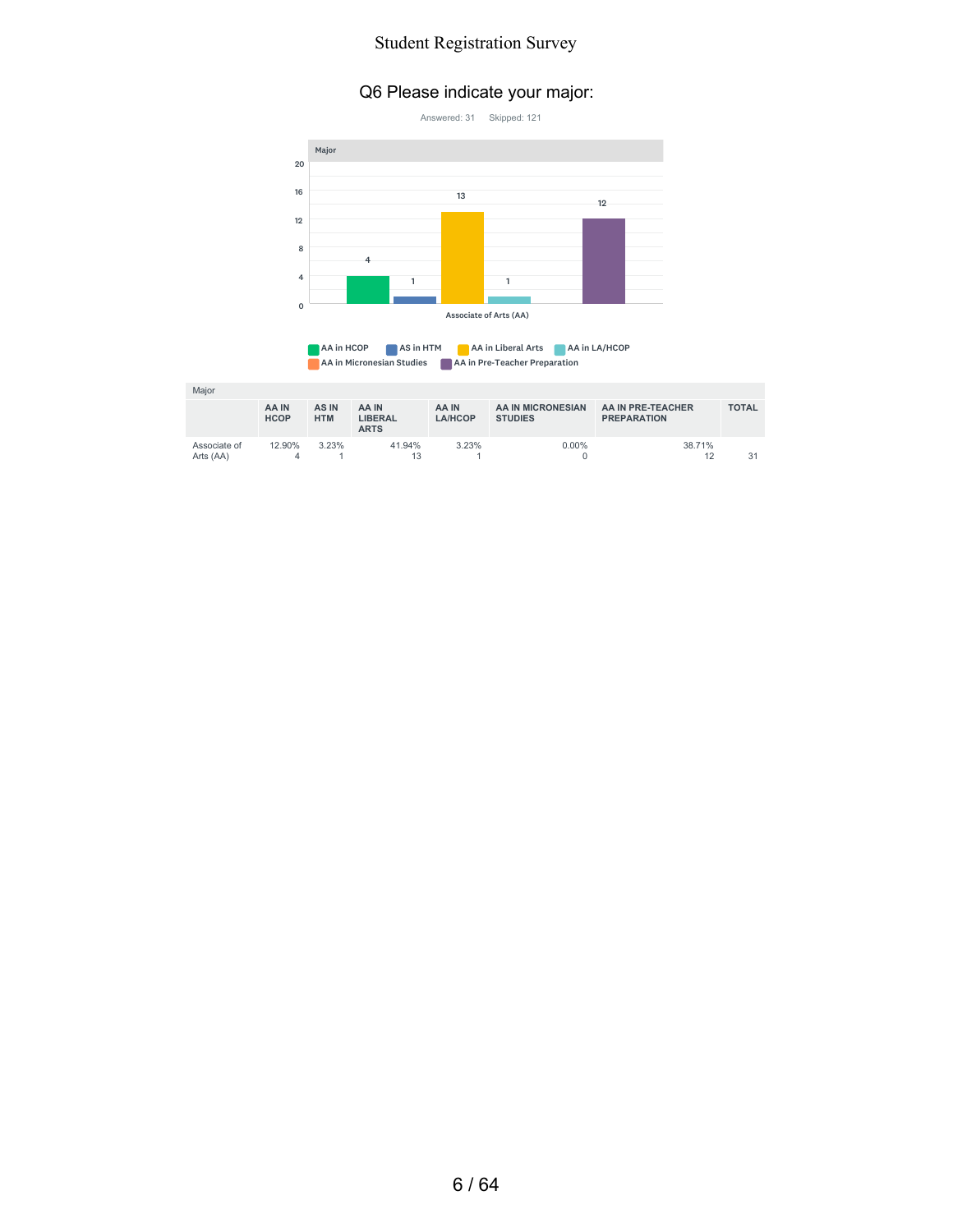#### Q7 Please indicate you major:



AS in Accounting **AS in Ag. & Nat. Res. Management (ANRM)** AS in Business Administration **AS in Computer Information System** AS in HTM AS in Marine Science AS in Nursing AS in Nursing (RN) AS in Nursing (PN) AS in Public Health AS in Teacher Education

Major

|                                    | AS IN<br><b>ACCOUNTING</b> | AS IN AG. &<br>NAT. RES.<br><b>MANAGEMENT</b><br>(ANRM) | <b>AS IN BUSINESS</b><br><b>ADMINISTRATION</b> | AS IN<br><b>COMPUTER</b><br><b>INFORMATION</b><br><b>SYSTEM</b> | AS IN<br><b>HTM</b> | AS IN<br><b>MARINE</b><br><b>SCIENCE</b> | AS IN<br><b>NURSING</b> | AS IN<br><b>NURSING</b><br>(RN) | AS IN<br><b>NURSING</b><br>(PN) | AS IN<br><b>PUBLIC</b><br><b>HEALTH</b> | AS IN<br><b>TEAC</b><br><b>EDUC</b> |
|------------------------------------|----------------------------|---------------------------------------------------------|------------------------------------------------|-----------------------------------------------------------------|---------------------|------------------------------------------|-------------------------|---------------------------------|---------------------------------|-----------------------------------------|-------------------------------------|
| Associate<br>of<br>Science<br>(AS) | $0.00\%$                   | 5.13%                                                   | 28.21%                                         | 28.21%                                                          | 12.82%<br>ь         | 2.56%                                    | $0.00\%$                | 7.69%                           | $0.00\%$                        | $0.00\%$                                |                                     |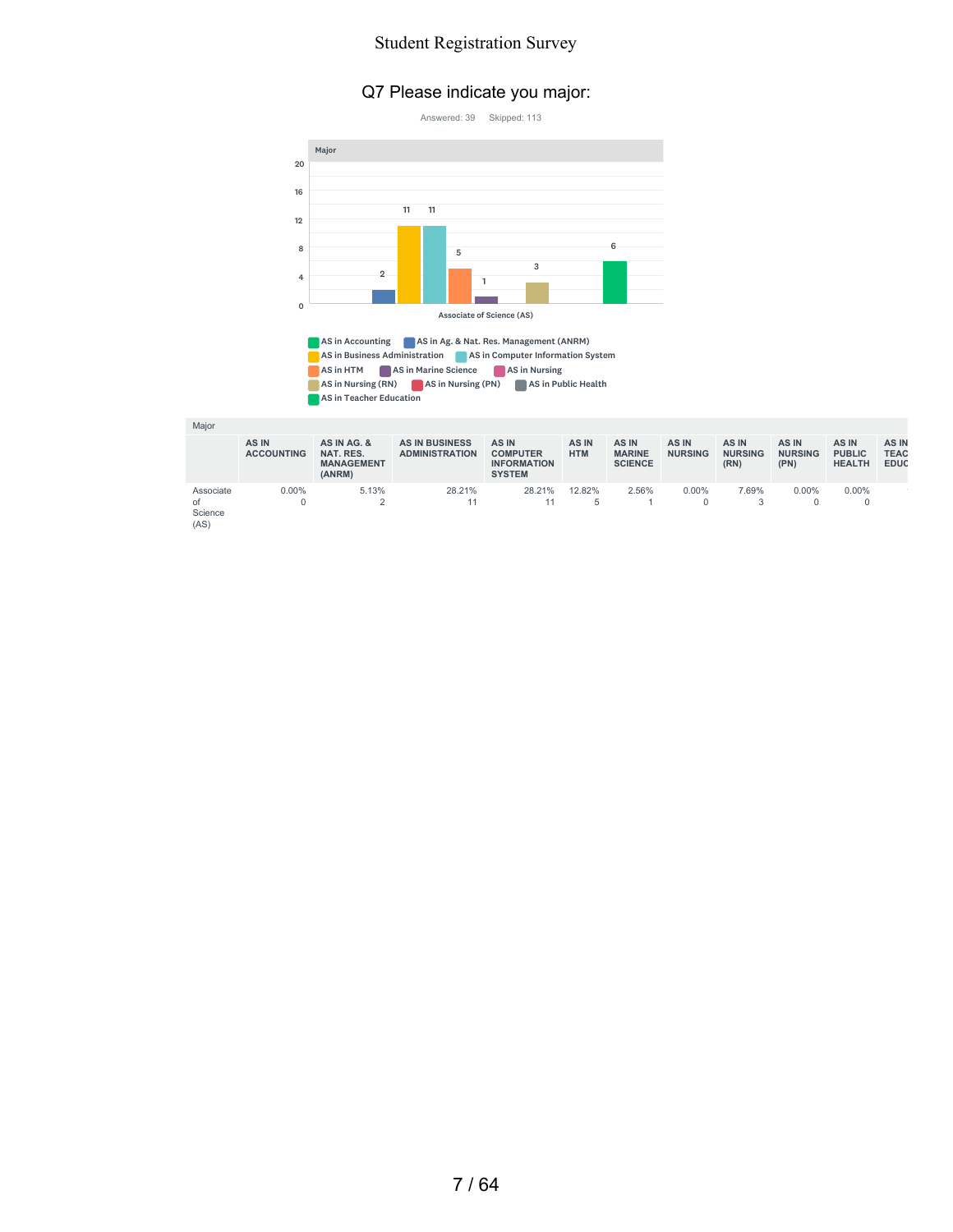#### Q8 Please indicate your major:



CA in Nursing Assistant **CA** in Basic Public Health CA in Secretarial Science CA in Health Assistant Training Program CA in Building Maintenance and Repair

CA in Refrigerator and Air Conditioning CA in Trial Counselor

| Major               |                                                                             |                                   |                                                                  |                                                                                                        |                                 |                                                           |                                                                              |                                                   |                                                            |
|---------------------|-----------------------------------------------------------------------------|-----------------------------------|------------------------------------------------------------------|--------------------------------------------------------------------------------------------------------|---------------------------------|-----------------------------------------------------------|------------------------------------------------------------------------------|---------------------------------------------------|------------------------------------------------------------|
|                     | <b>CAIN</b><br><b>AGRICULTURE</b><br>AND FOOD<br><b>TECHNOLOGY</b><br>(AFT) | <b>CAIN</b><br><b>BOOKKEEPING</b> | <b>CA IN CABINET</b><br><b>MAKING/FURNITURE</b><br><b>MAKING</b> | <b>CAIN</b><br><b>CAREER</b><br><b>EDUCATION:</b><br><b>MOTOR</b><br><b>VEHICLE</b><br><b>MECHANIC</b> | <b>CAIN</b><br><b>CARPENTRY</b> | <b>CA IN</b><br><b>CONSTRUCTION</b><br><b>ELECTRICITY</b> | <b>CA IN</b><br><b>ELECTRONIC</b><br><b>ENGINEERING</b><br><b>TECHNOLOGY</b> | <b>CAIN</b><br><b>NURSING</b><br><b>ASSISTANT</b> | <b>CAIN</b><br><b>BASIC</b><br><b>PUBLI</b><br><b>HEAL</b> |
| Certificate<br>(CA) | 21.43%<br>6                                                                 | 25.00%                            | $0.00\%$                                                         | 3.57%                                                                                                  | 3.57%                           | $0.00\%$                                                  | 21.43%<br>6                                                                  | 14.29%<br>4                                       | 3.57                                                       |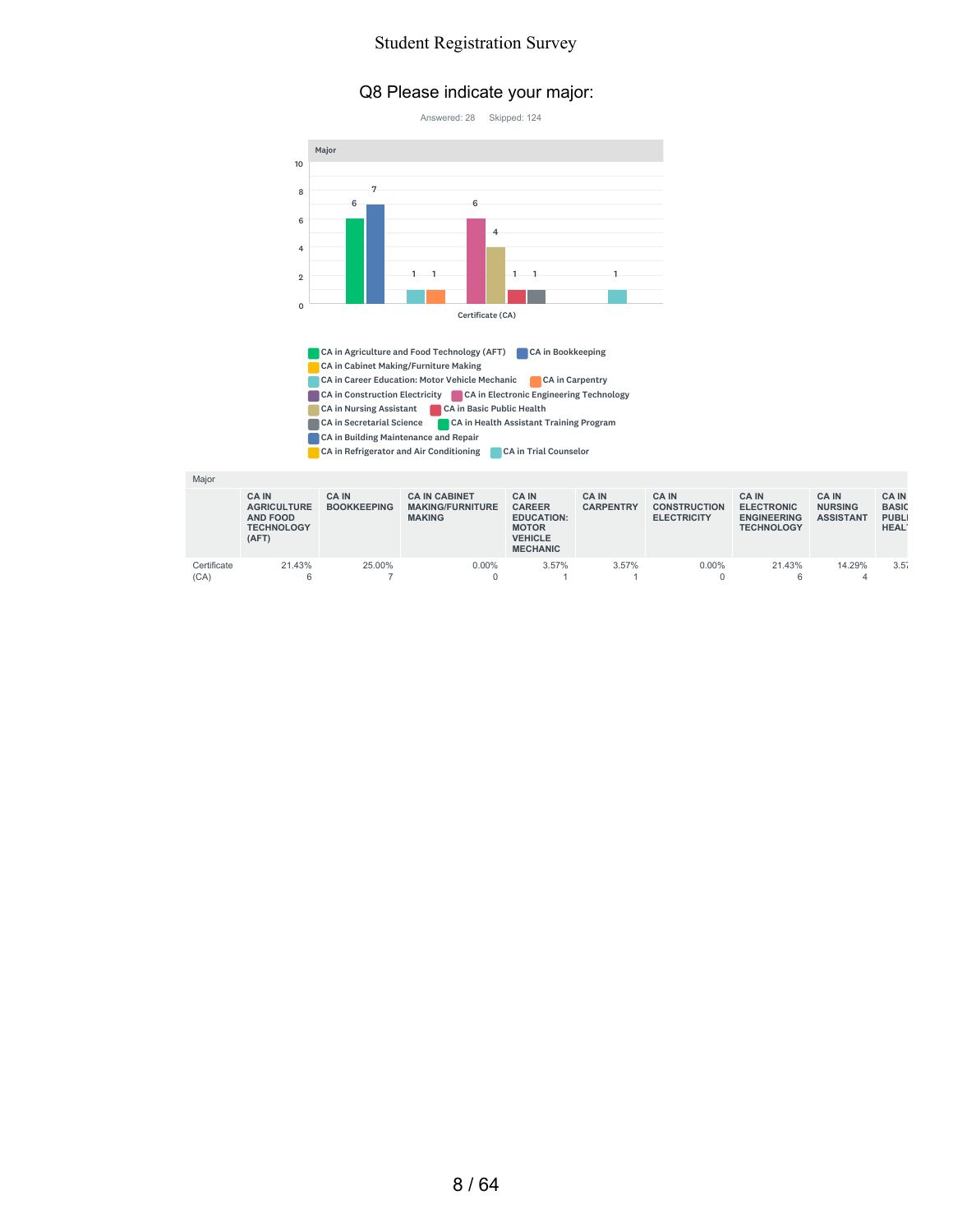#### Q9 Please indicate your major:



AAS in Telecommunications

| Maior                                 |                                      |                                         |                                            |              |
|---------------------------------------|--------------------------------------|-----------------------------------------|--------------------------------------------|--------------|
|                                       | AAS IN BUILDING<br><b>TECHNOLOGY</b> | AAS IN ELECTRONICS<br><b>TECHNOLOGY</b> | <b>AAS IN</b><br><b>TELECOMMUNICATIONS</b> | <b>TOTAL</b> |
| Associate of Applied<br>Science (AAS) | $0.00\%$                             | 33.33%                                  | 66.67%                                     |              |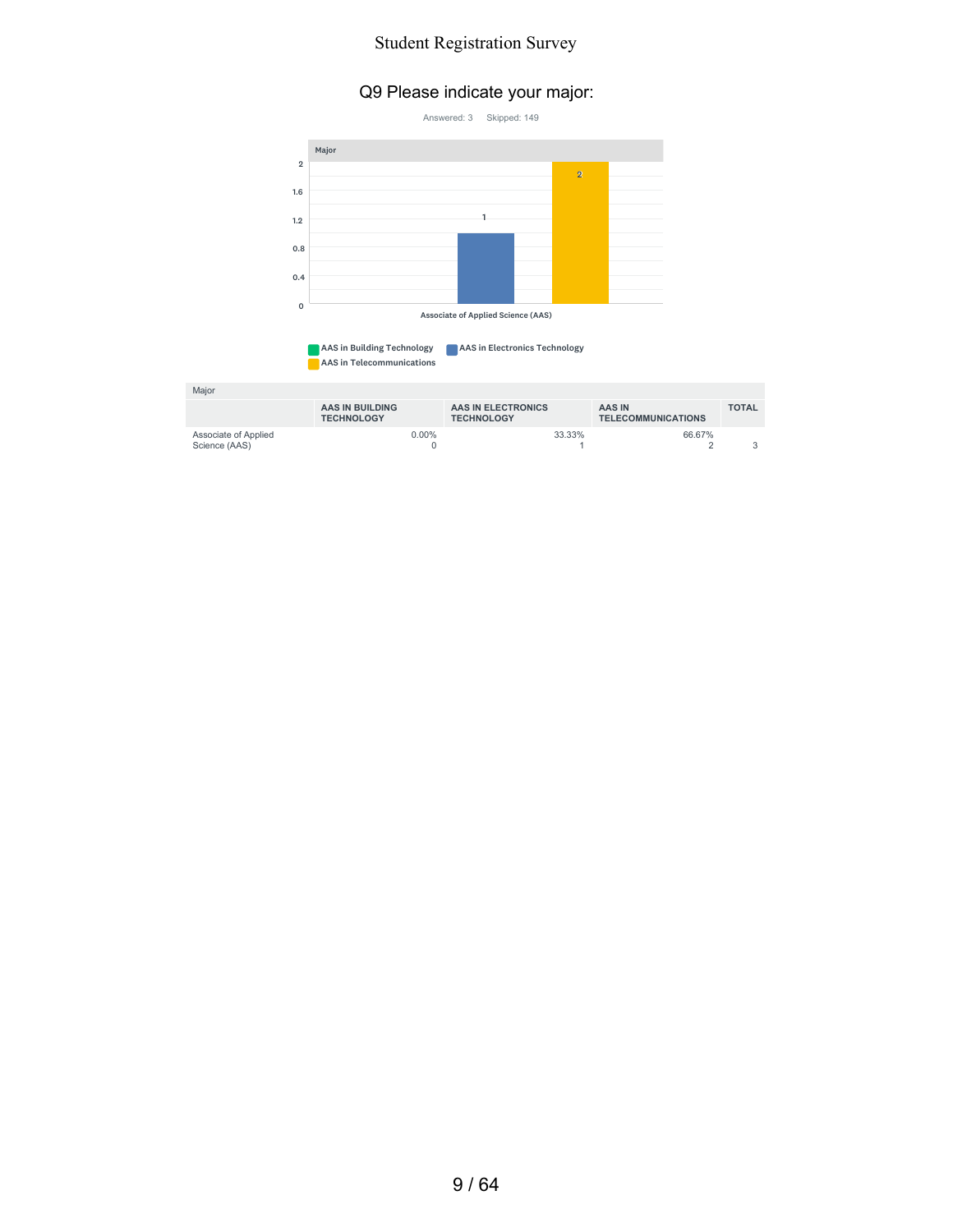### Q10 Please indicate your major:



| <b>TYC in Accounting</b>                | TYC in Public Health |                                |
|-----------------------------------------|----------------------|--------------------------------|
| TYC in Teacher Preparation - Elementary |                      | <b>TYC in General Business</b> |

| Major                           |                                    |                                       |                                                   |                                          |              |
|---------------------------------|------------------------------------|---------------------------------------|---------------------------------------------------|------------------------------------------|--------------|
|                                 | <b>TYC IN</b><br><b>ACCOUNTING</b> | <b>TYC IN PUBLIC</b><br><b>HEALTH</b> | TYC IN TEACHER PREPARATION -<br><b>ELEMENTARY</b> | <b>TYC IN GENERAL</b><br><b>BUSINESS</b> | <b>TOTAL</b> |
| Third-Year<br>Certificate (TYC) | 17.39%                             | 26.09%                                | 56.52%<br>13                                      | $0.00\%$                                 | 23           |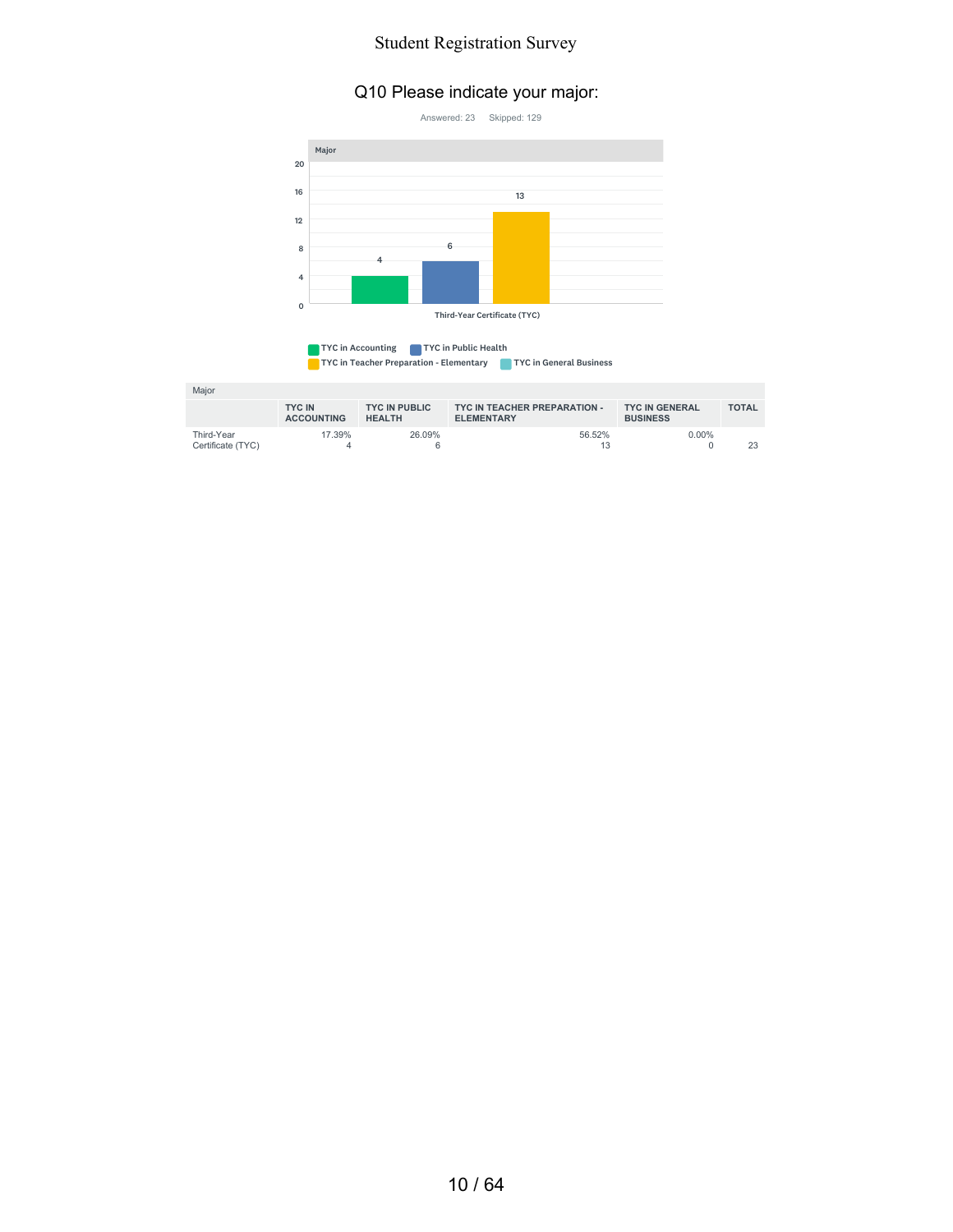#### Q11 State of Origin:

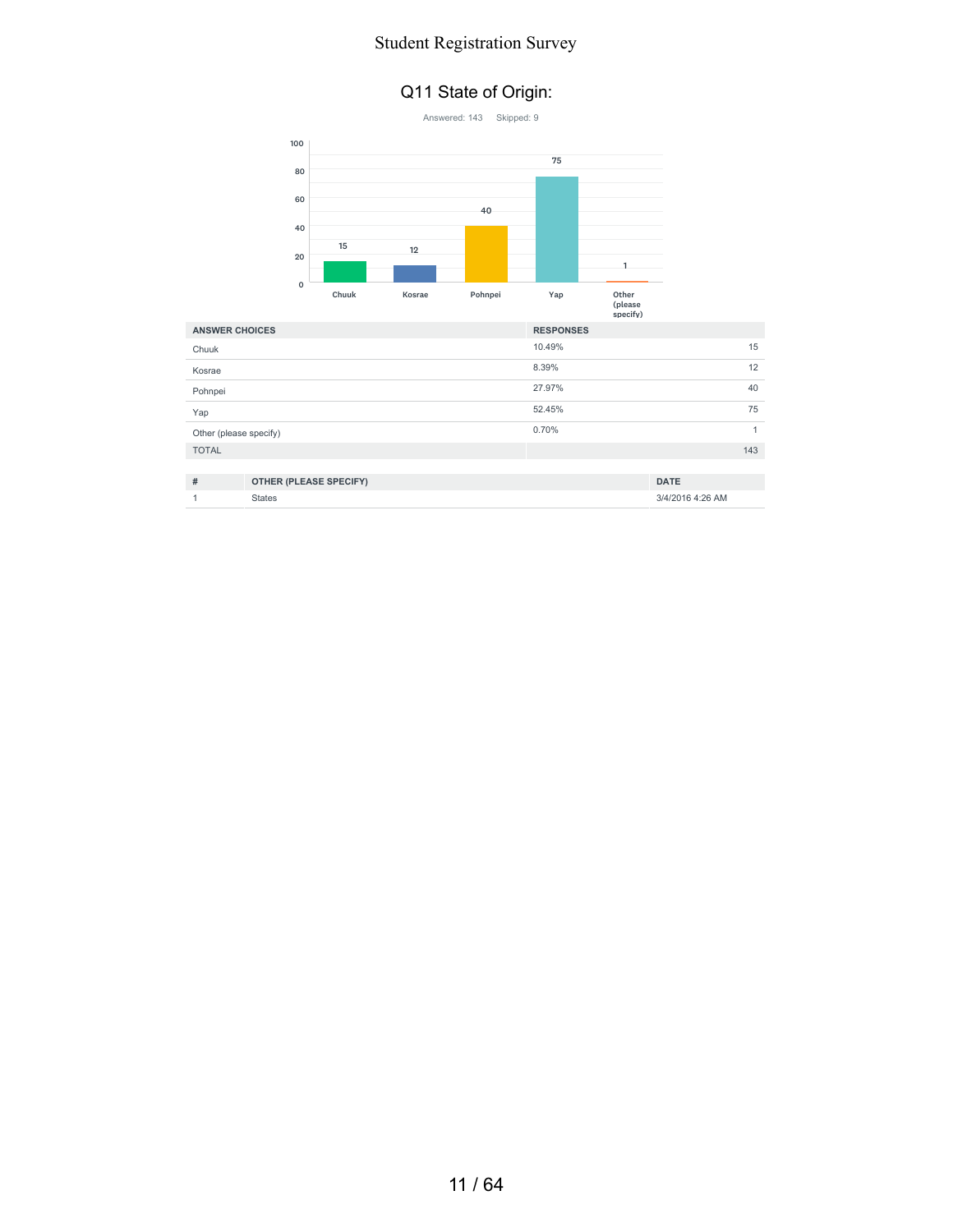#### Q12 Residential status:



 $\blacksquare$  TOTAL  $\blacksquare$  140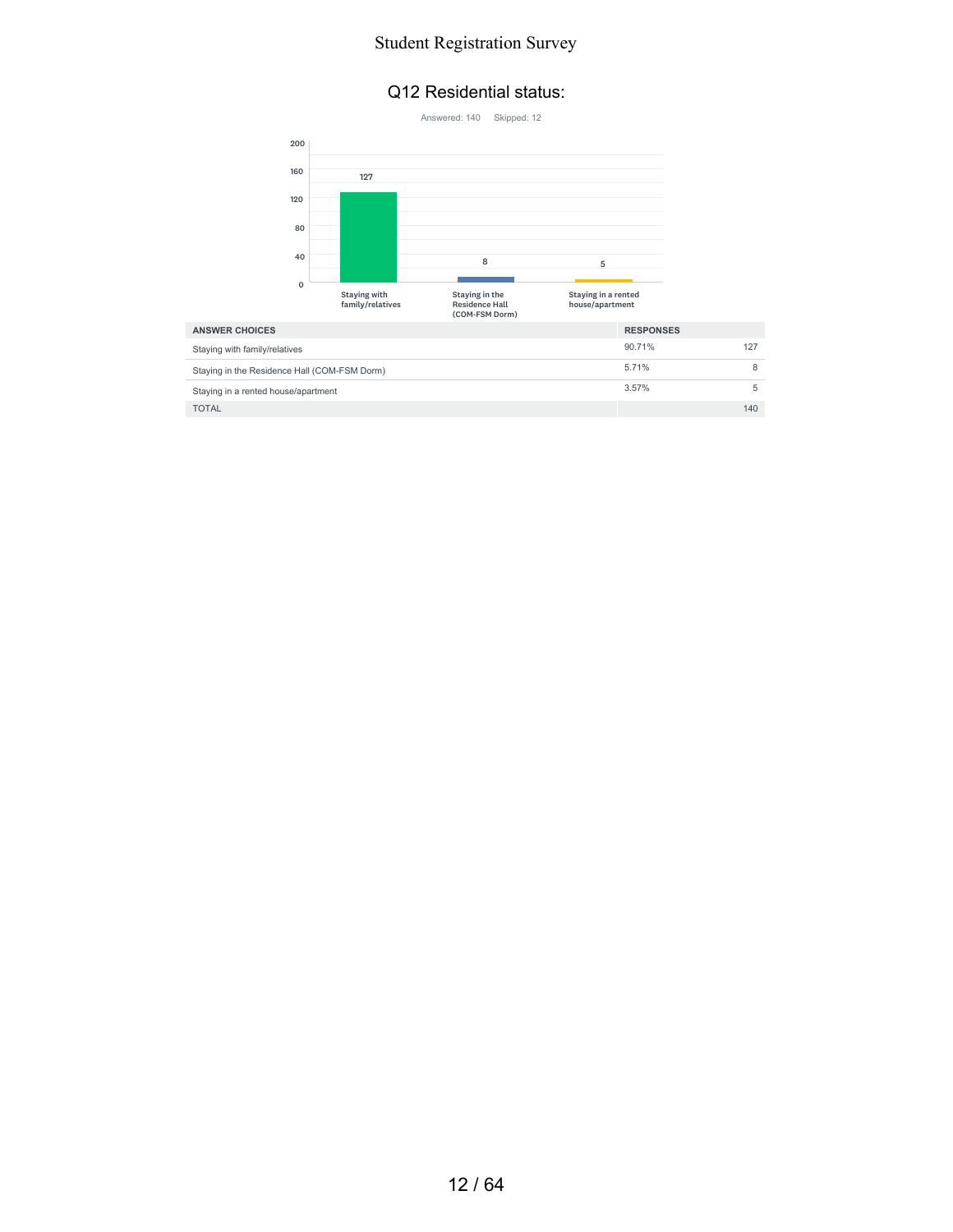## Q13 Were you able to register on-time?



| <b>ANSWER CHOICES</b> | <b>RESPONSES</b> |
|-----------------------|------------------|
| Yes                   | 92.03%<br>127    |
| No                    | 7.97%            |
| <b>TOTAL</b>          | 138              |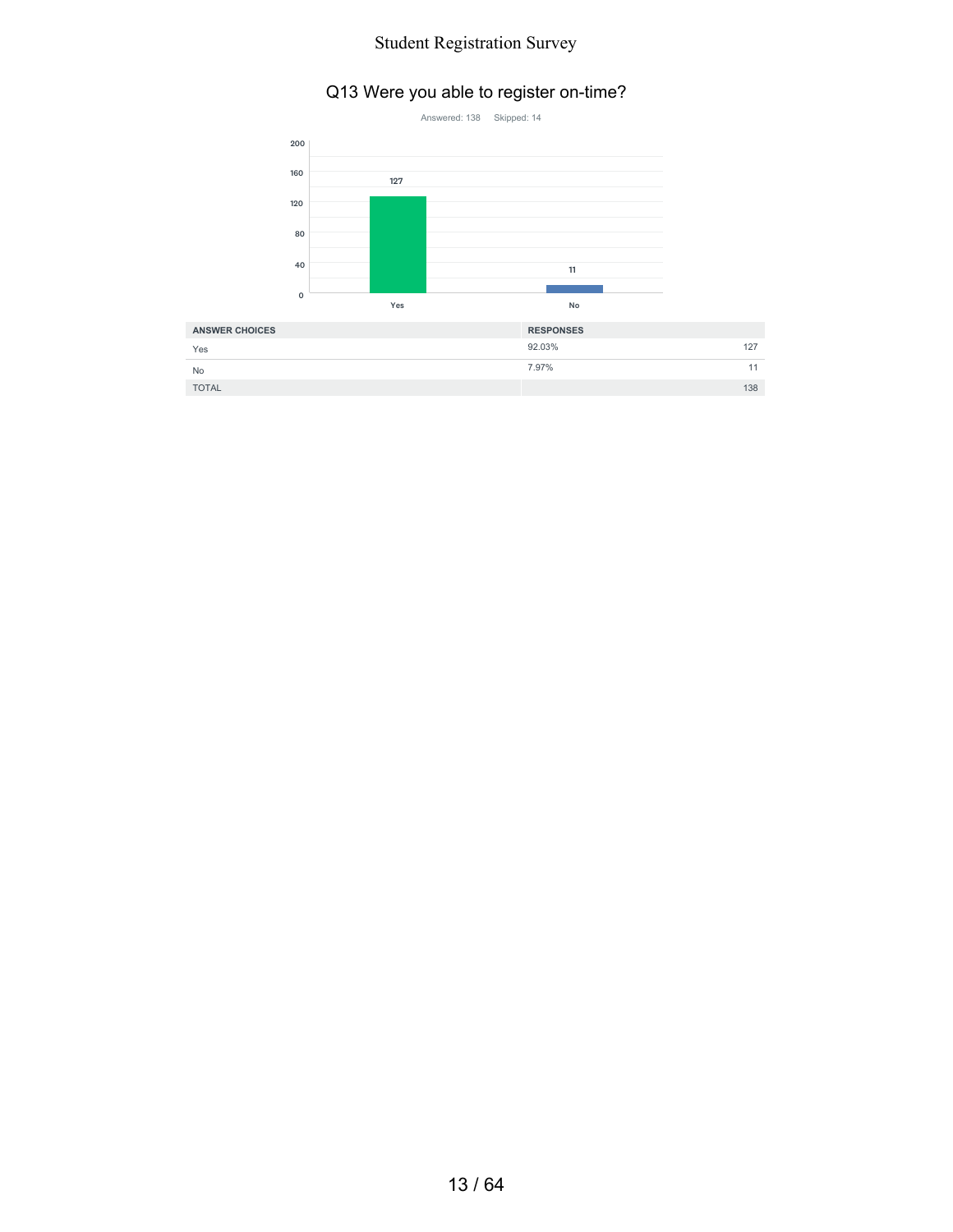### Q14 When did you register for your classes?



| <b>ANSWER CHOICES</b>       | <b>RESPONSES</b> |
|-----------------------------|------------------|
| During early registration   | 36<br>28.57%     |
| During orientation          | $0.00\%$         |
| During regular registration | 71.43%<br>90     |
| <b>TOTAL</b>                | 126              |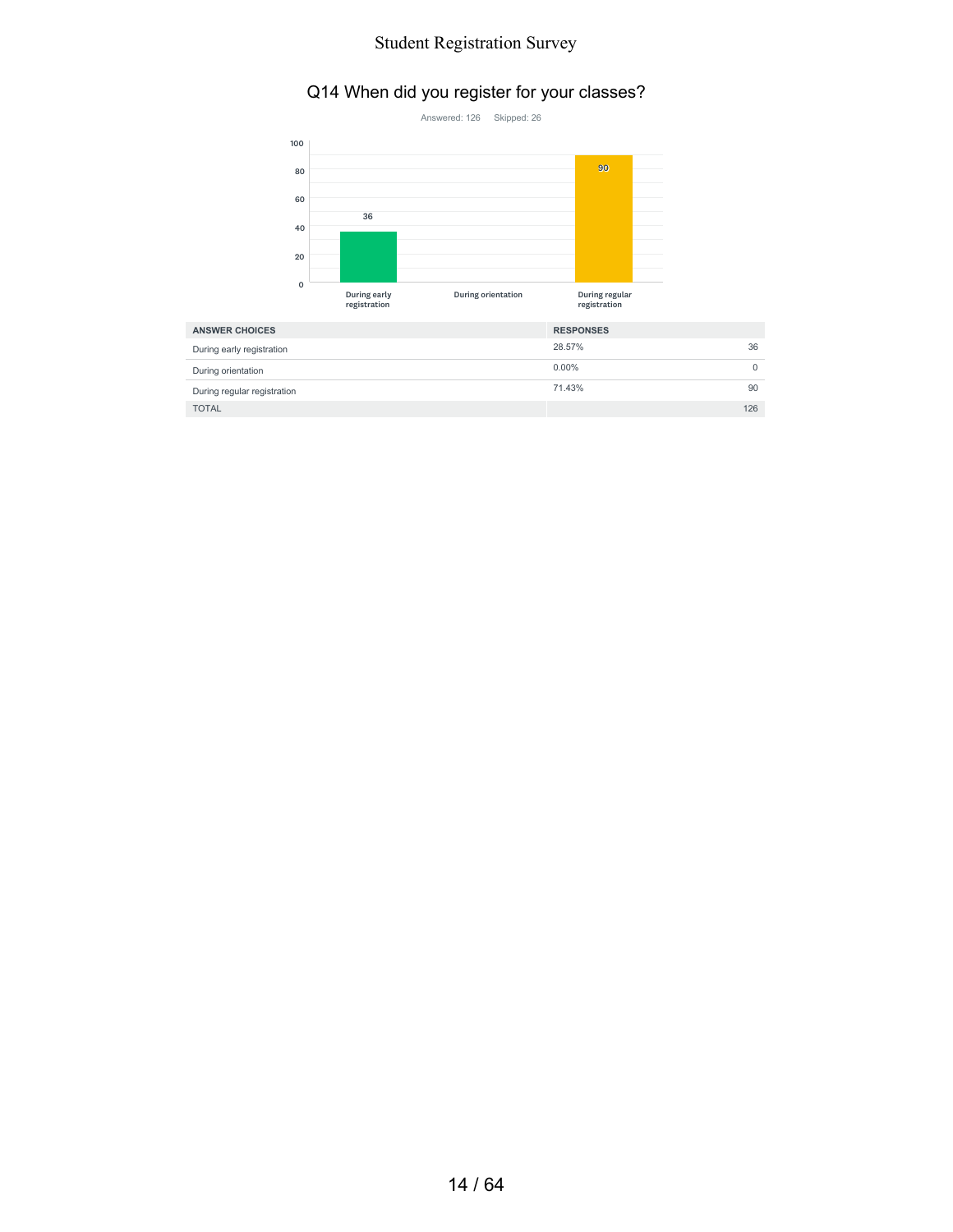#### Q15 You said "No" to the question "Were you able to register on-time?". Please indicate reason why.

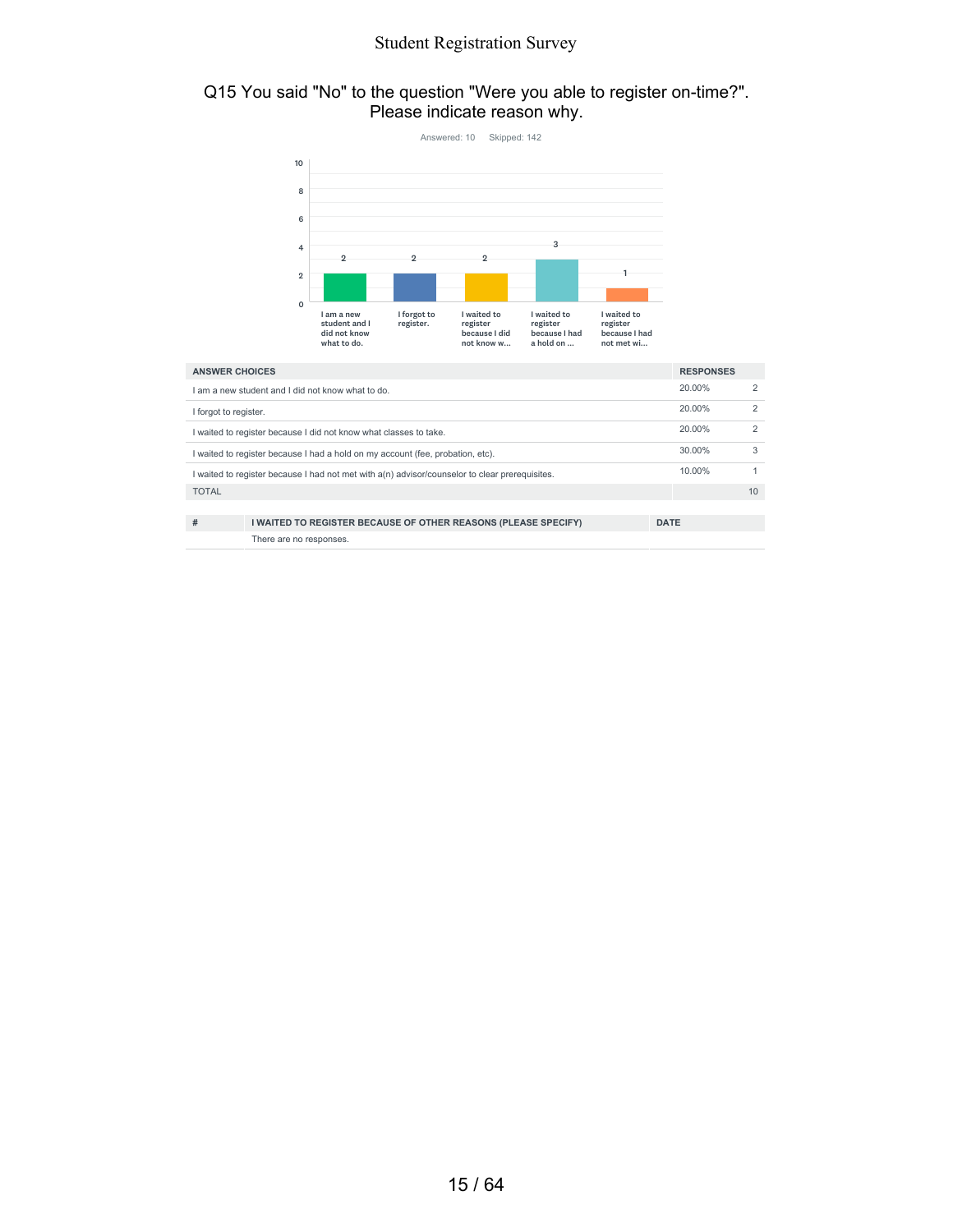### Q16 Indicate Type of Registration:



| <b>ANSWER CHOICES</b> | <b>RESPONSES</b> |     |
|-----------------------|------------------|-----|
| Face to face          | 73.88%           | 99  |
| Online                | 17.91%           | 24  |
| Combination of both   | 8.21%            | 11  |
| <b>TOTAL</b>          |                  | 134 |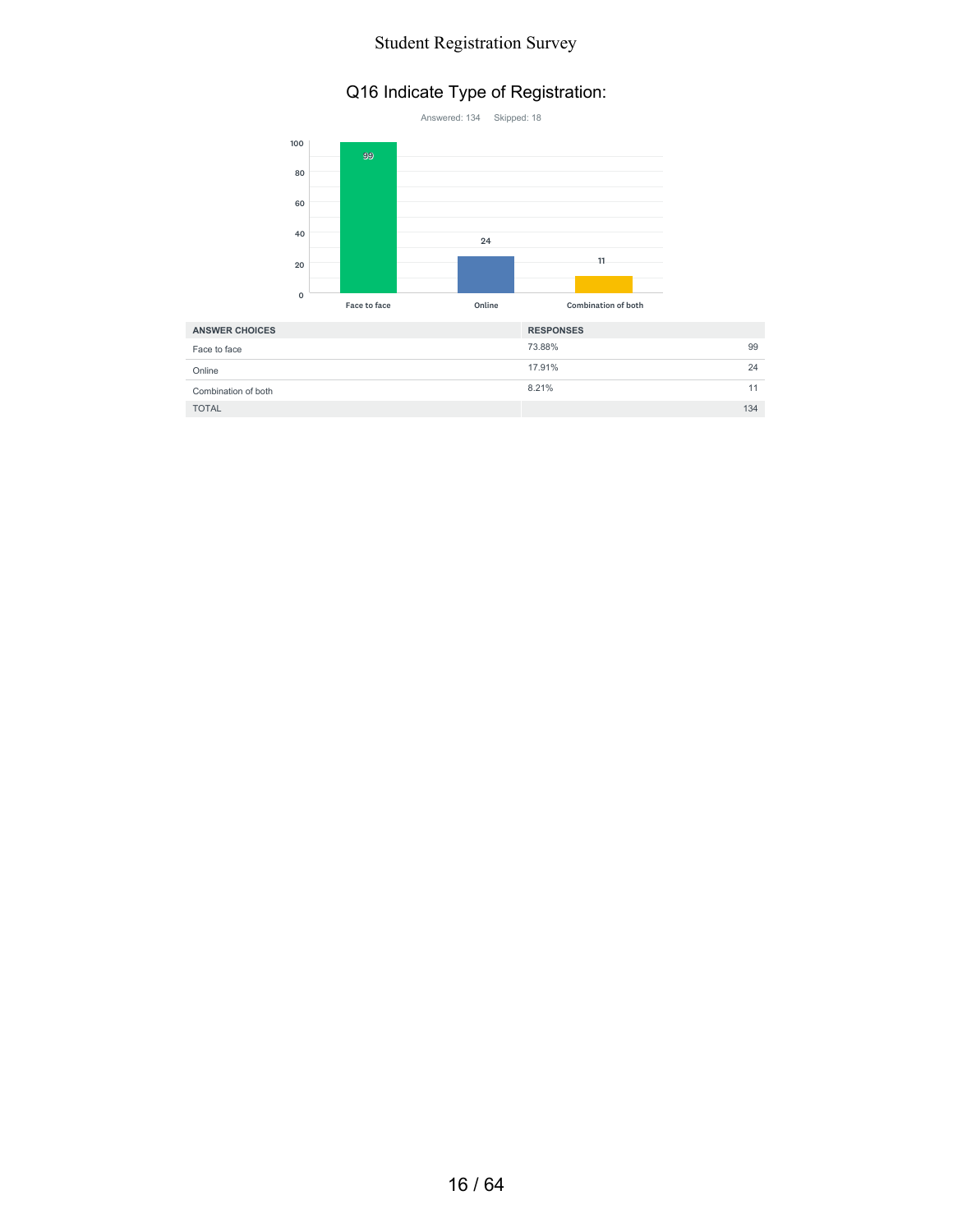### Q17 Please indicate your level of agreement



| <b>Strongly Agree</b> | Agree | Neutral | <b>Disagree</b> | <b>Strongly Disagree</b> |
|-----------------------|-------|---------|-----------------|--------------------------|
| No Opinion            |       |         |                 |                          |

|                                                  | <b>STRONGLY</b><br><b>AGREE</b> | <b>AGREE</b> | <b>NEUTRAL</b> | <b>DISAGREE</b> | <b>STRONGLY</b><br><b>DISAGREE</b> | <b>NO</b><br><b>OPINION</b> | <b>TOTAL</b> |
|--------------------------------------------------|---------------------------------|--------------|----------------|-----------------|------------------------------------|-----------------------------|--------------|
| The online registration process was<br>adeguate. | 45.00%<br>9                     | 50.00%<br>10 | $0.00\%$       | $0.00\%$        | $0.00\%$                           | 5.00%                       | 20           |
| Was successful registering online.               | 57.89%<br>11                    | 31.58%<br>6  | 5.26%          | $0.00\%$        | $0.00\%$                           | 5.26%                       | 19           |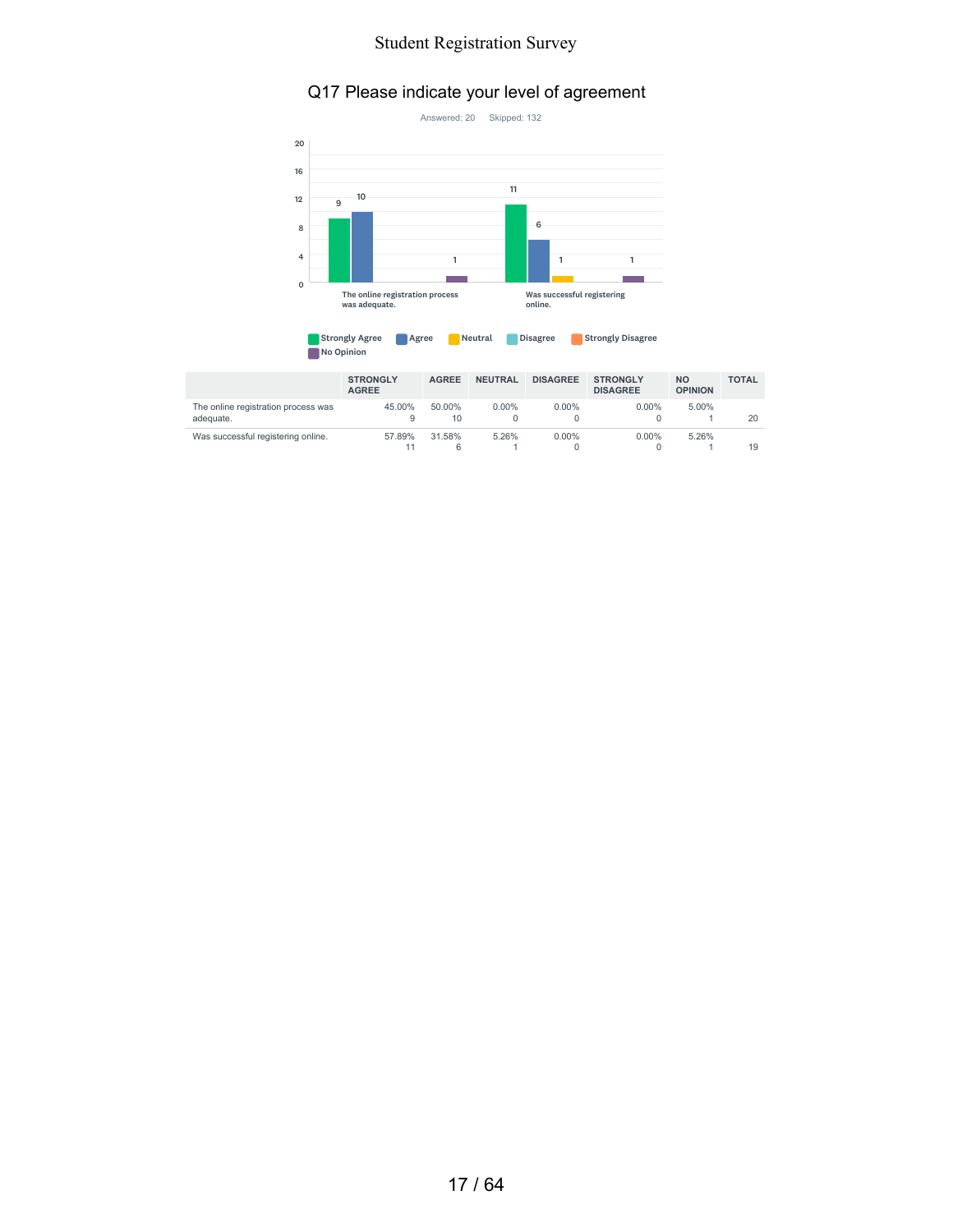### Q18 What part of the online registration were you most disappointed by?



| <b>ANSWER CHOICES</b>                                    | <b>RESPONSES</b>                              |                   |   |
|----------------------------------------------------------|-----------------------------------------------|-------------------|---|
| Need permission access from advisor in order to register | 82.35%                                        | 14                |   |
| Not being able to pay registration fee online            |                                               | 23.53%            | 4 |
|                                                          | <b>Total Respondents: 17</b>                  |                   |   |
|                                                          |                                               |                   |   |
| #                                                        | <b>OTHER (PLEASE SPECIFY)</b>                 | <b>DATE</b>       |   |
|                                                          | When so few sections for one particular class | 1/12/2016 6:45 AM |   |
| 2                                                        | let advisor aware that I am going to register | 1/6/2016 3:24 PM  |   |
| 3                                                        | Activation from advisor                       | 1/6/2016 3:03 PM  |   |
| 4                                                        | this is my first time register                | 1/2/2016 8:18 PM  |   |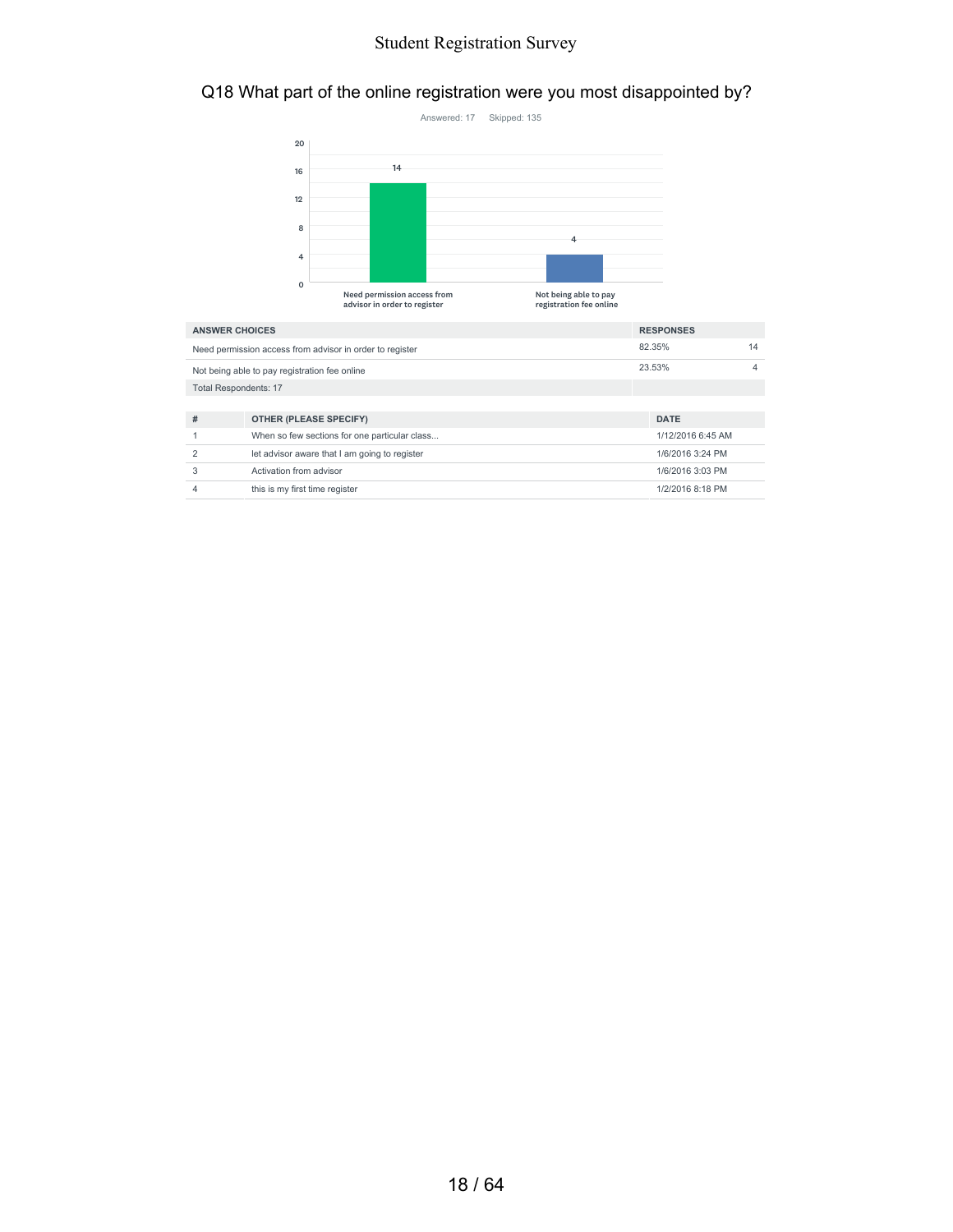### Q19 How can we improve your online registration experience?

Answered: 11 Skipped: 141

| #          | <b>RESPONSES</b>                                                                         | <b>DATE</b>       |
|------------|------------------------------------------------------------------------------------------|-------------------|
|            | Email                                                                                    | 3/4/2016 4:28 AM  |
| 2          | REGISTER ONLINE WITHOUT ADVISOR'S ACCESS.                                                | 1/25/2016 2:47 AM |
| 3          | Just, add another section Just one, though It'll be fine                                 | 1/12/2016 6:45 AM |
|            | Open registration to student at any time                                                 | 1/7/2016 10:49 AM |
| 5          | Just to make sure that my name is on the list with the others that also registered.      | 1/6/2016 3:24 PM  |
| $\epsilon$ | Complete all the requirement                                                             | 1/6/2016 3:03 PM  |
|            | to approve it in a quickly way                                                           | 1/6/2016 11:36 AM |
|            | to know more about the online registration and to improve how to use online registration | 1/6/2016 11:34 AM |
| 9          | please just approve it                                                                   | 1/6/2016 11:23 AM |
| 10         | please just approve it                                                                   | 1/6/2016 11:17 AM |
| 11         | no comments yet                                                                          | 1/2/2016 8:18 PM  |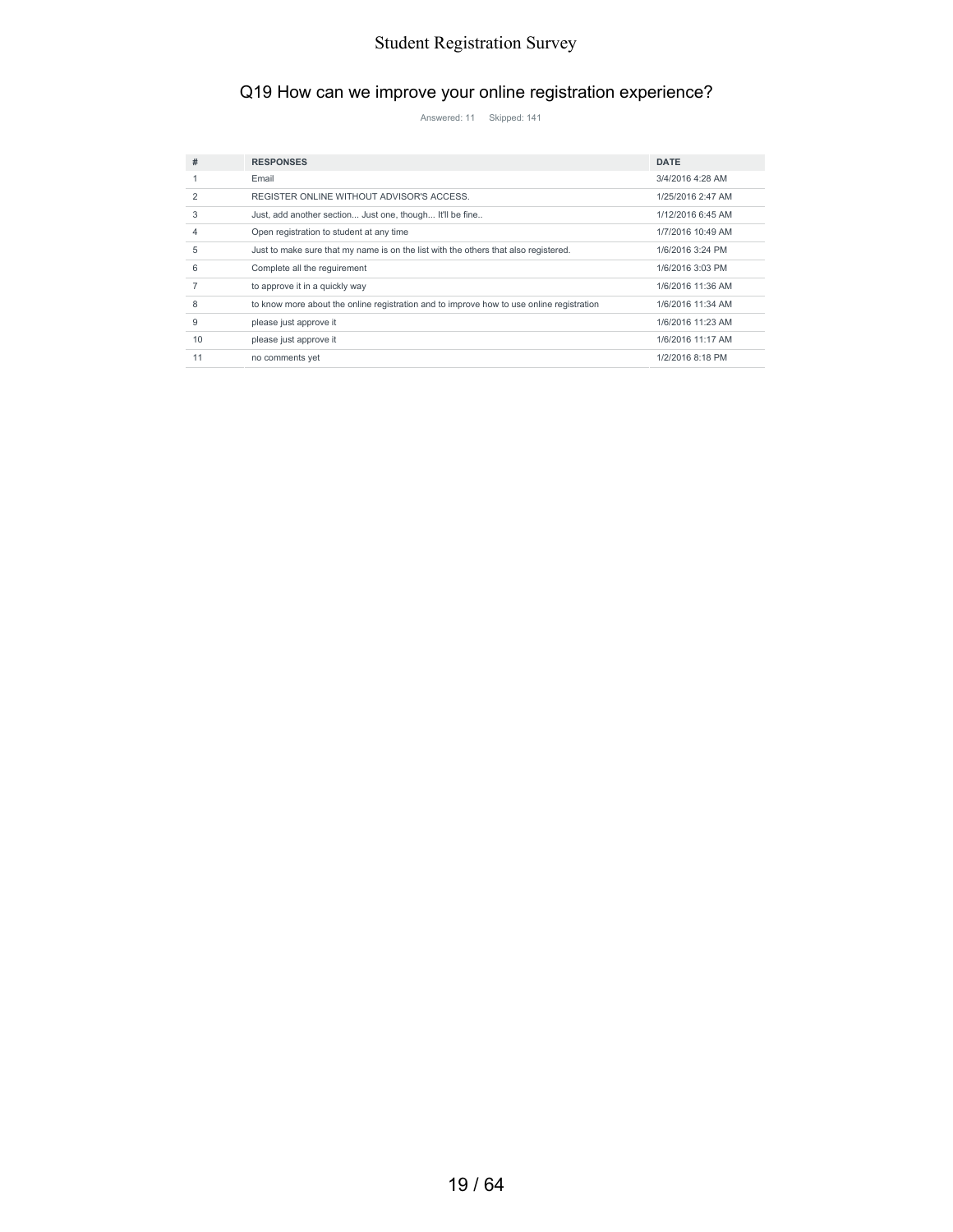#### Q20 I am able to finance my fall semester courses (Check all that apply):



| <b>ANSWER CHOICES</b>              |                                | <b>RESPONSES</b> |          |
|------------------------------------|--------------------------------|------------------|----------|
| Supplemental Education Grant (SEG) |                                | 25.00%           | 5        |
|                                    | Congressional assistance       | $0.00\%$         | $\Omega$ |
|                                    | State scholarship assistance   | 15.00%           | 3        |
| Pell grant                         |                                | 85.00%           | 17       |
| Family assistance                  |                                | 5.00%            |          |
| Personal payment (pocket money)    |                                | $0.00\%$         | $\Omega$ |
|                                    | US military veteran assistance | 5.00%            |          |
| <b>Total Respondents: 20</b>       |                                |                  |          |
|                                    |                                |                  |          |
| #                                  | <b>OTHER (PLEASE SPECIFY)</b>  | <b>DATE</b>      |          |

1 FAFSA 1/12/2016 6:50 AM

20 / 64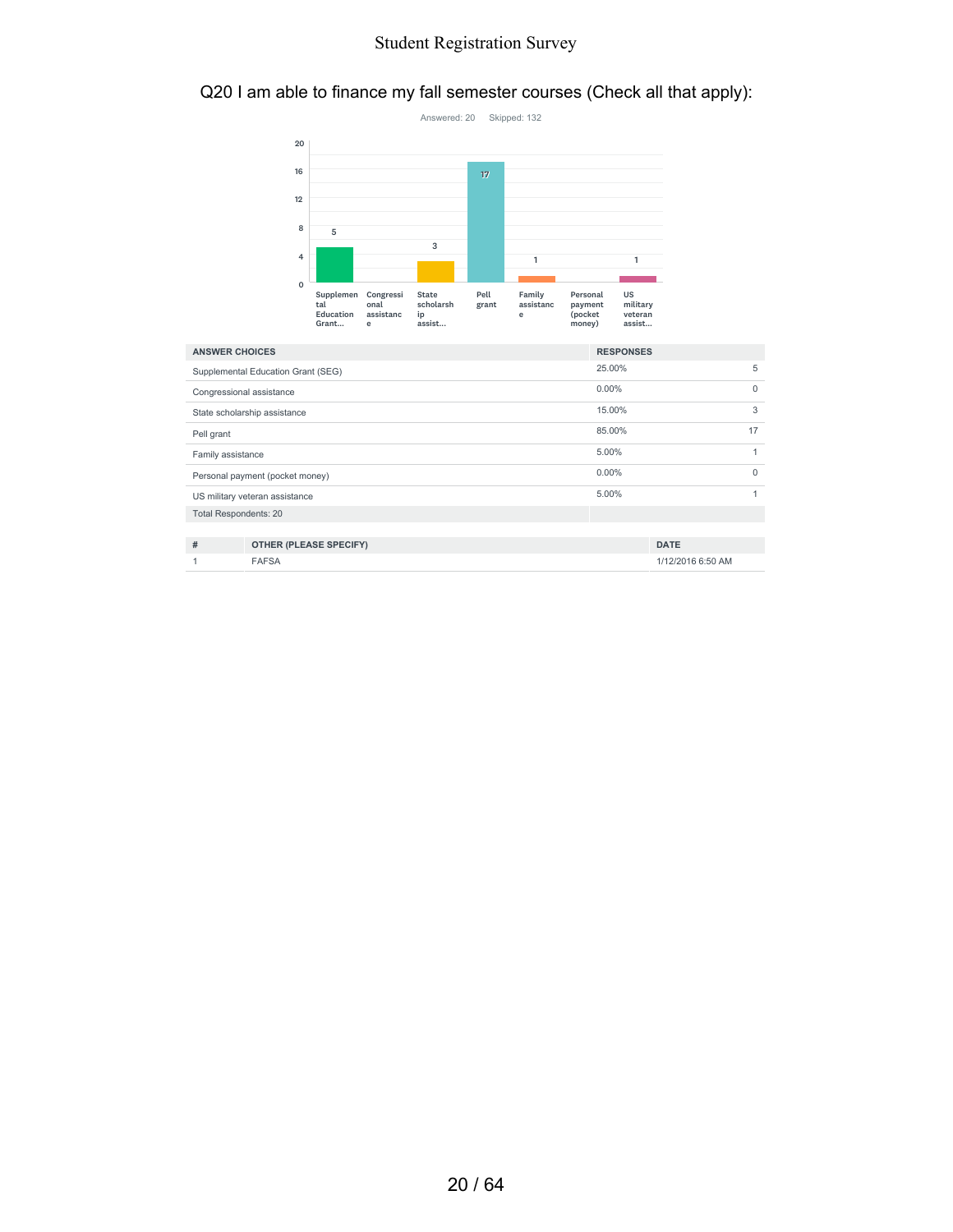### Q21 How did you find out about the registration?



| <b>ANSWER CHOICES</b>                                                      | <b>RESPONSES</b> |    |
|----------------------------------------------------------------------------|------------------|----|
| Heard about the announcement on the radio.                                 | 20.00%           |    |
| through internet/social media (COM-FSM news feed, tweeter, Facebook, etc.) | 70.00%           | 14 |
| Heard it from families and friends.                                        | 20.00%           |    |
| Other promotions: flyers, billboards, etc.                                 | 10.00%           |    |
| Total Respondents: 20                                                      |                  |    |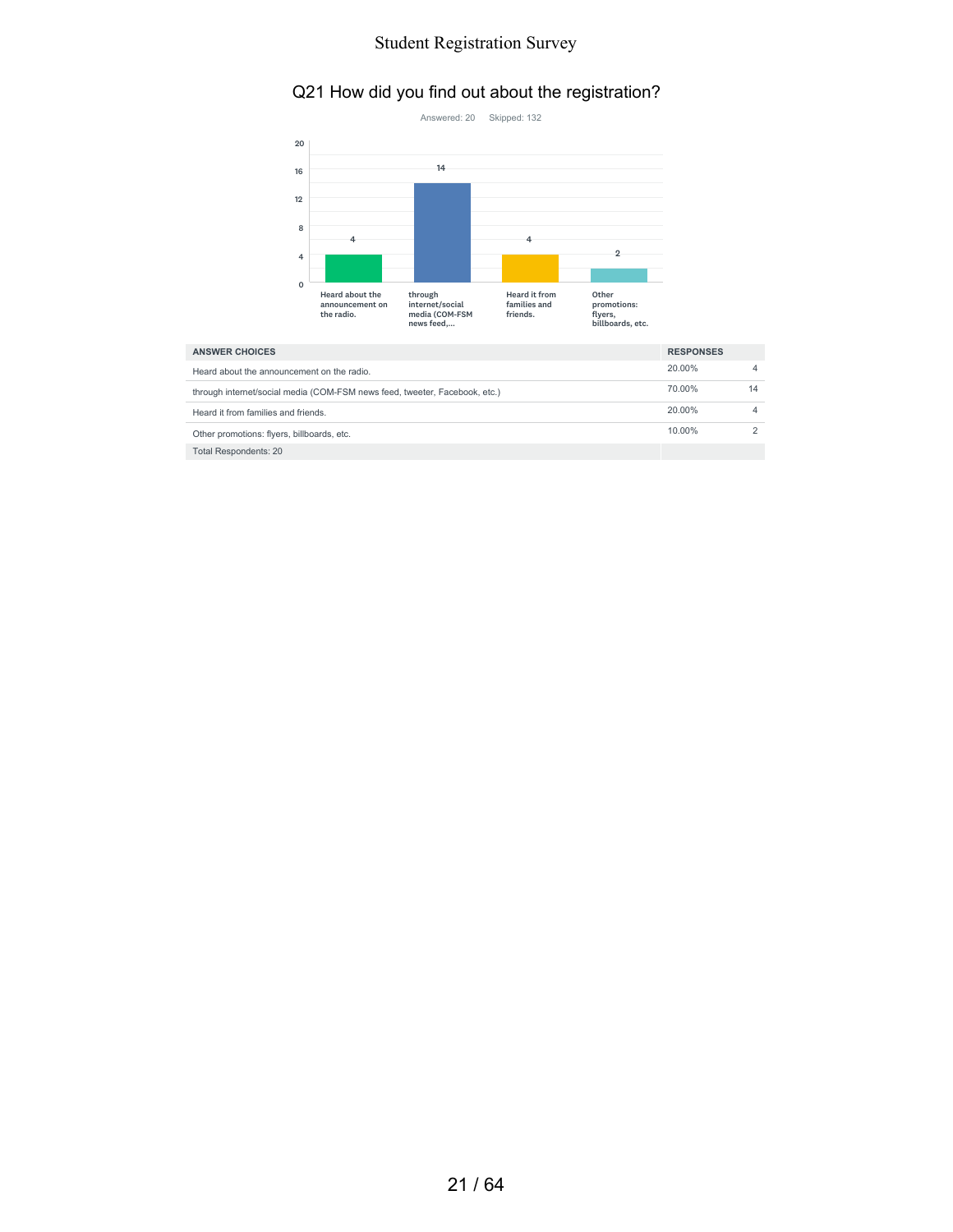# Q22 Why did you decide to enroll at COM-FSM?

Answered: 13 Skipped: 139

| #              | <b>RESPONSES</b>                                                                                                                                                                                                                                                                                                                                        | <b>DATE</b>        |
|----------------|---------------------------------------------------------------------------------------------------------------------------------------------------------------------------------------------------------------------------------------------------------------------------------------------------------------------------------------------------------|--------------------|
|                | bcouze i allmost grauates there.                                                                                                                                                                                                                                                                                                                        | 3/4/2016 4:30 AM   |
| 2              | i wanted to continue my education.                                                                                                                                                                                                                                                                                                                      | 1/25/2016 2:50 AM  |
| 3              | dont know                                                                                                                                                                                                                                                                                                                                               | 1/12/2016 10:46 AM |
| 4              | It's just my only option, since my parents insisted me to stay and complete or achieve my AA<br>Degree In addition, if I had only applied for other colleges, or universities, maybe then I would<br>not be here So, I am just here cuz I fortunately passed the entrance, and it's the closest college<br>to me And one final reasoning is the FAFSA?? | 1/12/2016 6:50 AM  |
| 5              | i had decided to enroll here at com because this the only college we have in Micronesia.                                                                                                                                                                                                                                                                | 1/7/2016 10:52 AM  |
| 6              | I decided to enroll at COM-FSM because it offers Teachers prep major.                                                                                                                                                                                                                                                                                   | 1/6/2016 3:30 PM   |
| $\overline{7}$ | I want to enroll at COM-FSM because I want to stay close to my parents other than some college.                                                                                                                                                                                                                                                         | 1/6/2016 3:05 PM   |
| 8              | to earn more knowledge and to continue my education, for MA FUTURE WISHIES                                                                                                                                                                                                                                                                              | 1/6/2016 11:39 AM  |
| 9              | to complete my education and further more my knowledge.                                                                                                                                                                                                                                                                                                 | 1/6/2016 11:36 AM  |
| 10             | to complete what I was study for.                                                                                                                                                                                                                                                                                                                       | 1/6/2016 11:24 AM  |
| 11             | to complete what I was study for.                                                                                                                                                                                                                                                                                                                       | 1/6/2016 11:18 AM  |
| 12             | at first i thought that i wasnt gong to attend here, but i relize that its good to start from the bottom<br>and work my way up to the top. so thats why i picked college of micronesia.                                                                                                                                                                 | 1/5/2016 12:40 PM  |
| 13             | to further my education                                                                                                                                                                                                                                                                                                                                 | 1/2/2016 8:19 PM   |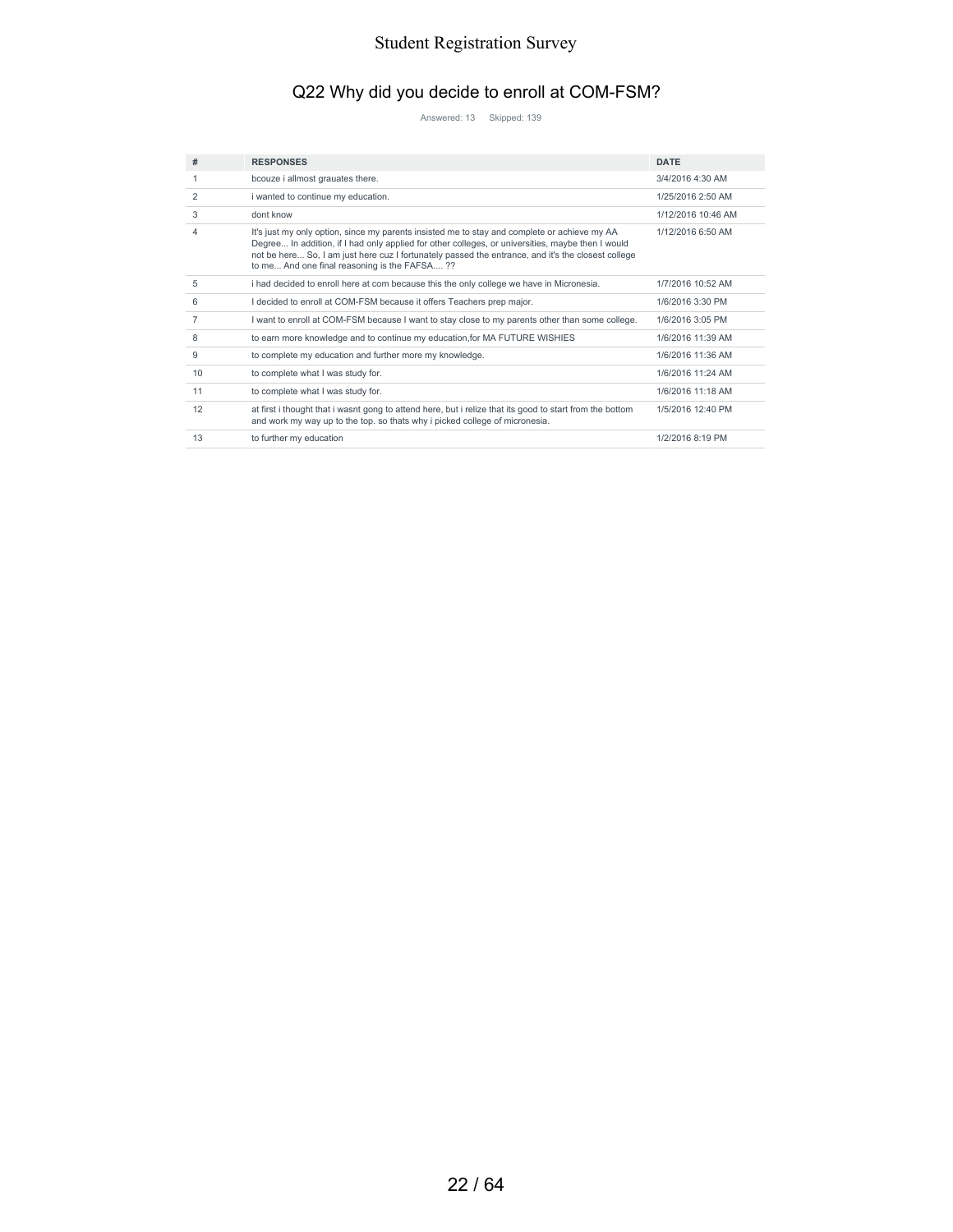#### Q23 2. What are some positive or negative things that you observed about the registration process? Please feel free to comment or make recommendations in this section.

Answered: 12 Skipped: 140

| #  | <b>RESPONSES</b>                                                                                                                                                                                                                  | <b>DATE</b>       |
|----|-----------------------------------------------------------------------------------------------------------------------------------------------------------------------------------------------------------------------------------|-------------------|
|    | maybe y                                                                                                                                                                                                                           | 3/4/2016 4:30 AM  |
| 2  | No comment                                                                                                                                                                                                                        | 3/2/2016 8:48 AM  |
| 3  | it's very slow lol                                                                                                                                                                                                                | 1/25/2016 3:11 AM |
| 4  | I think I answered this already in the previous pages But thanks anyways, I am still able to<br>register                                                                                                                          | 1/12/2016 6:52 AM |
| 5  | kind of slow lacking friendly expressions not inviting                                                                                                                                                                            | 1/6/2016 3:33 PM  |
| 6  | I do not have any thing wrong, I think everything still good.                                                                                                                                                                     | 1/6/2016 3:07 PM  |
| 7  | POSITIVE THING IS THAT THEY DO HELP AND THE THE NEGATIVE ONE IS THAT ITS TOO<br>SLOW AND THEY ARE WASTING TIME FOR APPROVAL THANK YHU                                                                                             | 1/6/2016 11:41 AM |
| 8  | it is good because the faculties help us student but the problem is it too slow.                                                                                                                                                  | 1/6/2016 11:38 AM |
| 9  | please approve me and the FAFSA haven't pay my BALANCE yet.                                                                                                                                                                       | 1/6/2016 11:25 AM |
| 10 | my balance it haven't pay down from my FAFSA                                                                                                                                                                                      | 1/6/2016 11:19 AM |
| 11 | i think the registration was okay because all of the staffs here at COM really tried their best to help<br>those that were attending and their trying hard eventhough the enternet is really slow, so thank<br>you staffs of COM. | 1/5/2016 12:42 PM |
| 12 | like I said I have no comments yet because this is my first time using online registation                                                                                                                                         | 1/2/2016 8:20 PM  |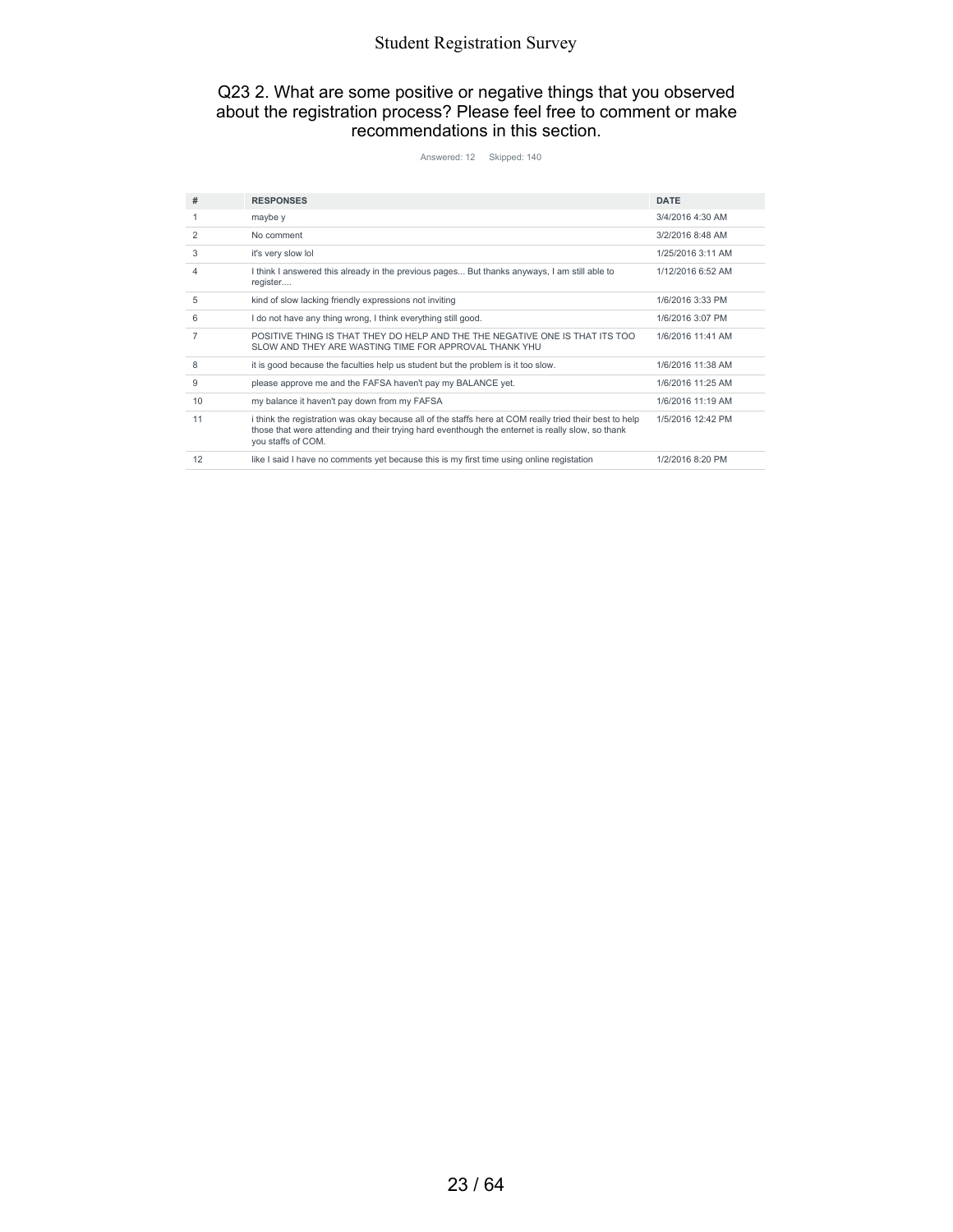### Q24 1. Hours set for registration.



| <b>ANSWER CHOICES</b> | <b>RESPONSES</b> |             |
|-----------------------|------------------|-------------|
| Very satisfied        | 27.66%           | 26          |
| Satisfied             | 42.55%           | 40          |
| Neutral               | 24.47%           | 23          |
| Dissatisfied          | 5.32%            | 5           |
| Very Dissatisfied     | $0.00\%$         | $\mathbf 0$ |
| <b>TOTAL</b>          |                  | 94          |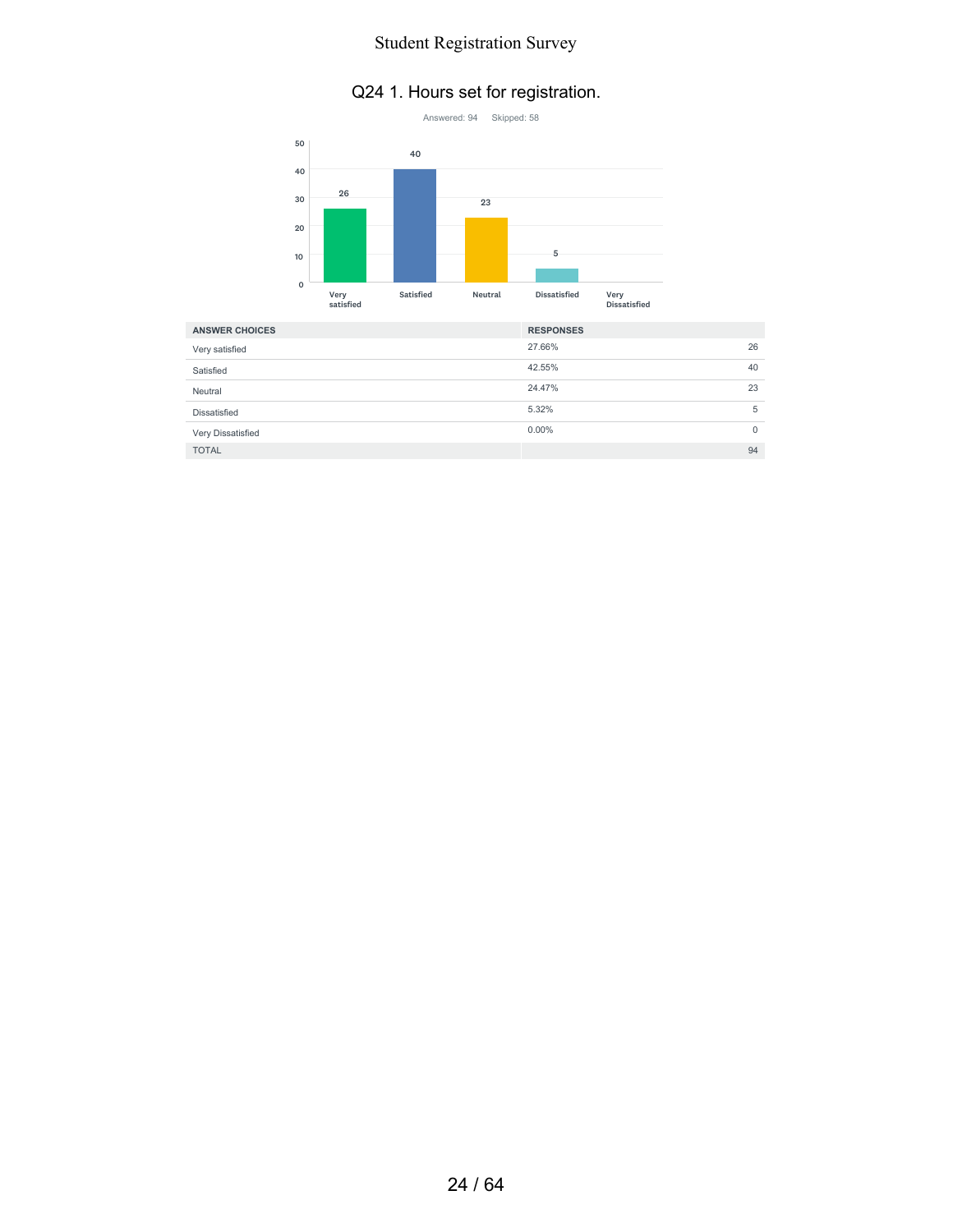#### Q25 2. Forms used for registration



| <b>ANSWER CHOICES</b> | <b>RESPONSES</b> |              |
|-----------------------|------------------|--------------|
| Very satisfied        | 26.88%           | 25           |
| Satisfied             | 58.06%           | 54           |
| Neutral               | 13.98%           | 13           |
| Dissatisfied          | 1.08%            |              |
| Very Dissatisfied     | $0.00\%$         | $\mathbf{0}$ |
| <b>TOTAL</b>          |                  | 93           |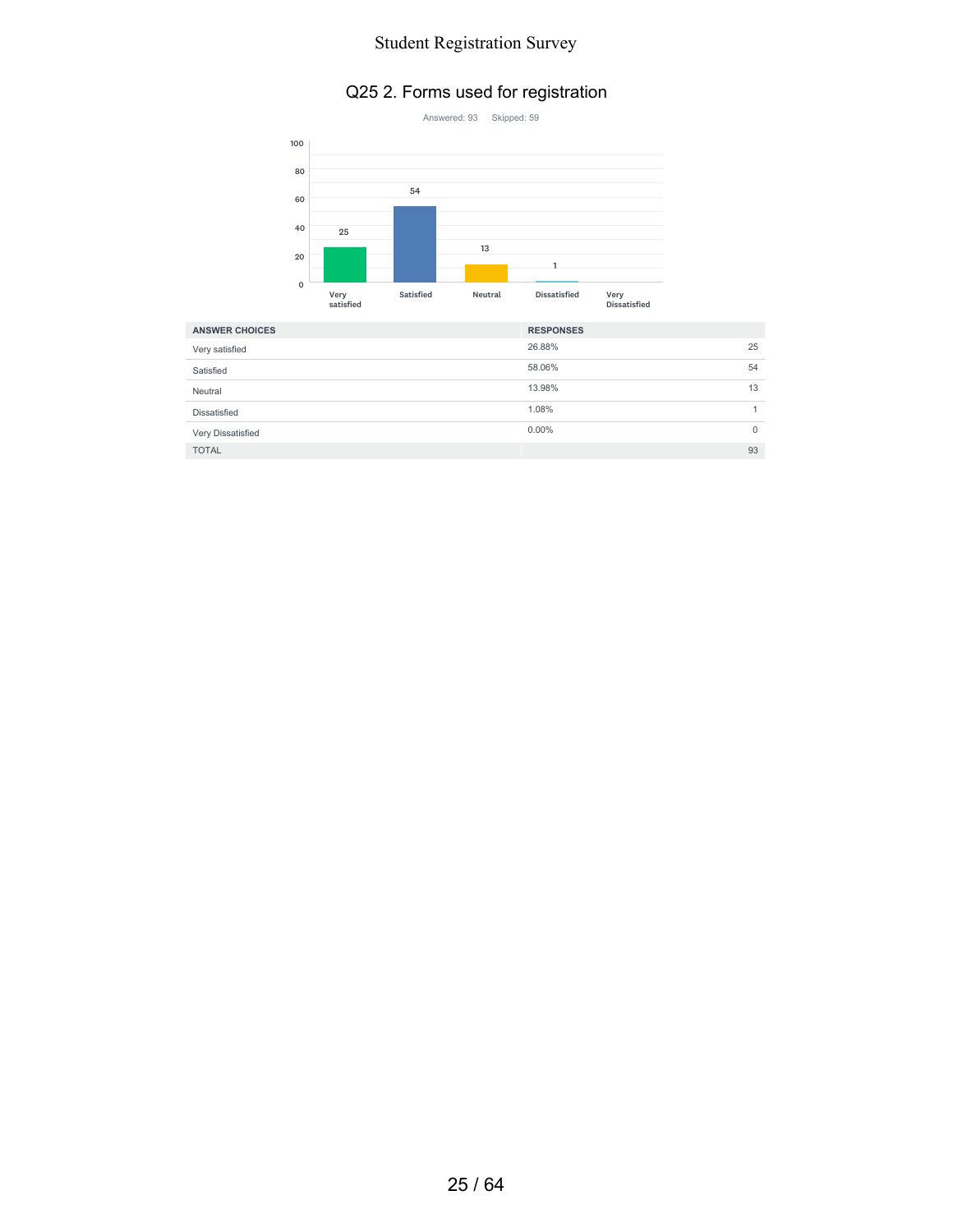## Q26 3. Location used for registration.



| <b>ANSWER CHOICES</b> | <b>RESPONSES</b>     |
|-----------------------|----------------------|
| Very satisfied        | 30.11%<br>28         |
| Satisfied             | 58.06%<br>54         |
| Neutral               | 8.60%<br>8           |
| Dissatisfied          | 3.23%<br>3           |
| Very dissatisfied     | $0.00\%$<br>$\Omega$ |
| <b>TOTAL</b>          | 93                   |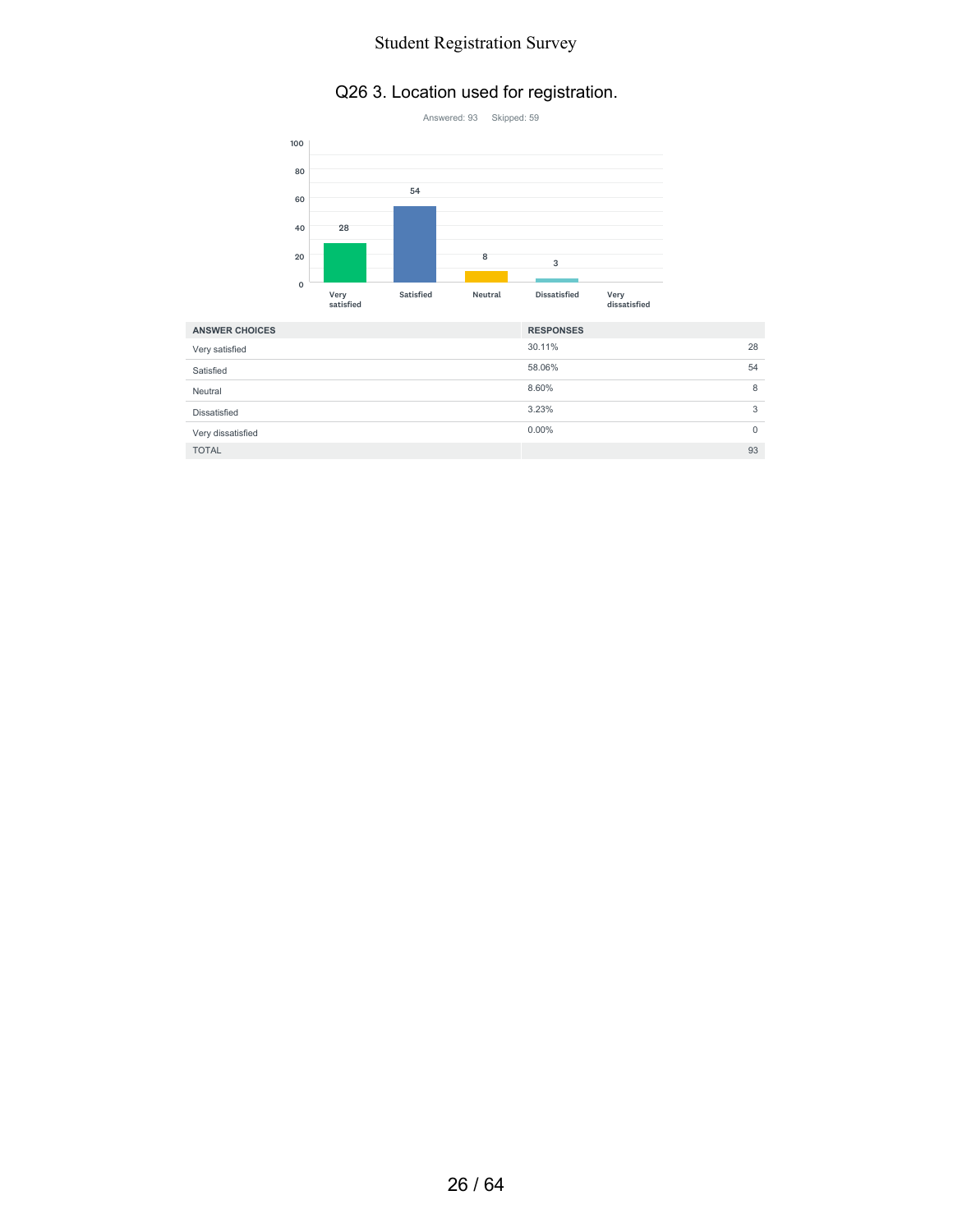### Q27 4. Lay-out used for registration.



| <b>ANSWER CHOICES</b> | <b>RESPONSES</b> |    |
|-----------------------|------------------|----|
| Very Satisfied        | 21.28%           | 20 |
| Satisfied             | 51.06%           | 48 |
| Neutral               | 23.40%           | 22 |
| Dissatisfied          | 4.26%            | 4  |
| Very dissatisfied     | $0.00\%$         | 0  |
| <b>TOTAL</b>          |                  | 94 |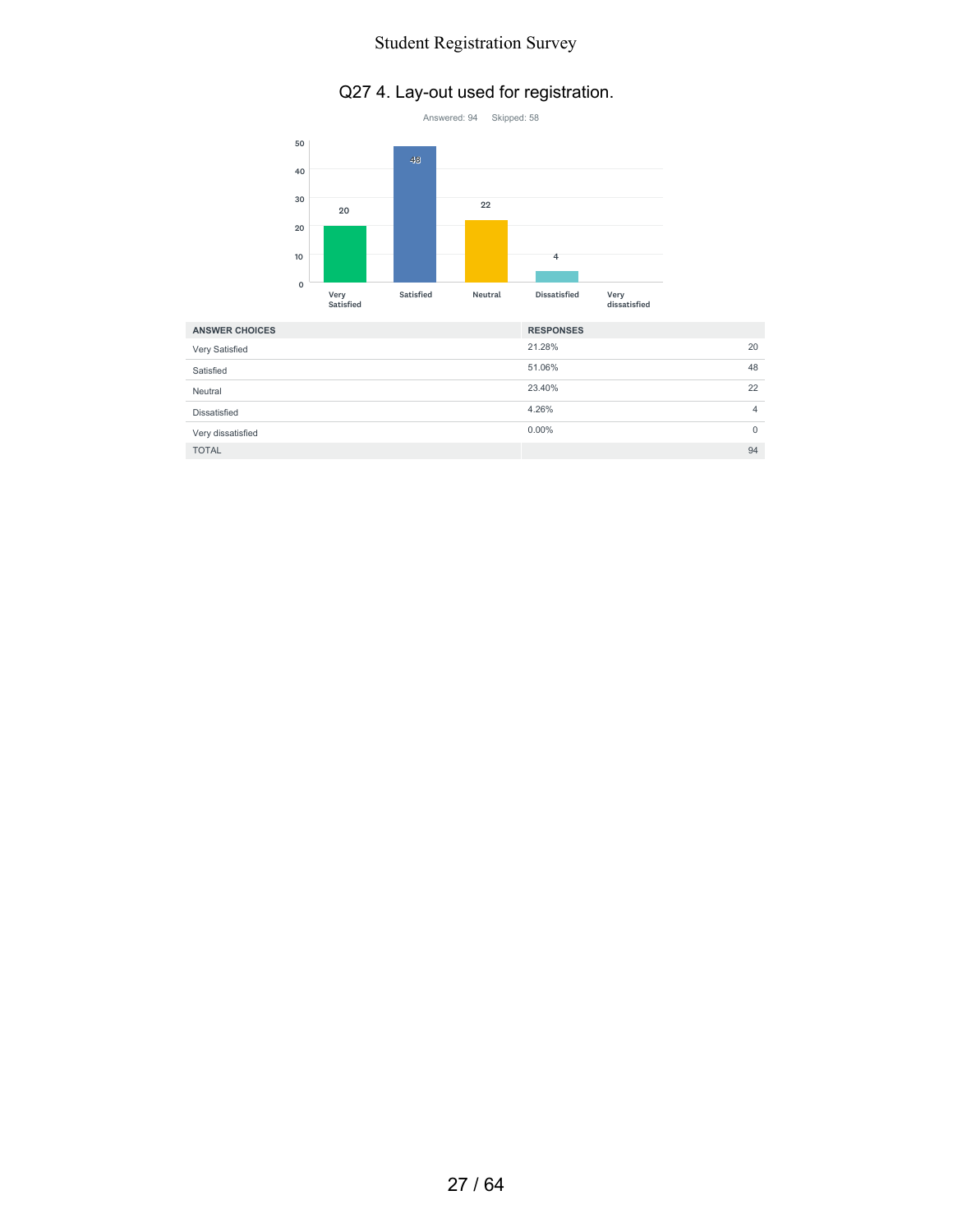#### Q28 5. Helpfulness of Admission & Records staff



| <b>ANSWER CHOICES</b> | <b>RESPONSES</b> |              |
|-----------------------|------------------|--------------|
| Very satisfied        | 25.53%           | 24           |
| Satisfied             | 53.19%           | 50           |
| Neutral               | 18.09%           | 17           |
| Dissatisfied          | 3.19%            | 3            |
| Very dissatisfied     | $0.00\%$         | $\mathbf{0}$ |
| <b>TOTAL</b>          |                  | 94           |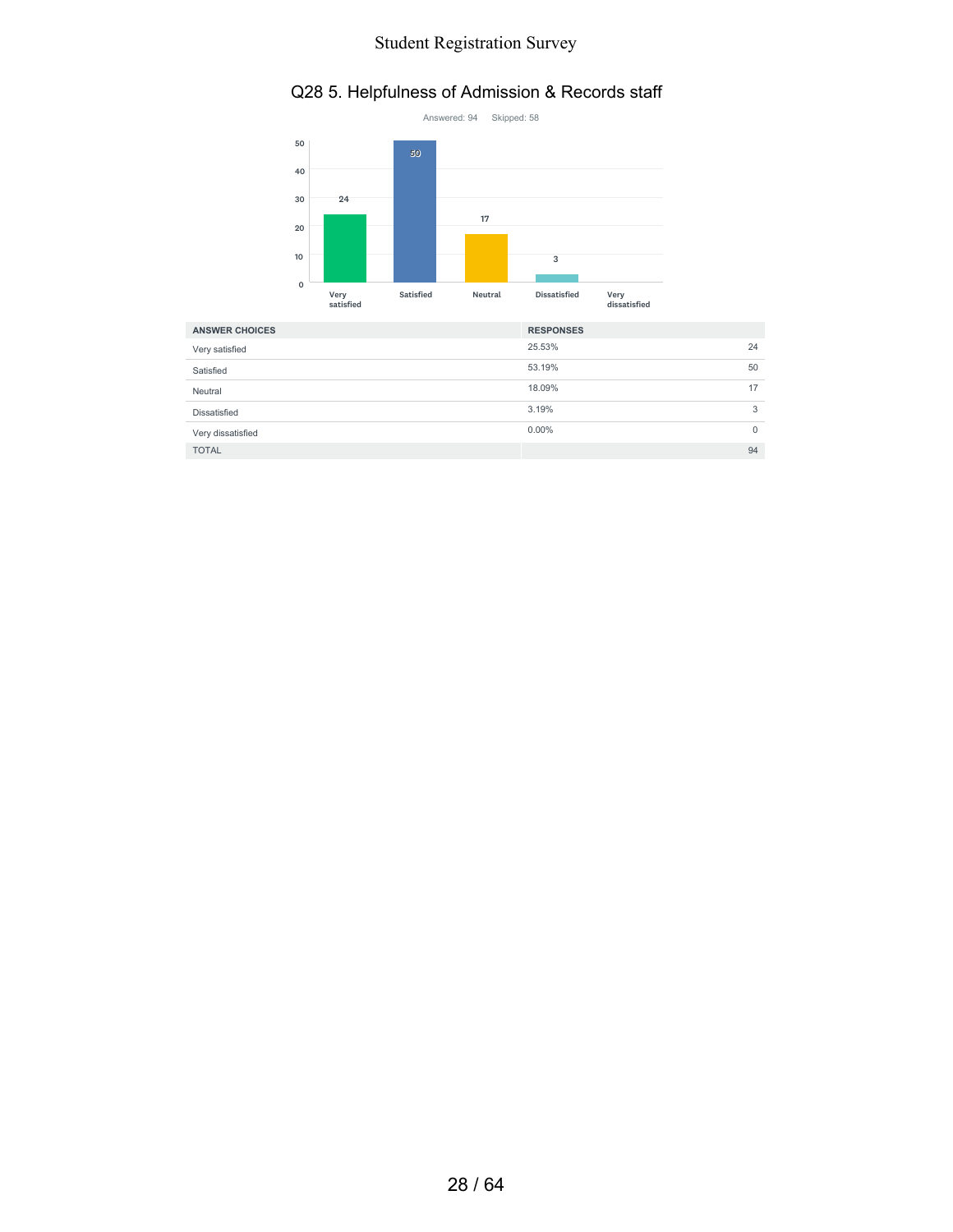#### Q29 6. Helpfulness of Financial Aid Office Staff



| <b>ANSWER CHOICES</b> | <b>RESPONSES</b> |    |
|-----------------------|------------------|----|
| Very satisfied        | 30.85%           | 29 |
| Satisfied             | 51.06%           | 48 |
| Neutral               | 17.02%           | 16 |
| Dissatisfied          | 1.06%            |    |
| Very dissatisfied     | $0.00\%$         | 0  |
| <b>TOTAL</b>          |                  | 94 |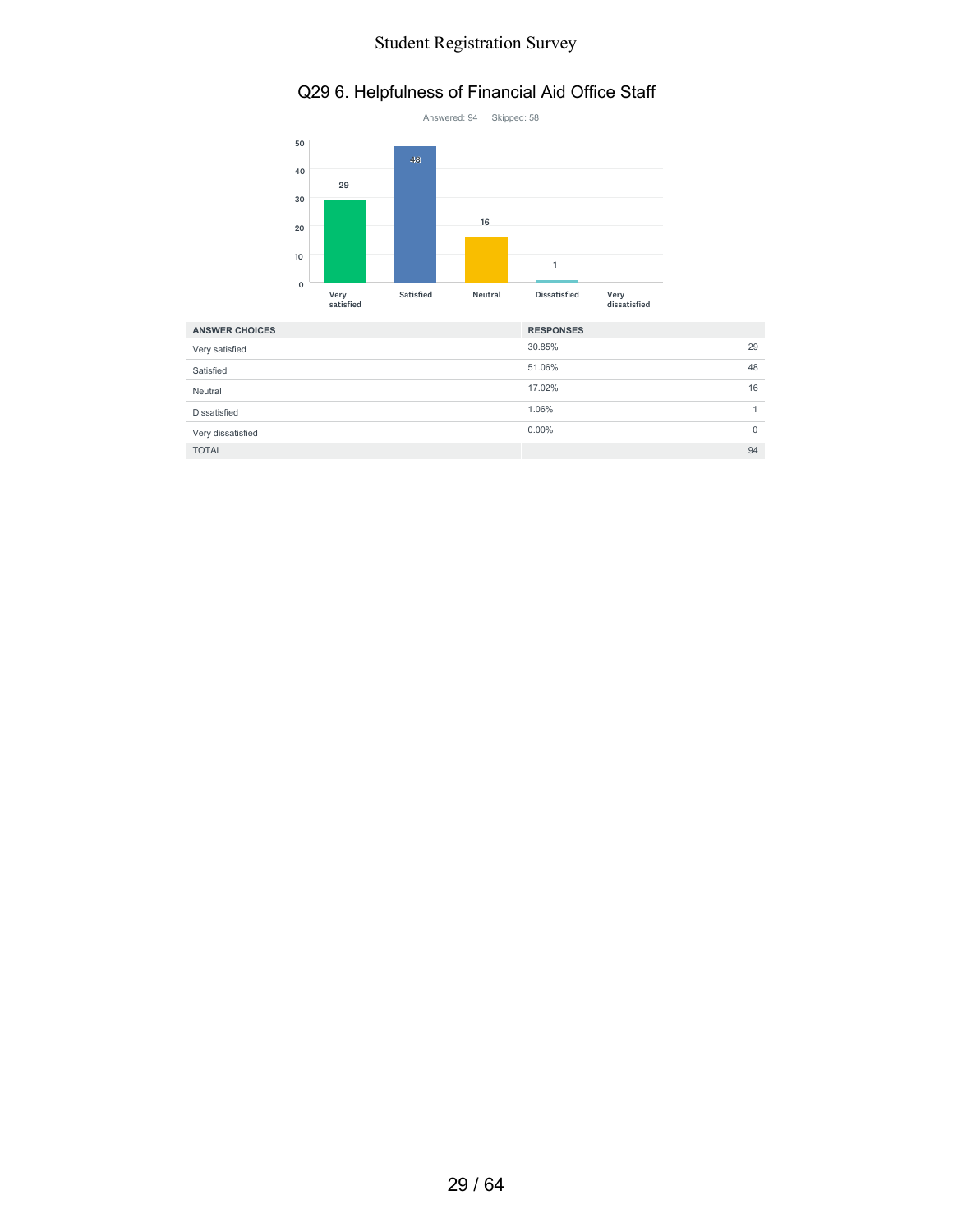#### Q30 7. Helpfulness of Business Office Staff



| <b>ANSWER CHOICES</b> | <b>RESPONSES</b> |             |
|-----------------------|------------------|-------------|
| Very satisfied        | 23.40%           | 22          |
| Satisfied             | 58.51%           | 55          |
| Neutral               | 17.02%           | 16          |
| Dissatisfied          | 1.06%            |             |
| Very dissatisfied     | $0.00\%$         | $\mathbf 0$ |
| <b>TOTAL</b>          |                  | 94          |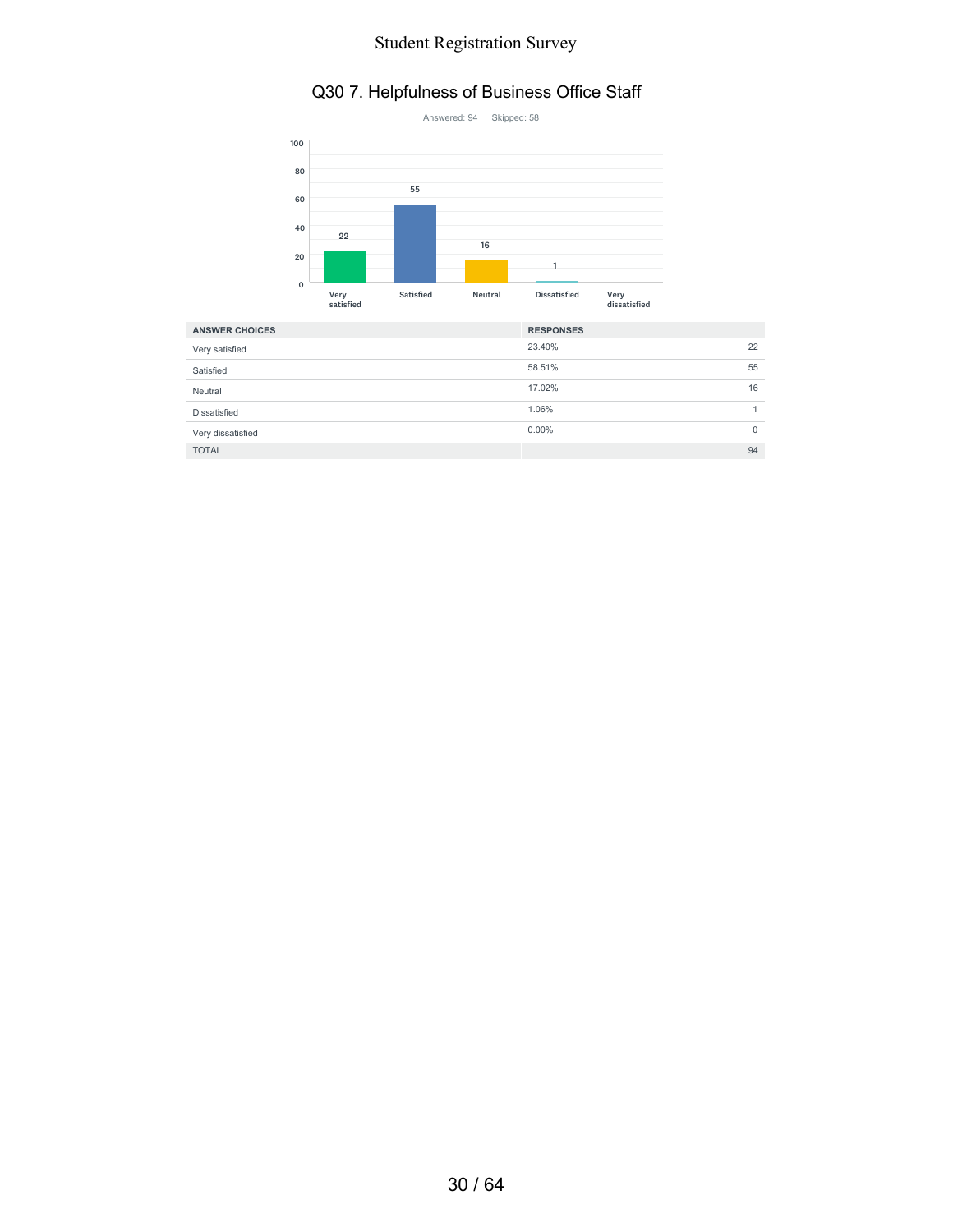### Q31 8. Helpfulness of Peer Coaches



| <b>ANSWER CHOICES</b> | <b>RESPONSES</b> |    |
|-----------------------|------------------|----|
| Very satisfied        | 18.09%           | 17 |
| Satisfied             | 52.13%           | 49 |
| Neutral               | 26.60%           | 25 |
| Dissatisfied          | 3.19%            | 3  |
| Very dissatisfied     | $0.00\%$         | 0  |
| <b>TOTAL</b>          |                  | 94 |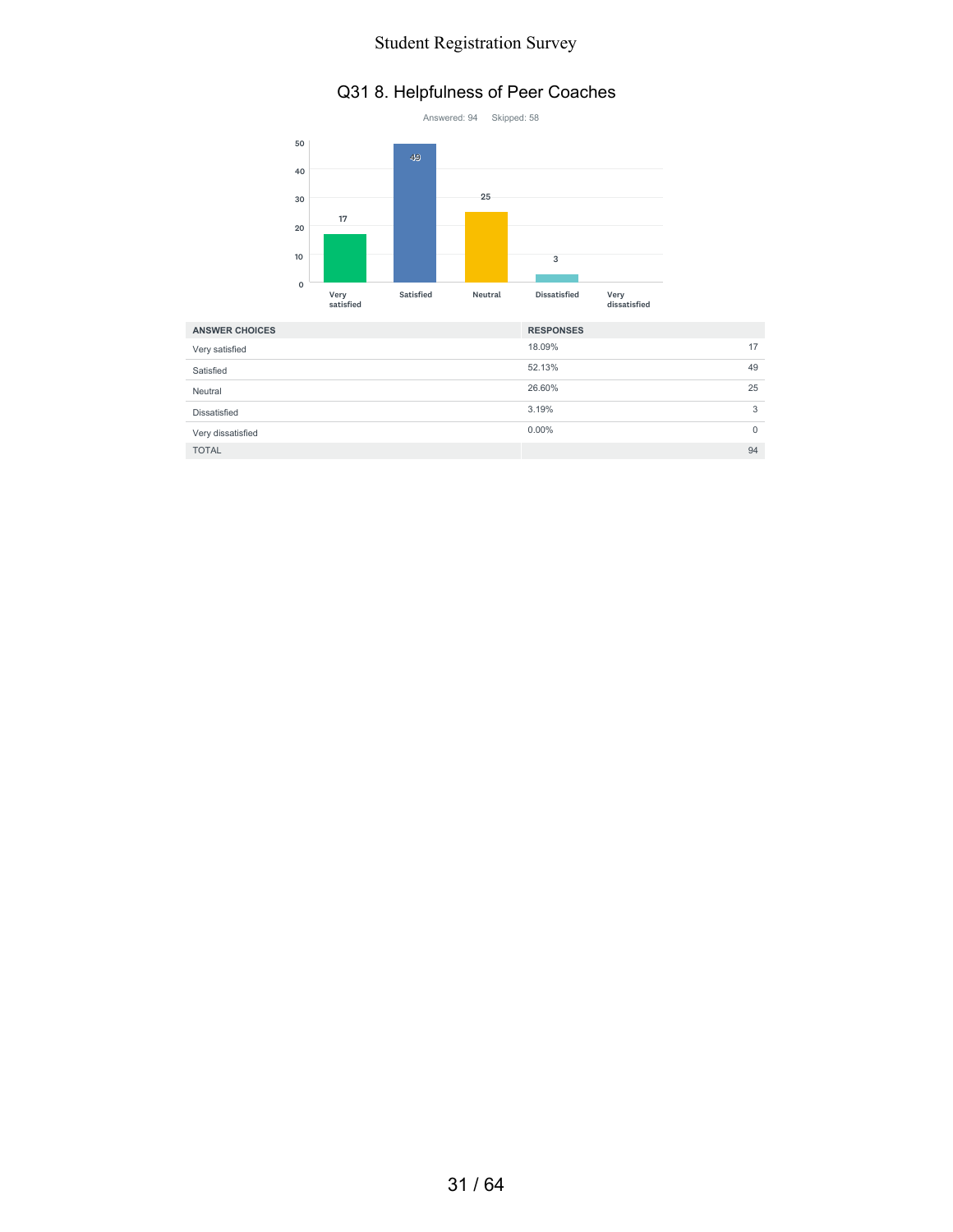### Q32 9. Helpfulness of Information Technology Office staff



| <b>ANSWER CHOICES</b> | <b>RESPONSES</b> |              |
|-----------------------|------------------|--------------|
| Very satisfied        | 21.51%           | 20           |
| Satisfied             | 54.84%           | 51           |
| Neutral               | 20.43%           | 19           |
| Dissatisfied          | 3.23%            | 3            |
| Very dissatisfied     | $0.00\%$         | $\mathbf{0}$ |
| <b>TOTAL</b>          |                  | 93           |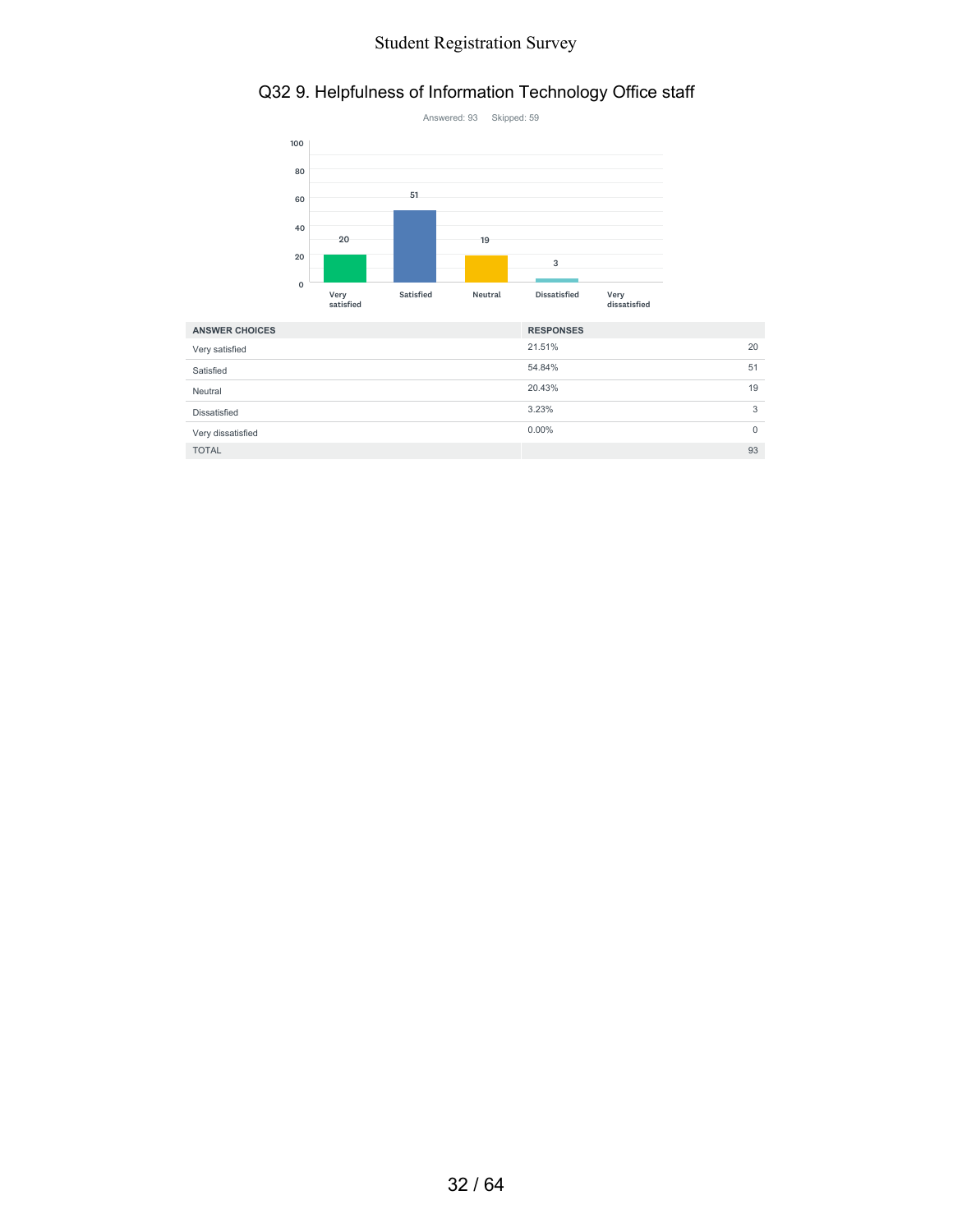## Q33 10. Academic advising at the registration site



| <b>ANSWER CHOICES</b> | <b>RESPONSES</b> |    |
|-----------------------|------------------|----|
| Very satisfied        | 24.73%           | 23 |
| Satisfied             | 50.54%           | 47 |
| Neutral               | 20.43%           | 19 |
| Dissatisfied          | 4.30%            | 4  |
| Very dissatisfied     | $0.00\%$         | 0  |
| <b>TOTAL</b>          |                  | 93 |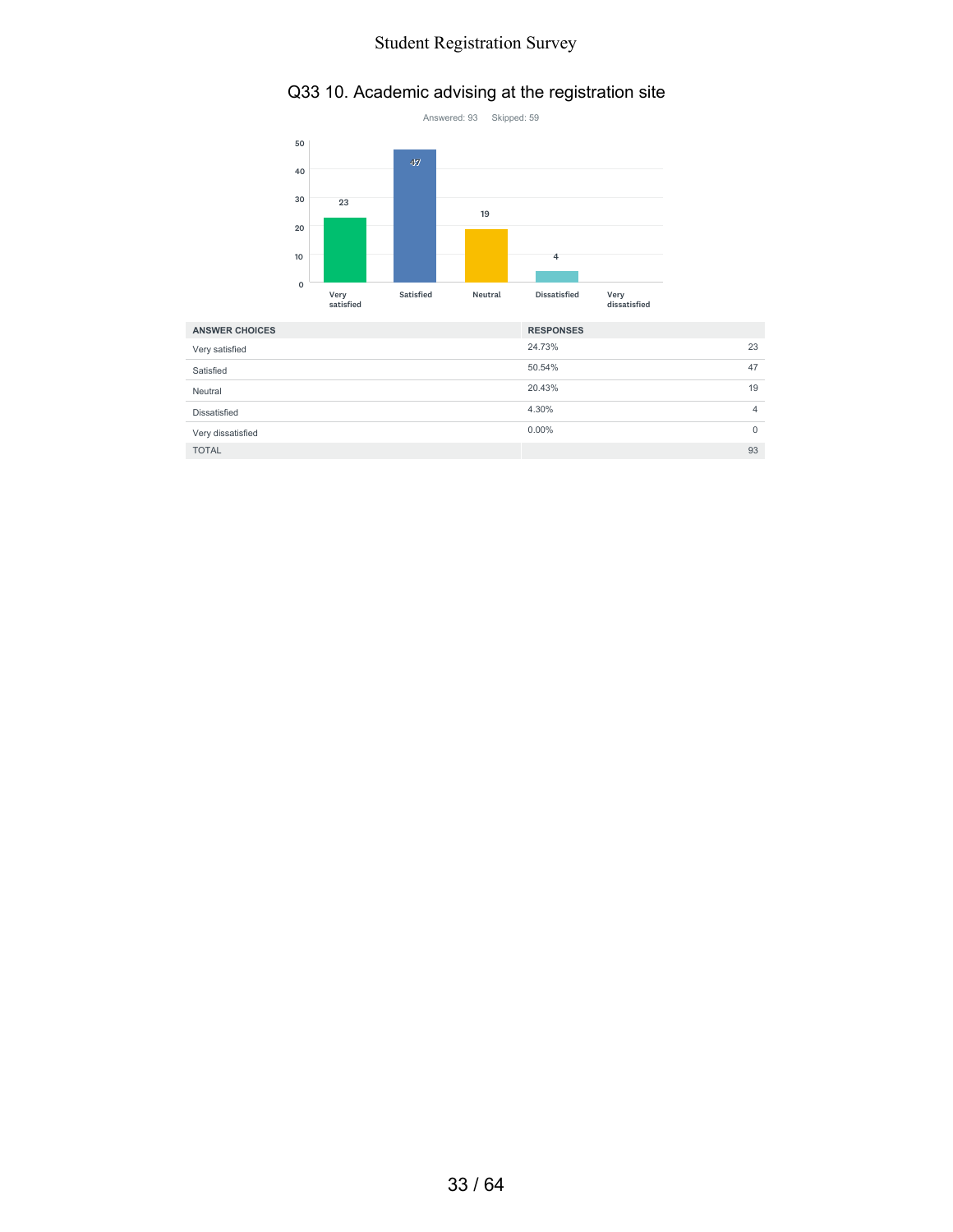### Q34 11. Availability of courses for my program



| <b>ANSWER CHOICES</b> | <b>RESPONSES</b> |    |
|-----------------------|------------------|----|
| Very satisfied        | 26.60%           | 25 |
| Satisfied             | 48.94%           | 46 |
| Neutral               | 17.02%           | 16 |
| Dissatisfied          | 3.19%            | 3  |
| Very dissatisfied     | 4.26%            | 4  |
| <b>TOTAL</b>          |                  | 94 |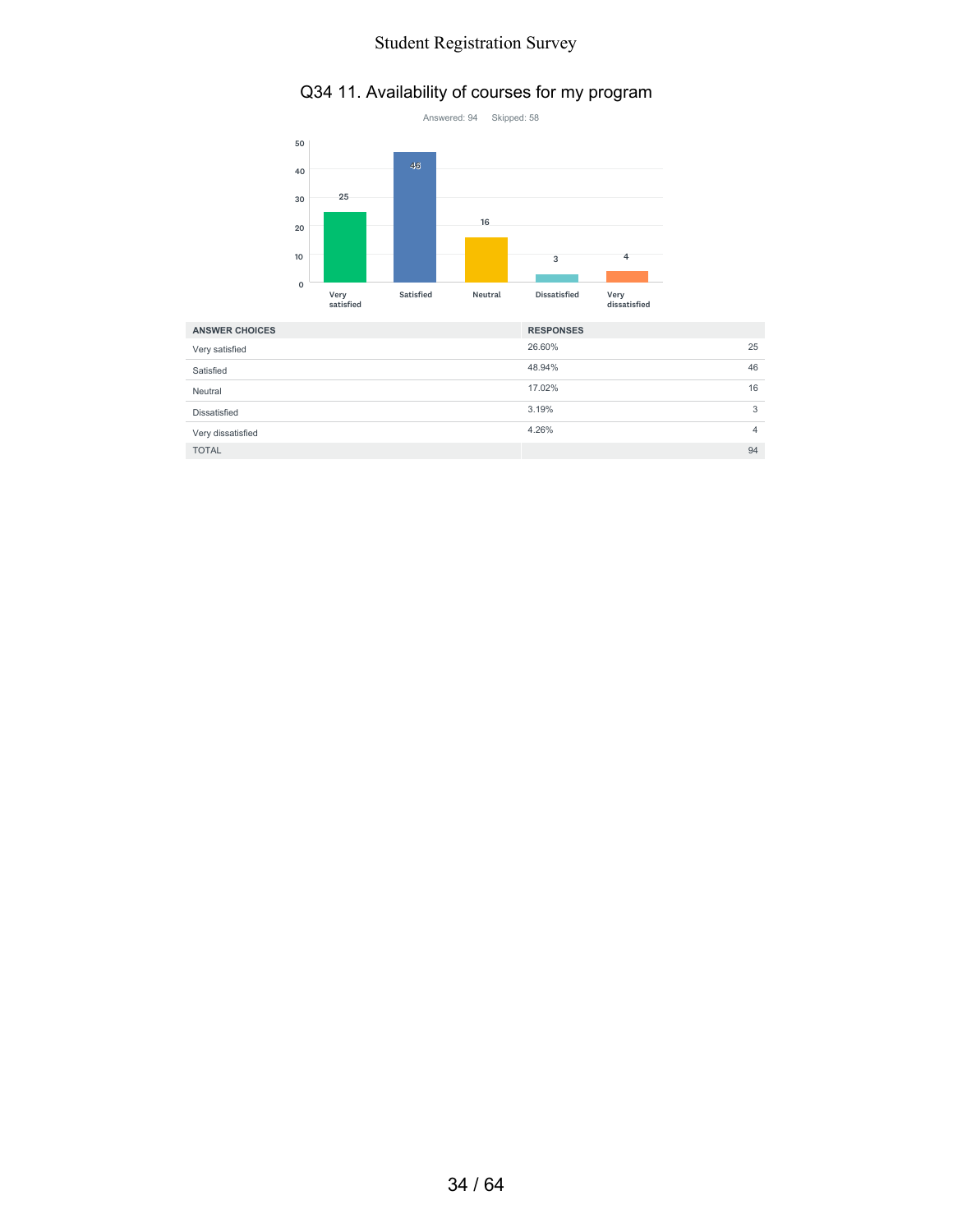#### Q35 12. Bill paying process



| <b>ANSWER CHOICES</b> | <b>RESPONSES</b> |                |
|-----------------------|------------------|----------------|
| Very satisfied        | 22.34%           | 21             |
| Satisfied             | 56.38%           | 53             |
| Neutral               | 17.02%           | 16             |
| Dissatisfied          | 4.26%            | $\overline{4}$ |
| Very dissatisfied     | $0.00\%$         | $\mathbf{0}$   |
| <b>TOTAL</b>          |                  | 94             |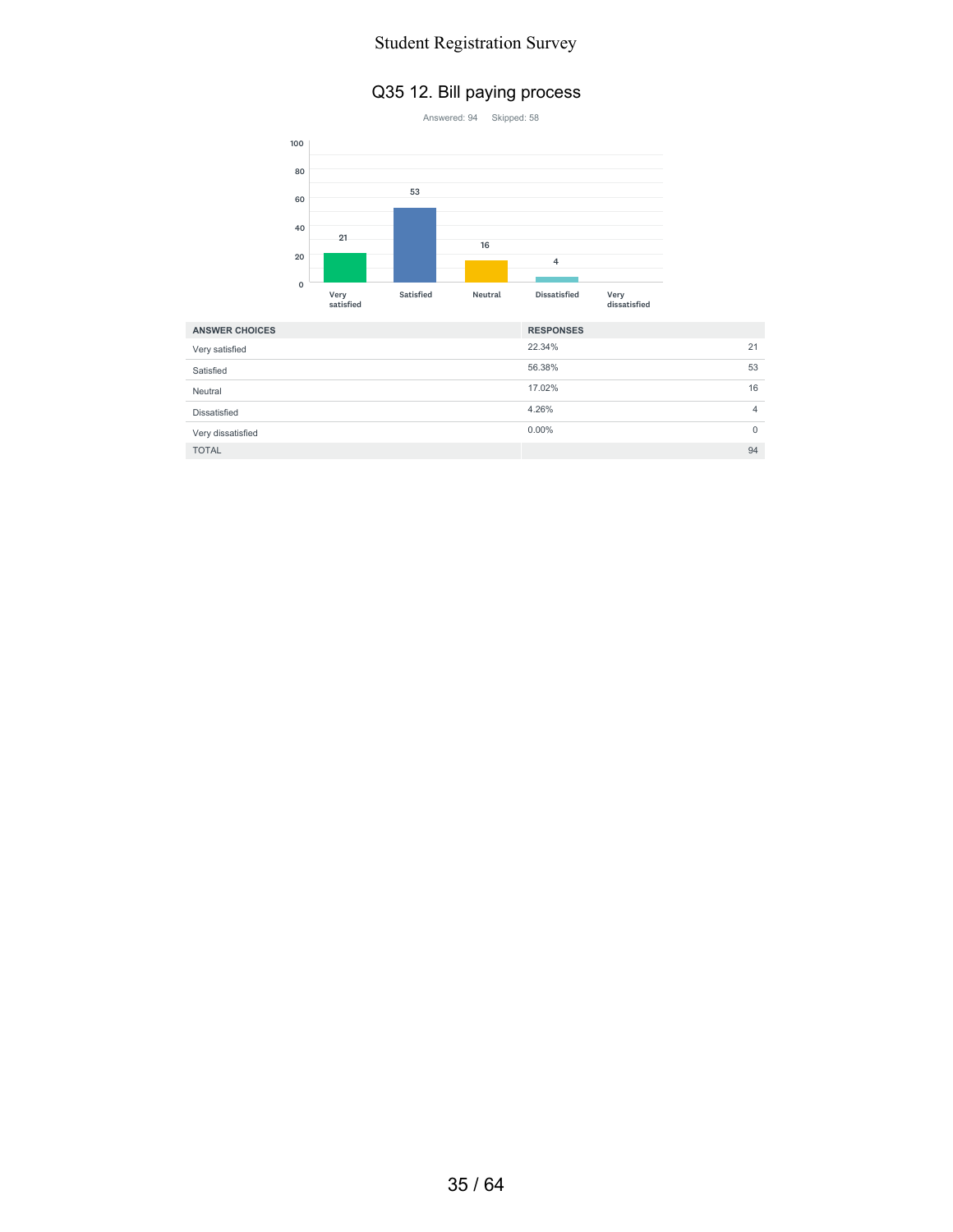#### Q36 13. TIME involved in completing registration process



| Very satisfied    | 23.40% | 22 |
|-------------------|--------|----|
| Satisfied         | 45.74% | 43 |
| Neutral           | 21.28% | 20 |
| Dissatisfied      | 8.51%  | 8  |
| Very dissatisfied | 1.06%  |    |
| <b>TOTAL</b>      |        | 94 |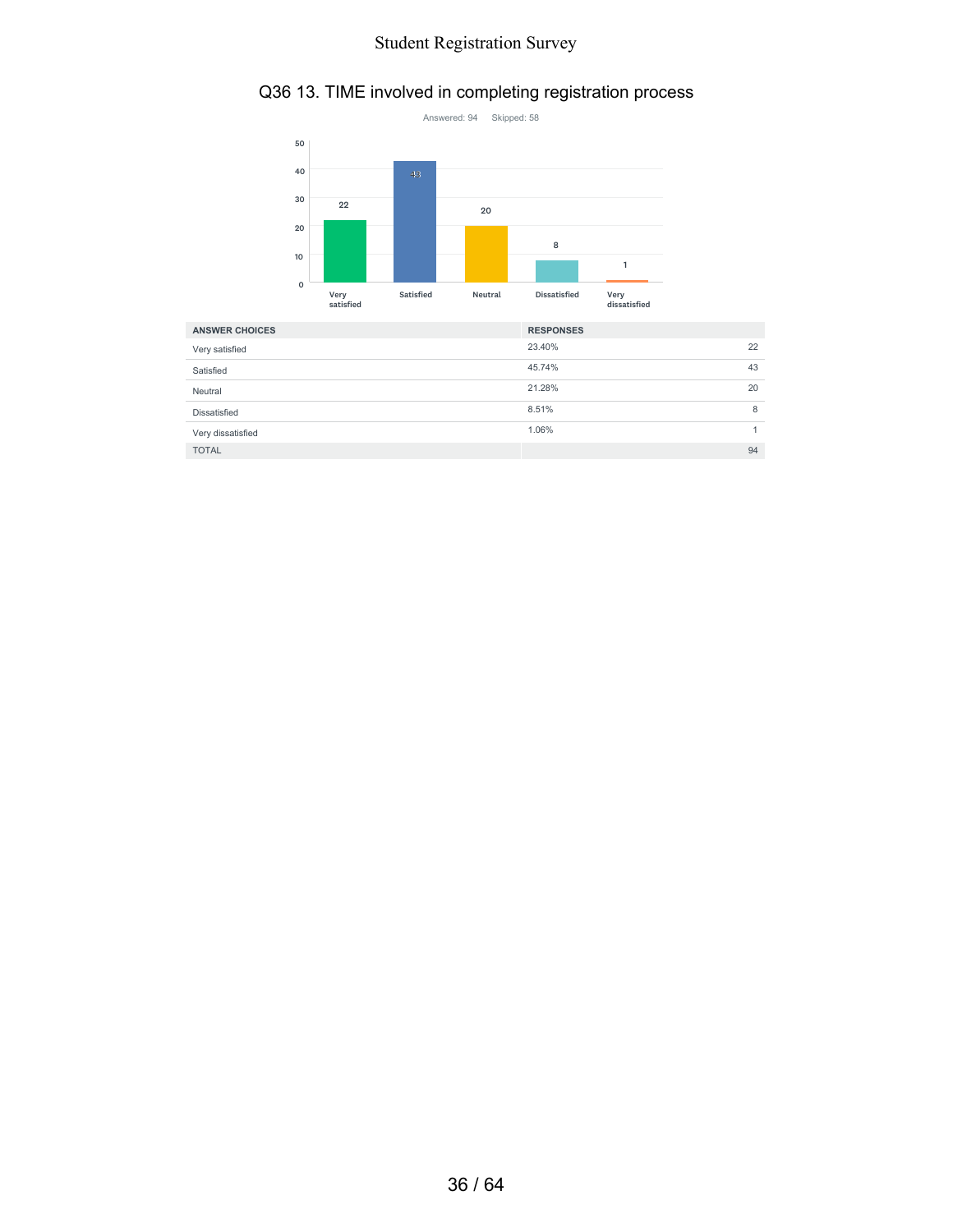## Q37 14. Overall satisfaction with registration process



| <b>ANSWER CHOICES</b> | <b>RESPONSES</b> |                |
|-----------------------|------------------|----------------|
| Very satisfied        | 25.53%           | 24             |
| Satisfied             | 45.74%           | 43             |
| Neutral               | 26.60%           | 25             |
| Dissatisfied          | 2.13%            | $\overline{2}$ |
| Very dissatisfied     | $0.00\%$         | $\mathbf 0$    |
| <b>TOTAL</b>          |                  | 94             |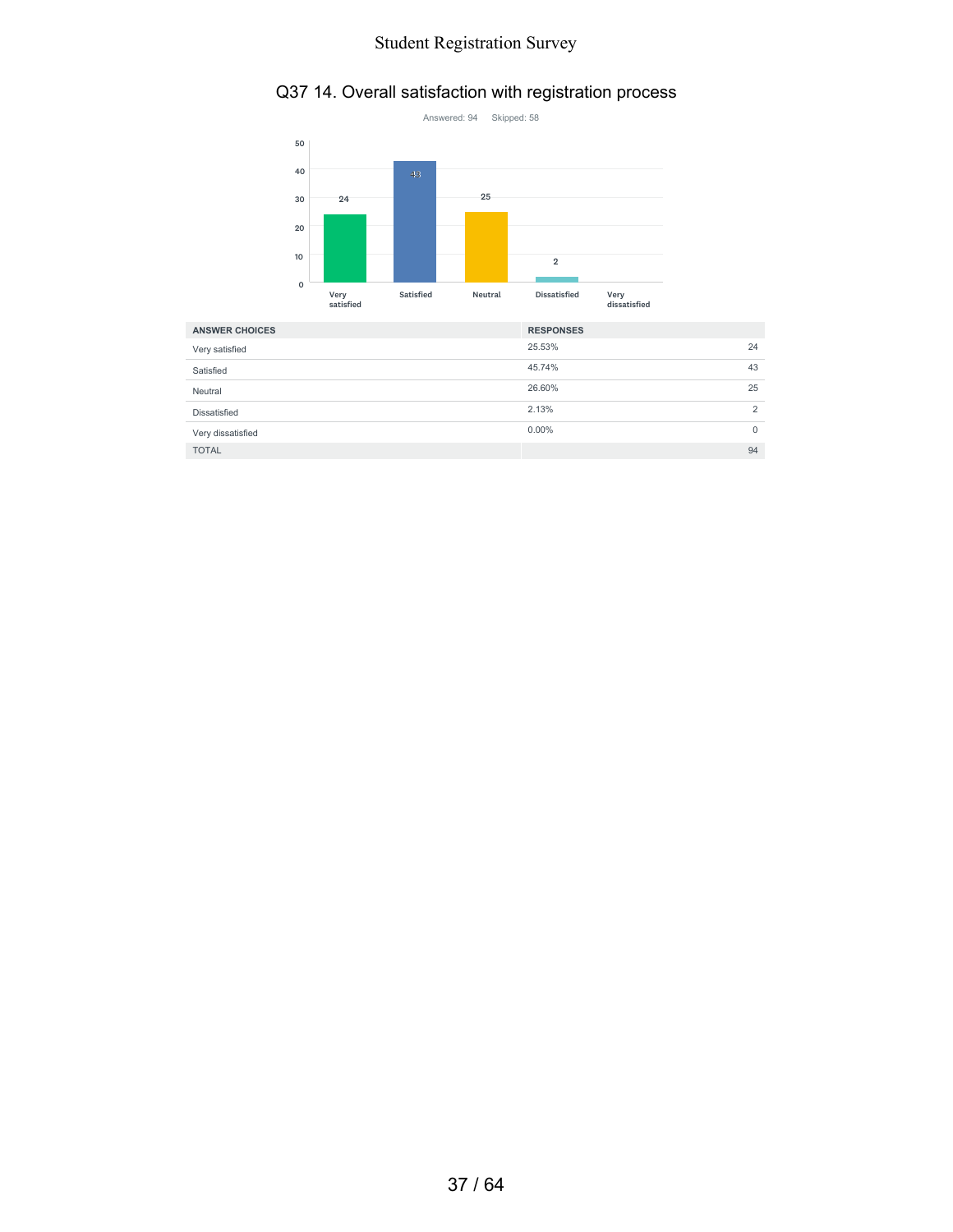#### Q38 I am able to finance my fall semester courses (Check all that apply):



| <b>ANSWER CHOICES</b>           |                                    | <b>RESPONSES</b> |                |
|---------------------------------|------------------------------------|------------------|----------------|
|                                 | Supplemental Education Grant (SEG) | 12.22%           | 11             |
|                                 | Congressional assistance           | 6.67%            | 6              |
| State scholarship assistance    |                                    | 7.78%            | 7              |
| Pell grant                      |                                    | 90.00%           | 81             |
| Family assistance               |                                    | 25.56%           | 23             |
| Personal payment (pocket money) |                                    | 7.78%            | $\overline{7}$ |
| US military veteran assistance  |                                    | 3.33%            | 3              |
| <b>Total Respondents: 90</b>    |                                    |                  |                |
|                                 |                                    |                  |                |
| #                               | <b>OTHER (PLEASE SPECIFY)</b>      | <b>DATE</b>      |                |

There are no responses.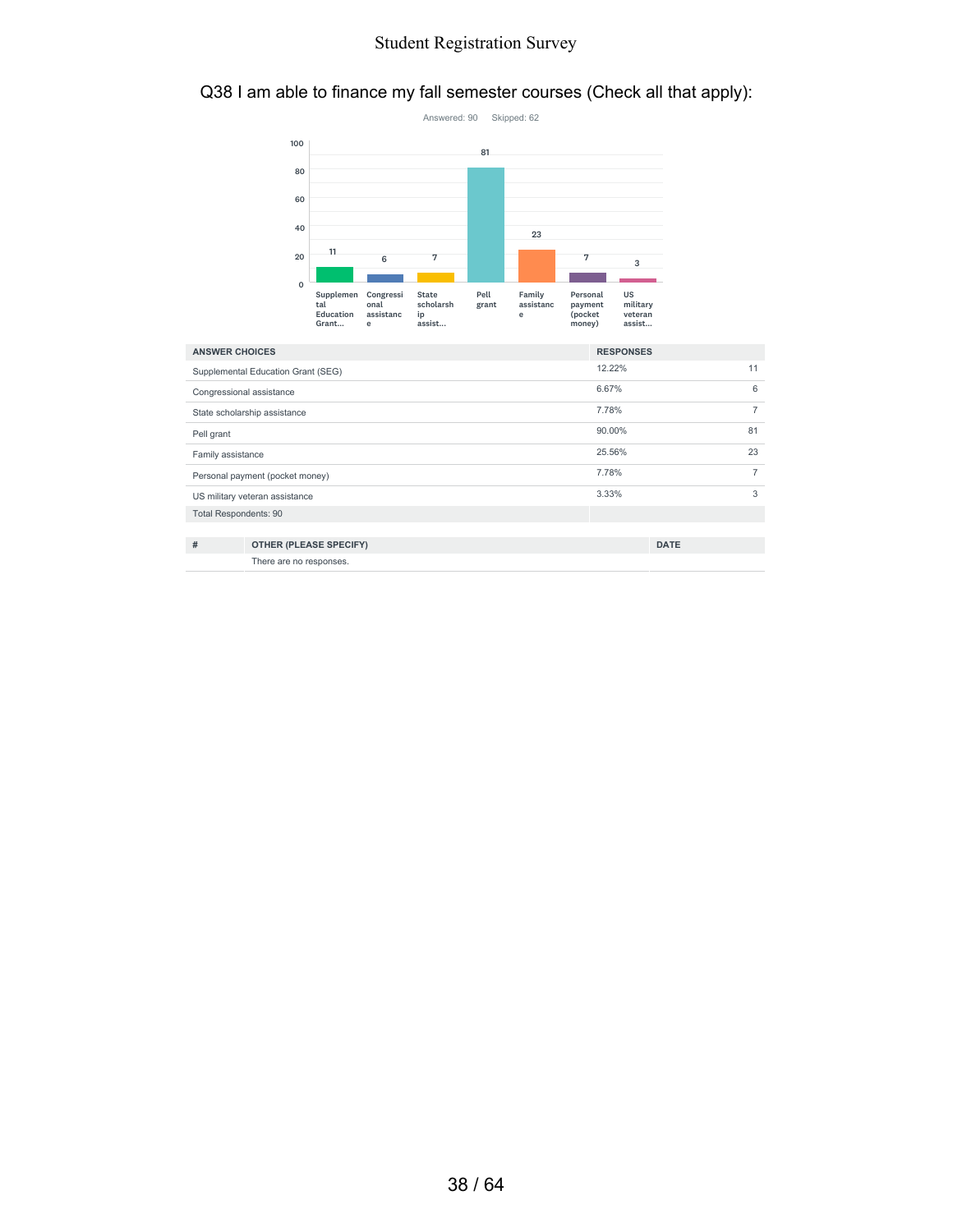### Q39 How did you find out about the registration?



| <b>ANSWER CHOICES</b>                                                      |        |    |
|----------------------------------------------------------------------------|--------|----|
| Heard about the announcement on the radio.                                 | 40.00% | 36 |
| through internet/social media (COM-FSM news feed, tweeter, Facebook, etc.) | 27.78% | 25 |
| Heard it from families and friends.                                        | 54.44% | 49 |
| Other promotions: flyers, billboards, etc.                                 | 6.67%  |    |
| Total Respondents: 90                                                      |        |    |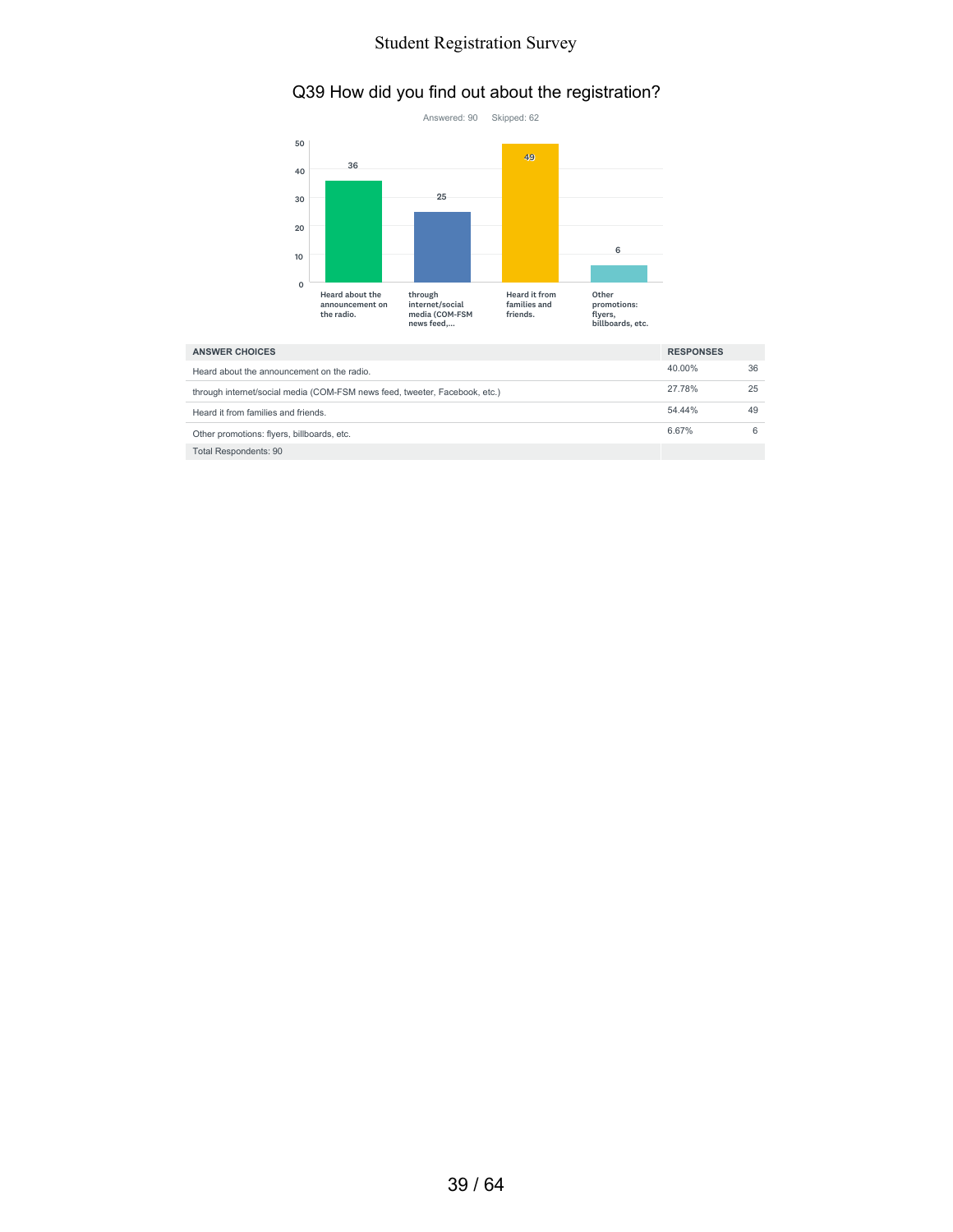# Q40 Why did you decide to enroll at COM-FSM?

Answered: 67 Skipped: 85

| #              | <b>RESPONSES</b>                                                                                                                                                                                                                                                                                                                                                                   | <b>DATE</b>        |
|----------------|------------------------------------------------------------------------------------------------------------------------------------------------------------------------------------------------------------------------------------------------------------------------------------------------------------------------------------------------------------------------------------|--------------------|
| 1              | 1. COM-FSM is closer to home and families. 2. Attending college at COMFSM will save more<br>money, unlike those who go abroad. 3. I love the view of COM-FSM college here. 4. I love to<br>mingle with the students from the Federated States of Micronesia. 5. I hate to migrate that is why I<br>enroll here at COM-FSM. 6. I LOVE THE COLLEGE HERE IN POHNPEI WHICH IS COM-FSM. | 4/5/2016 12:11 PM  |
| 2              | Because it is the only college that is on the island and when i got here, I liked it and now I am<br>happy that I decided to attend here because I learned new things and I also found the major that<br>suits me and i liked it.                                                                                                                                                  | 4/4/2016 8:45 AM   |
| 3              | because it help build my experience of how to go out from here and attended any other school out<br>there.                                                                                                                                                                                                                                                                         | 3/29/2016 1:22 PM  |
| 4              | very convenient                                                                                                                                                                                                                                                                                                                                                                    | 3/14/2016 2:25 PM  |
| 5              | since i gratuade                                                                                                                                                                                                                                                                                                                                                                   | 2/17/2016 9:50 AM  |
| 6              | because it's where i have been enroll since                                                                                                                                                                                                                                                                                                                                        | 2/4/2016 12:34 PM  |
| $\overline{7}$ | i decided because i know i needed it.                                                                                                                                                                                                                                                                                                                                              | 1/29/2016 2:15 PM  |
| 8              | to achieve my goals and get my AA degree                                                                                                                                                                                                                                                                                                                                           | 1/27/2016 1:44 PM  |
| 9              | Its is close to my home and i like to start here where i know most of the student and staffs.                                                                                                                                                                                                                                                                                      | 1/19/2016 3:51 PM  |
| 10             | Due to the fact that i need education to live a good life like have a good job.                                                                                                                                                                                                                                                                                                    | 1/19/2016 3:37 PM  |
| 11             | because I want to start from where I grow up and move on to other colleges.                                                                                                                                                                                                                                                                                                        | 1/19/2016 3:01 PM  |
| 12             | In order to complete education                                                                                                                                                                                                                                                                                                                                                     | 1/15/2016 10:29 AM |
| 13             | I decided to enroll because it is a great opportunity to start here at the COM-FSM before moving<br>on to other colleges across the globe.                                                                                                                                                                                                                                         | 1/14/2016 12:27 PM |
| 14             | To Strive for more-- esp to achieve my BA                                                                                                                                                                                                                                                                                                                                          | 1/11/2016 3:24 PM  |
| 15             | because it is the only school that give out financial aid money that could help me and also it is the<br>only school that me and my parents are able to afford.                                                                                                                                                                                                                    | 1/11/2016 2:01 PM  |
| 16             | to earn my degree and be closer to my family                                                                                                                                                                                                                                                                                                                                       | 1/7/2016 3:55 PM   |
| 17             | Because i want to continue my classes here and also finish it all.                                                                                                                                                                                                                                                                                                                 | 1/7/2016 3:33 PM   |
| 18             | because i finish with high school, and i wanted to end up on a higher certificate or e degree                                                                                                                                                                                                                                                                                      | 1/7/2016 3:32 PM   |
| 19             | strictly needed to have a career                                                                                                                                                                                                                                                                                                                                                   | 1/7/2016 3:05 PM   |
| 20             | to get a better job in the future                                                                                                                                                                                                                                                                                                                                                  | 1/7/2016 1:47 PM   |
| 21             | It is the only com that is available for us students here in Yap, and also i want to start up my<br>education here.                                                                                                                                                                                                                                                                | 1/7/2016 12:09 PM  |
| 22             | because I believe that C.O.M had all the materials that I need in order for me to achieve my goal.                                                                                                                                                                                                                                                                                 | 1/7/2016 12:09 PM  |
| 23             | to learn something                                                                                                                                                                                                                                                                                                                                                                 | 1/7/2016 11:24 AM  |
| 24             | to complete my education in good hands of family friends staffs and all                                                                                                                                                                                                                                                                                                            | 1/7/2016 11:20 AM  |
| 25             | To continuing my education, learn, pass, and let my dream comes true.                                                                                                                                                                                                                                                                                                              | 1/6/2016 4:34 PM   |
| 26             | It is the nearest college I could attend and so that I won't have to leave my family. Thank you.                                                                                                                                                                                                                                                                                   | 1/6/2016 4:19 PM   |
| 27             | It's the college that's closer to me. I also wanted to start out small, and the, finally, moving to larger<br>community colleges, or university.                                                                                                                                                                                                                                   | 1/6/2016 3:52 PM   |
| 28             | I decided to enroll at COM-FSM to continue my education in order for me to reach the higher level.                                                                                                                                                                                                                                                                                 | 1/6/2016 3:19 PM   |
| 29             | To continue my education.                                                                                                                                                                                                                                                                                                                                                          | 1/6/2016 2:38 PM   |
| 30             | to be able to expound my knowledge!                                                                                                                                                                                                                                                                                                                                                | 1/6/2016 2:35 PM   |
| 31             | To Become a teacher, so I can help with our school and state.                                                                                                                                                                                                                                                                                                                      | 1/6/2016 1:46 PM   |
| 32             | ever since i graduated from high school                                                                                                                                                                                                                                                                                                                                            | 1/6/2016 12:01 PM  |
| 33             | I decide to enroll at COM-FSM because I want to further my education.                                                                                                                                                                                                                                                                                                              | 1/6/2016 11:49 AM  |
| 34             | because i want to continue on my school and have a better future for me and my family, and not<br>just to sit around and do nothing.                                                                                                                                                                                                                                               | 1/6/2016 11:03 AM  |
| 35             | to study to improve my skills of learning. COM-FSM is the place to start study to further my<br>education through new levels.                                                                                                                                                                                                                                                      | 1/6/2016 7:53 AM   |
| 36             | Because I know that this is a better college for me to attend, and also this is the college that is<br>close to my island.                                                                                                                                                                                                                                                         | 1/5/2016 5:15 PM   |
| 37             | so that i can prepare myself for bigger colleges out there.                                                                                                                                                                                                                                                                                                                        | 1/5/2016 4:20 PM   |
| 38             | Because it                                                                                                                                                                                                                                                                                                                                                                         | 1/5/2016 4:19 PM   |
| 39             | To further my education and help prepare me for the next college I will apply to in the near future.<br>In the mean time, while still here on the Island, COM will help keep my brain active and improve<br>study habits.                                                                                                                                                          | 1/5/2016 4:12 PM   |
| 40             | To learn more information about my major before i go to a different college.                                                                                                                                                                                                                                                                                                       | 1/5/2016 4:12 PM   |
| 41             | To further my education and able to have a better job in the future                                                                                                                                                                                                                                                                                                                | 1/5/2016 3:36 PM   |
| 42             | because i have those classes that i need to take. and also i like it here.                                                                                                                                                                                                                                                                                                         | 1/5/2016 3:22 PM   |
| 43             | I think that Its a good start for me to enroll here at COM-FSM as my first step into collage, I think<br>that it is a good start in preparing me for collage. making small steps as i am being acquainted                                                                                                                                                                          | 1/5/2016 3:12 PM   |
| 44             | with collage life<br>To complete my third year program in teacher preparation. I want to finish all the require course so<br>I could get my B.A.                                                                                                                                                                                                                                   | 1/5/2016 2:59 PM   |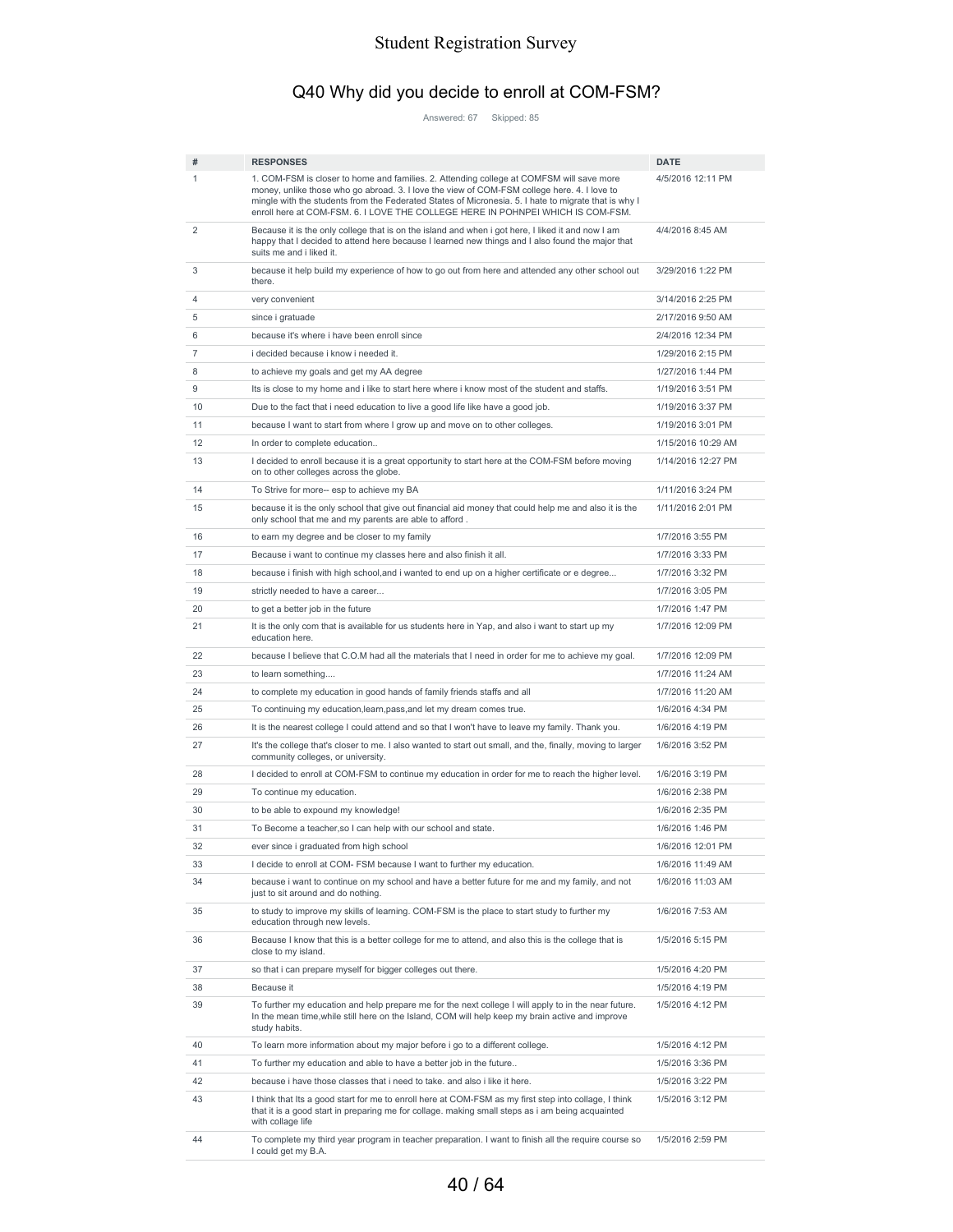| 45 | because i want to continue my college education.                                                                                                                                                                                                           | 1/5/2016 2:16 PM  |
|----|------------------------------------------------------------------------------------------------------------------------------------------------------------------------------------------------------------------------------------------------------------|-------------------|
| 46 | To gain more skills                                                                                                                                                                                                                                        | 1/5/2016 1:59 PM  |
| 47 | To learn and i also wish to complete my education at COM-FSM, and graduated there                                                                                                                                                                          | 1/5/2016 1:44 PM  |
| 48 | because i want 2 learn here and that my family can help me with what i need in school                                                                                                                                                                      | 1/5/2016 1:39 PM  |
| 49 | because it is much closer to home, i study with my own people and friends                                                                                                                                                                                  | 1/5/2016 1:27 PM  |
| 50 | Further my education.                                                                                                                                                                                                                                      | 1/5/2016 1:25 PM  |
| 51 | Because its the only college available here on Yap. And because i want to continue my education<br>and COM is the best place to start. In addition other colleges abroad is to expensive for my parents<br>to afford. So thanks to COM and the Pell grant. | 1/5/2016 1:03 PM  |
| 52 | I want to experience life in a small college before going off island to further my studies.                                                                                                                                                                | 1/5/2016 1:03 PM  |
| 53 | I want to start off on my island and experience college life then transfer to somewhere else. Also I<br>have my families and friends around to help me with my study when needed.                                                                          | 1/5/2016 1:02 PM  |
| 54 | To earn some skills and all that, and so to be the better student.                                                                                                                                                                                         | 1/5/2016 12:56 PM |
| 55 | Because here is good and also and to me, it's same as other colleges.                                                                                                                                                                                      | 1/5/2016 12:48 PM |
| 56 | to earn my degree so I can continue teach in the class room                                                                                                                                                                                                | 1/5/2016 12:45 PM |
| 57 | Because that is more closer and fastest way to finish the courses require for me, so I can earn my<br>degree and continue teaching.                                                                                                                        | 1/5/2016 12:38 PM |
| 58 | It is a mantatory for all classroom teachers in the FSM state to have a degree in order to teach in<br>the classroom.                                                                                                                                      | 1/5/2016 12:37 PM |
| 59 | Because I want to earn a degree so I will continue teaching.                                                                                                                                                                                               | 1/5/2016 12:30 PM |
| 60 | It is closer to where I am from and this is where I could attend COM and still see my family.                                                                                                                                                              | 1/5/2016 12:24 PM |
| 61 | because this is the beginning, and its closer and our state campus.                                                                                                                                                                                        | 1/5/2016 11:52 AM |
| 62 | I want to complete my major in Nursing.                                                                                                                                                                                                                    | 1/5/2016 11:52 AM |
| 63 | Because i was told to do so.                                                                                                                                                                                                                               | 1/5/2016 11:51 AM |
| 64 | because i was told to enroll there                                                                                                                                                                                                                         | 1/5/2016 11:50 AM |
| 65 | Because its the only college on the Island.                                                                                                                                                                                                                | 1/5/2016 11:46 AM |
| 66 | Because its best suited for me and its convenient for me at this time.                                                                                                                                                                                     | 1/5/2016 11:41 AM |
| 67 | easy access                                                                                                                                                                                                                                                | 1/5/2016 11:32 AM |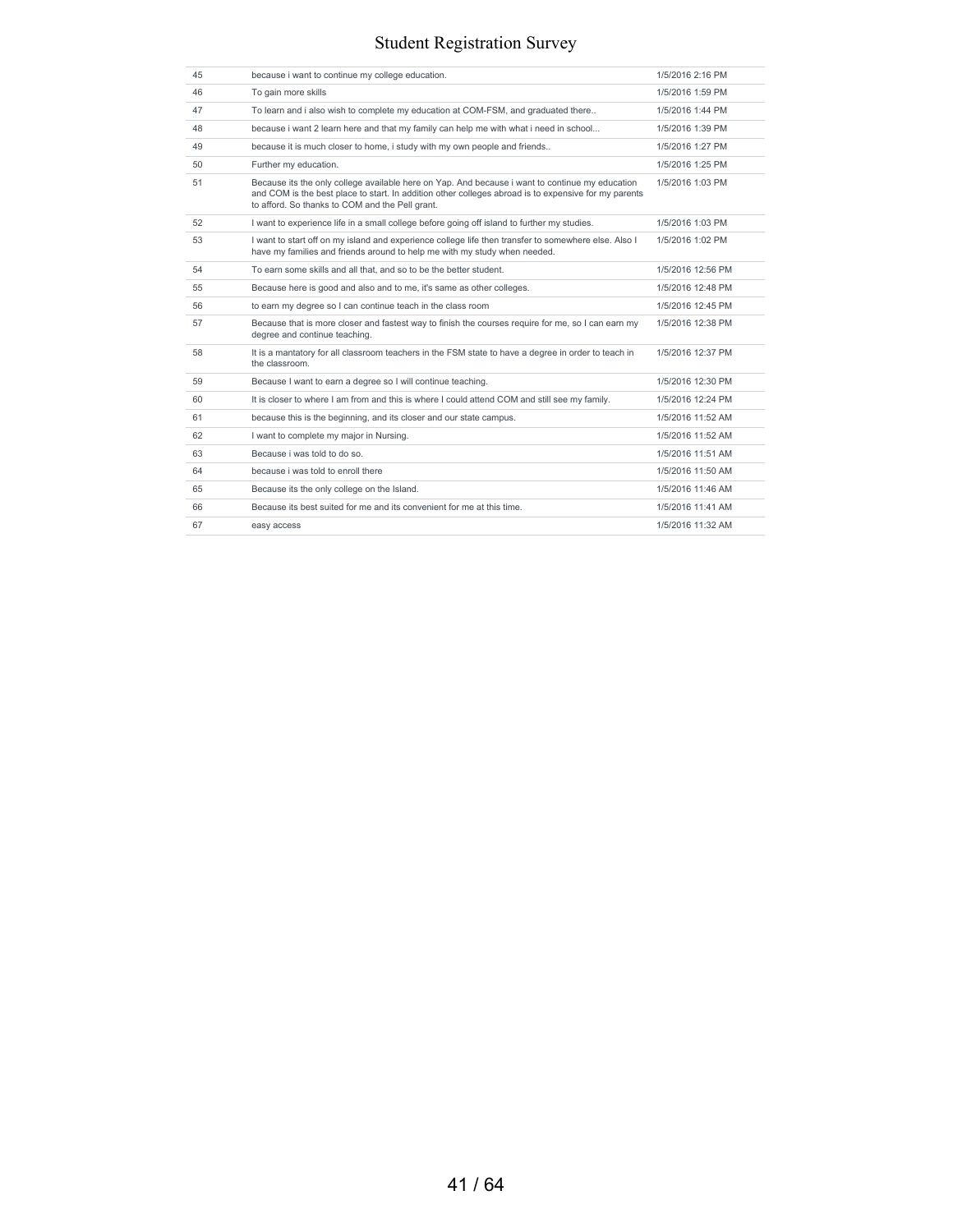#### Q41 2. What are some positive or negative things that you observed about the registration process? Please feel free to comment or make recommendations in this section.

Answered: 70 Skipped: 82

| #  | <b>RESPONSES</b>                                                                                                                                                                                                                                                                                                                                                          | <b>DATE</b>        |
|----|---------------------------------------------------------------------------------------------------------------------------------------------------------------------------------------------------------------------------------------------------------------------------------------------------------------------------------------------------------------------------|--------------------|
| 1  | Positive: All staffs were so helpful during registration process! :)                                                                                                                                                                                                                                                                                                      | 4/5/2016 12:14 PM  |
| 2  | there should be more staff at the tables from OAR because students are standing in a long line<br>waiting for the next person                                                                                                                                                                                                                                             | 4/4/2016 8:49 AM   |
| 3  | positives things that I see is that the staffs are very friendly and that's make me feel comfortable to<br>proceed on my registrations. And the negatives things that I see and it's not enough I think is the<br>refreshment. I think all needed to eat something like for example, drinking Kool-Aid and doughnuts.                                                     | 3/29/2016 1:30 PM  |
| 4  | waited to long for my advisor to proof my registered                                                                                                                                                                                                                                                                                                                      | 3/14/2016 2:34 PM  |
| 5  | my advisor was late, late and couple of my courses were closed while I was waiting for hours for<br>him to show up                                                                                                                                                                                                                                                        | 3/14/2016 2:28 PM  |
| 6  | They registered us well.                                                                                                                                                                                                                                                                                                                                                  | 3/11/2016 12:10 PM |
| 7  | none                                                                                                                                                                                                                                                                                                                                                                      | 2/17/2016 9:50 AM  |
| 8  | So far, I think everything still going well on this registration process.                                                                                                                                                                                                                                                                                                 | 2/6/2016 10:56 PM  |
| 9  | positive things are lots of them especially the instructors                                                                                                                                                                                                                                                                                                               | 2/4/2016 12:35 PM  |
| 10 | nothing.                                                                                                                                                                                                                                                                                                                                                                  | 1/29/2016 2:16 PM  |
| 11 | All things were very satisfied.                                                                                                                                                                                                                                                                                                                                           | 1/28/2016 1:55 PM  |
| 12 | took forever to find what class i should take for Spring 2016                                                                                                                                                                                                                                                                                                             | 1/27/2016 1:46 PM  |
| 13 | nothing. All okay to me. I guess because i was very nervous.                                                                                                                                                                                                                                                                                                              | 1/19/2016 3:52 PM  |
| 14 | for this now everything is good because for the previous time i have been here at the college there<br>are some things that we never encounter while register but as of now i finally realized that i have<br>been maxed out of my program because all the departments are keeping the works on each<br>studentso far everything is perfect for the registration process. | 1/19/2016 3:40 PM  |
| 15 | none for this time                                                                                                                                                                                                                                                                                                                                                        | 1/19/2016 3:02 PM  |
| 16 | Very satisfying                                                                                                                                                                                                                                                                                                                                                           | 1/15/2016 10:30 AM |
| 17 | so far so good, no negative things                                                                                                                                                                                                                                                                                                                                        | 1/14/2016 12:29 PM |
| 18 | It took forever to hear back from National Campus                                                                                                                                                                                                                                                                                                                         | 1/14/2016 11:44 AM |
| 19 | it was great- i was surprised that it didn't take me 30 minutes to go thru that process-- great job<br><b>COM</b>                                                                                                                                                                                                                                                         | 1/11/2016 3:24 PM  |
| 20 | need many workers so that students can finish their registers on time and early                                                                                                                                                                                                                                                                                           | 1/11/2016 2:02 PM  |
| 21 | sometimes it is difficult to do the next thing because some papers were missing from the very<br>beginning                                                                                                                                                                                                                                                                | 1/7/2016 3:56 PM   |
| 22 | the positive things that i observe are the ways that the staff are explaining our courses to us and<br>the class that we need to take to help us reach our goal in life.                                                                                                                                                                                                  | 1/7/2016 3:36 PM   |
| 23 | the goood thing is they give help all they canas for the class they didnt know if the student can<br>make the class or not.                                                                                                                                                                                                                                               | 1/7/2016 3:34 PM   |
| 24 | Well done.                                                                                                                                                                                                                                                                                                                                                                | 1/7/2016 1:29 PM   |
| 25 | to be honest the registration went very well. I don't want to change anything about it.                                                                                                                                                                                                                                                                                   | 1/7/2016 12:11 PM  |
| 26 | nothing, just the old life of teachers and staffs.                                                                                                                                                                                                                                                                                                                        | 1/7/2016 12:10 PM  |
| 27 | to me, things are well fine just that they waist lots of our time siting around and not calling our<br>name                                                                                                                                                                                                                                                               | 1/7/2016 11:26 AM  |
| 28 | one of the staff was taking her time doing her own thing while we students wait for her. its very<br>slow!                                                                                                                                                                                                                                                                | 1/7/2016 11:21 AM  |
| 29 | Takes too long.                                                                                                                                                                                                                                                                                                                                                           | 1/6/2016 4:43 PM   |
| 30 | none                                                                                                                                                                                                                                                                                                                                                                      | 1/6/2016 4:34 PM   |
| 31 | I think that there should be more people available during the registration for example: Double-up<br>people for each section so that more people could be helped and more people can be done so<br>less waiting.                                                                                                                                                          | 1/6/2016 4:21 PM   |
| 32 | the room was hot, and the staff were slow. other than that, everything was flawless.                                                                                                                                                                                                                                                                                      | 1/6/2016 3:53 PM   |
| 33 | There are positive things that i found out about the registration process. They were really help<br>students out with their papers.                                                                                                                                                                                                                                       | 1/6/2016 3:21 PM   |
| 34 | They are working very slow.                                                                                                                                                                                                                                                                                                                                               | 1/6/2016 2:39 PM   |
| 35 | well donehappy new year!                                                                                                                                                                                                                                                                                                                                                  | 1/6/2016 2:36 PM   |
| 36 | Have not much to comment. I am okay with the registration The registration went smooth and<br>they are all helpful keep up the good job staffs and Teachers, God Bless.                                                                                                                                                                                                   | 1/6/2016 1:47 PM   |
| 37 | none that i know of                                                                                                                                                                                                                                                                                                                                                       | 1/6/2016 12:02 PM  |
| 38 | it all went nice, i understand everything, but it was just too slow.                                                                                                                                                                                                                                                                                                      | 1/6/2016 11:07 AM  |
| 39 | registration is bit helpful because payment is bit high.                                                                                                                                                                                                                                                                                                                  | 1/6/2016 7:55 AM   |
| 40 | This registration is the only thing that I ever like it because it gives a lot of time to finish what I need<br>to finish.                                                                                                                                                                                                                                                | 1/5/2016 5:20 PM   |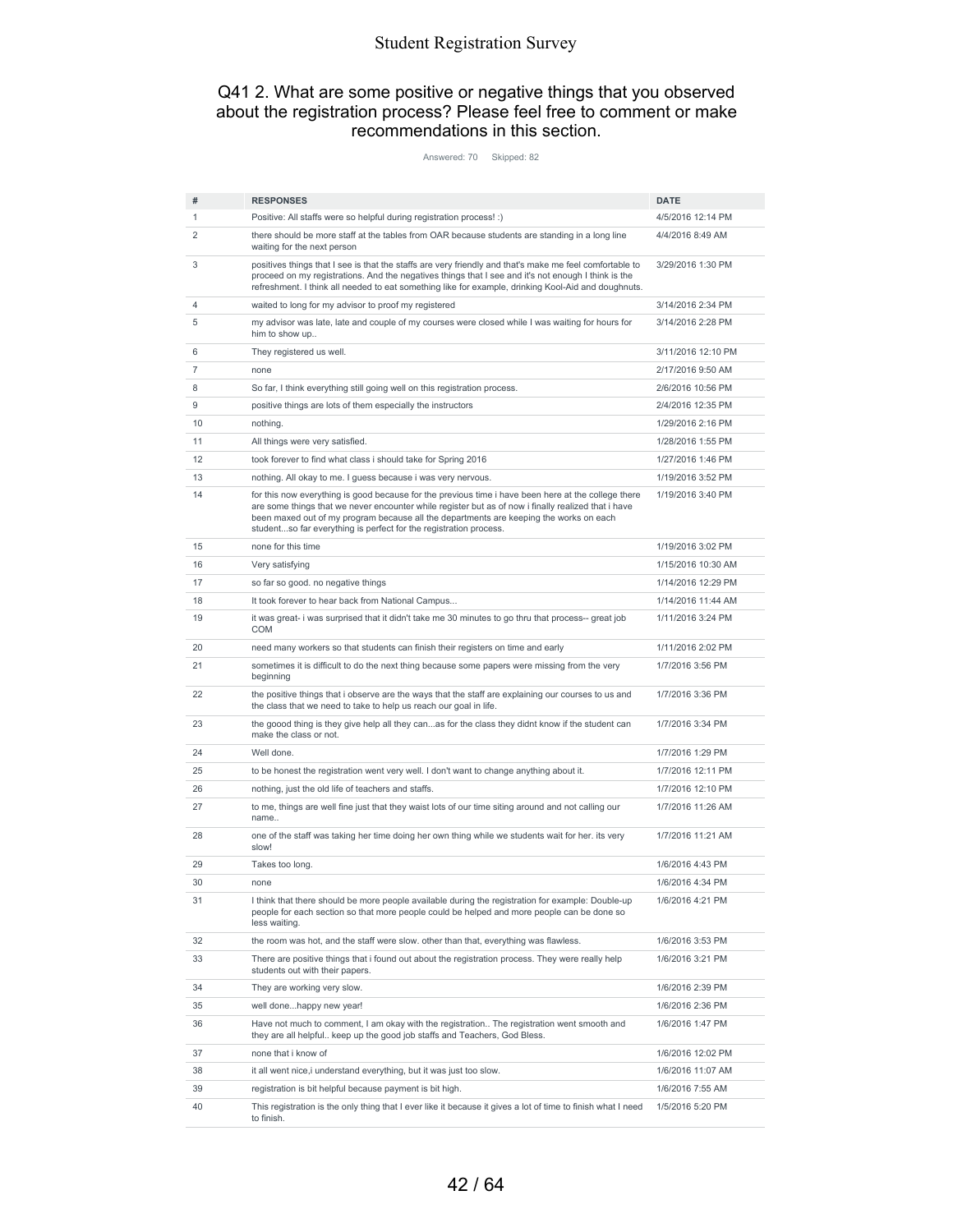I am very dissatisfied with how the time of the classes are set. most of the required classes are<br>already full and for those that are not full and are supposedly the next classes i should be<br>taking, their time is conflicti the process. One should be dealing with the continuing students and the other with new students. Obviously, some people do not come on the day they are supposed to. Thank you very much for

1/5/2016 4:22 PM

|    | Obviously, some people do not come on the day they are supposed to. Thank you very much for<br>your understanding.                                                                                                                                                                |                   |
|----|-----------------------------------------------------------------------------------------------------------------------------------------------------------------------------------------------------------------------------------------------------------------------------------|-------------------|
| 42 | The registration process was very satisfied.                                                                                                                                                                                                                                      | 1/5/2016 4:21 PM  |
| 43 | To slow in registering the student.                                                                                                                                                                                                                                               | 1/5/2016 4:16 PM  |
| 44 | All is good. There is nothing negative about the registration process.                                                                                                                                                                                                            | 1/5/2016 3:38 PM  |
| 45 | Everything are going well, it's satisfy me.                                                                                                                                                                                                                                       | 1/5/2016 3:23 PM  |
| 46 | there not really much I would say about the registration. I think it went well, it just that I would<br>prefer to register online.                                                                                                                                                | 1/5/2016 3:03 PM  |
| 47 | none everything is good                                                                                                                                                                                                                                                           | 1/5/2016 2:17 PM  |
| 48 | have some ups and downs, some good conversation and some bad ones during my face to face<br>registeration                                                                                                                                                                         | 1/5/2016 2:01 PM  |
| 49 | N/A                                                                                                                                                                                                                                                                               | 1/5/2016 2:00 PM  |
| 50 | its too slow                                                                                                                                                                                                                                                                      | 1/5/2016 1:39 PM  |
| 51 | i think the registration process here in yap went smoothly as always, but my only problem is<br>waiting on line for my turn. i prefer online registration                                                                                                                         | 1/5/2016 1:36 PM  |
| 52 | The people who entering the data and fixing schedule are very slow and it's bored.                                                                                                                                                                                                | 1/5/2016 1:26 PM  |
| 53 | nothing it is all good. those people are working, they working so hard. people are working on COM<br>FSM are really good and smart. i don't have a negative thought                                                                                                               | 1/5/2016 1:12 PM  |
| 54 | Some of the staff seemed like they are not in to registering students. The service is too slow. Their<br>cutting in other students that where ahead of the others. Staff did not make the students feel<br>welcome during registering. Overall the registration process was okay. | 1/5/2016 1:07 PM  |
| 55 | The Staffs are friendly and patient.                                                                                                                                                                                                                                              | 1/5/2016 1:05 PM  |
| 56 | none                                                                                                                                                                                                                                                                              | 1/5/2016 1:02 PM  |
| 57 | good excellent                                                                                                                                                                                                                                                                    | 1/5/2016 12:56 PM |
| 58 | As for me, everything is all good.                                                                                                                                                                                                                                                | 1/5/2016 12:49 PM |
| 59 | will, I do not have a very serious concern except that few staffs take a while to respond to my<br>concern                                                                                                                                                                        | 1/5/2016 12:48 PM |
| 60 | I think I have no comment and suggestion.                                                                                                                                                                                                                                         | 1/5/2016 12:39 PM |
| 61 | The registration process for this semester is not really organize and very slow.                                                                                                                                                                                                  | 1/5/2016 12:39 PM |
| 62 | The positive ways that I can tell about the registration process is that the staff help us a lot.                                                                                                                                                                                 | 1/5/2016 12:36 PM |
| 63 | Positively, students are registering according to the date set for registration. Negatively, we<br>students sometimes go lost as to whom we are to see next during the registration, because staffs<br>do not really tell us where to go and whom to see.                         | 1/5/2016 12:30 PM |
| 64 | For positive, I'm still taking courses. Negative, not on time and disorganized.                                                                                                                                                                                                   | 1/5/2016 11:54 AM |
| 65 | well, I guess it good enough                                                                                                                                                                                                                                                      | 1/5/2016 11:53 AM |
| 66 | it was very slow and a lot of students had to wait, but the staffs are very helpful                                                                                                                                                                                               | 1/5/2016 11:51 AM |
| 67 | It was very slow.                                                                                                                                                                                                                                                                 | 1/5/2016 11:51 AM |
| 68 | There are things that they are not prepared for.                                                                                                                                                                                                                                  | 1/5/2016 11:47 AM |
| 69 | The staff was helpful but there are limited access to assistance. We have to wait for awhile to be<br>called to fix your papers.                                                                                                                                                  | 1/5/2016 11:43 AM |
| 70 | more and more the registration process is becoming unsatisfactorythe timing, the attitude used.                                                                                                                                                                                   | 1/5/2016 11:33 AM |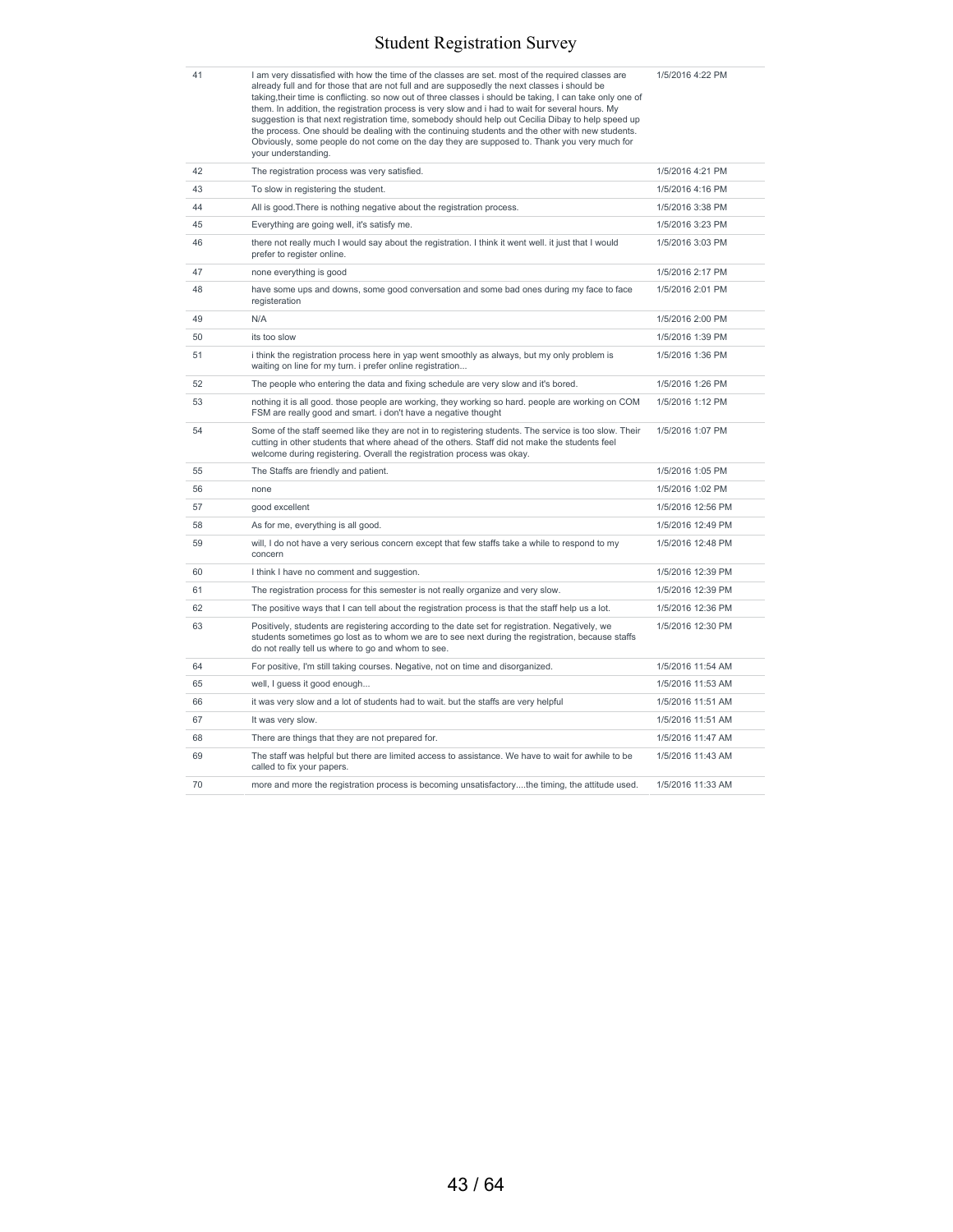#### Q42 1. Hours set for registration.



| <b>ANSWER CHOICES</b> | <b>RESPONSES</b> |                |
|-----------------------|------------------|----------------|
| Very satisfied        | 33.33%           | 3              |
| Satisfied             | 33.33%           | 3              |
| Neutral               | 22.22%           | $\overline{2}$ |
| Dissatisfied          | 11.11%           |                |
| Very Dissatisfied     | $0.00\%$         | $\Omega$       |
| <b>TOTAL</b>          |                  | 9              |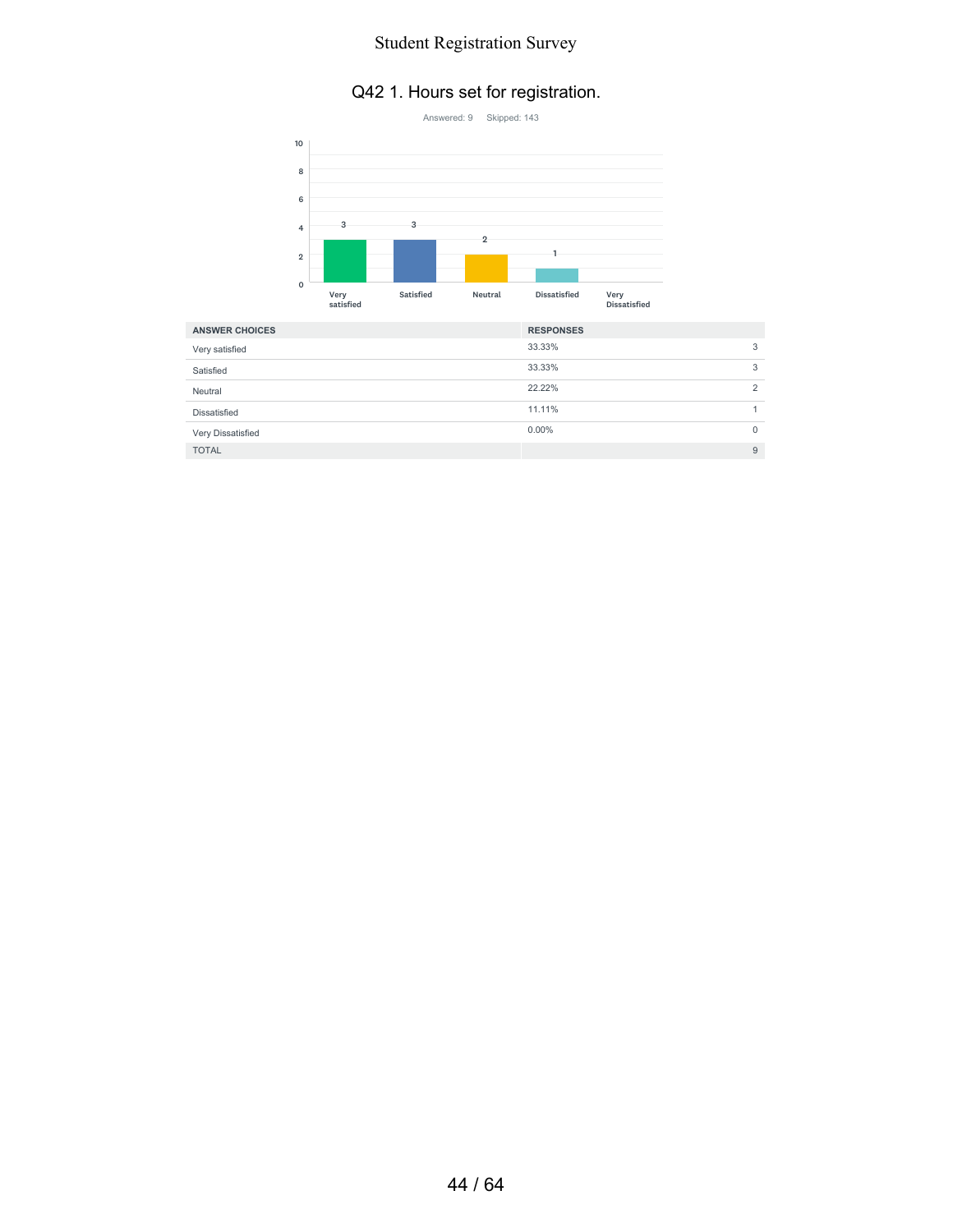## Q43 2. Forms used for registration



| <b>ANSWER CHOICES</b> | <b>RESPONSES</b> |          |
|-----------------------|------------------|----------|
| Very satisfied        | 33.33%           | 3        |
| Satisfied             | 44.44%           | 4        |
| Neutral               | 22.22%           | 2        |
| Dissatisfied          | $0.00\%$         | 0        |
| Very Dissatisfied     | $0.00\%$         | $\Omega$ |
| <b>TOTAL</b>          |                  | 9        |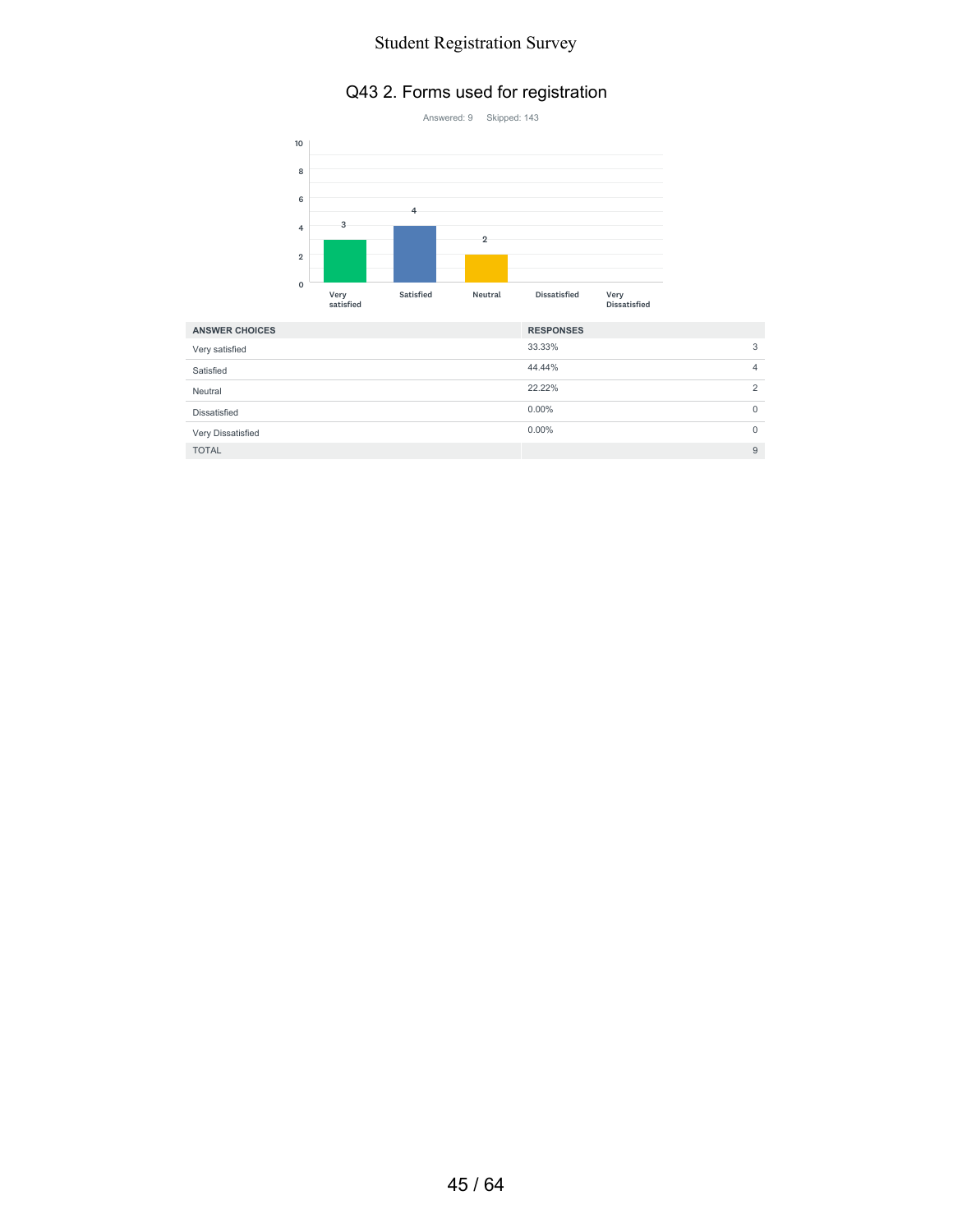### Q44 3. Location used for registration.



| <b>ANSWER CHOICES</b> | <b>RESPONSES</b> |          |
|-----------------------|------------------|----------|
| Very satisfied        | 33.33%           | 3        |
| Satisfied             | 44.44%           | 4        |
| Neutral               | 22.22%           | 2        |
| Dissatisfied          | $0.00\%$         | 0        |
| Very dissatisfied     | $0.00\%$         | $\Omega$ |
| <b>TOTAL</b>          |                  | 9        |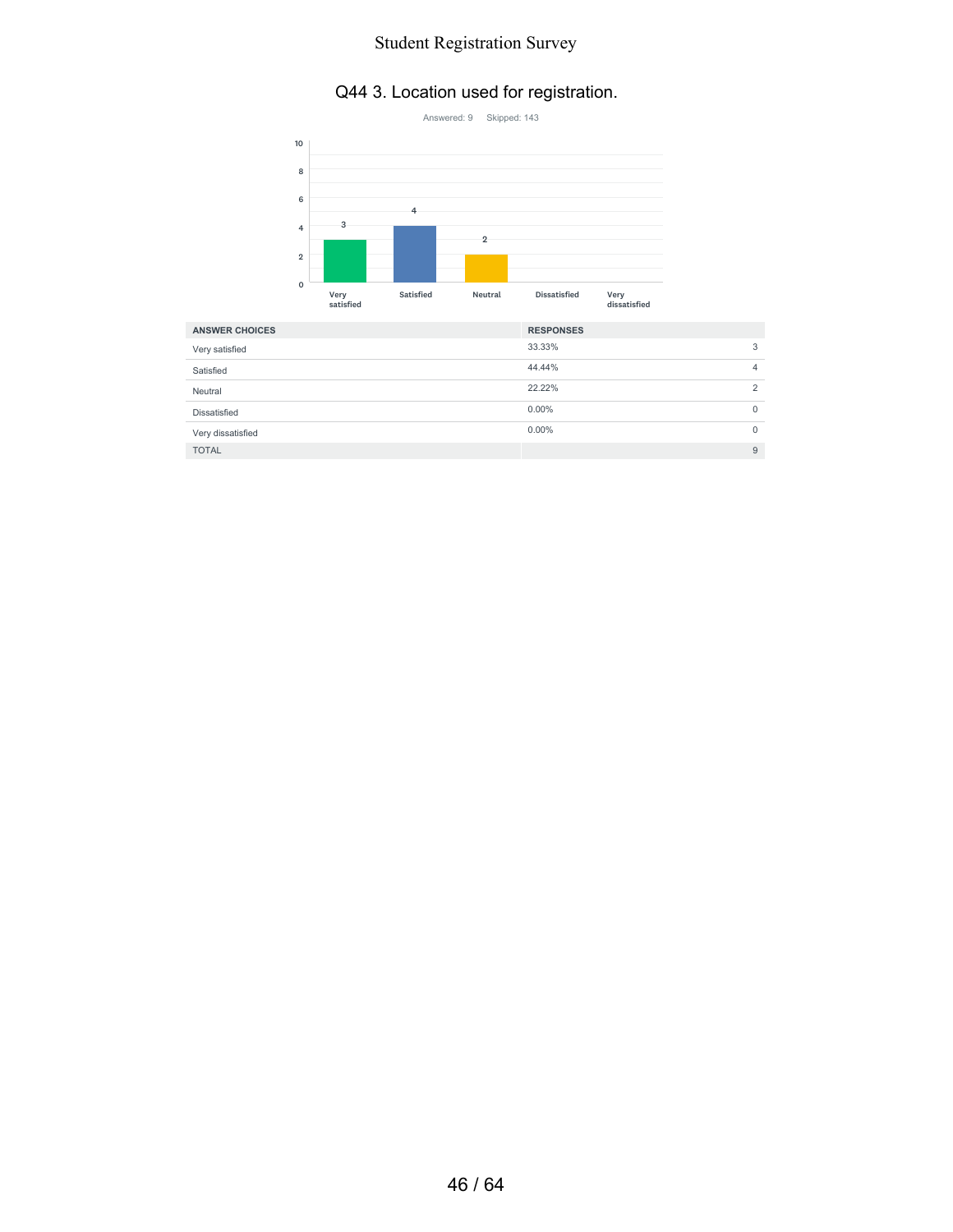## Q45 4. Lay-out used for registration.



| <b>ANSWER CHOICES</b> | <b>RESPONSES</b> |          |
|-----------------------|------------------|----------|
| Very Satisfied        | 33.33%           | 3        |
| Satisfied             | 55.56%           | 5        |
| Neutral               | 11.11%           |          |
| Dissatisfied          | $0.00\%$         | 0        |
| Very dissatisfied     | $0.00\%$         | $\Omega$ |
| <b>TOTAL</b>          |                  | 9        |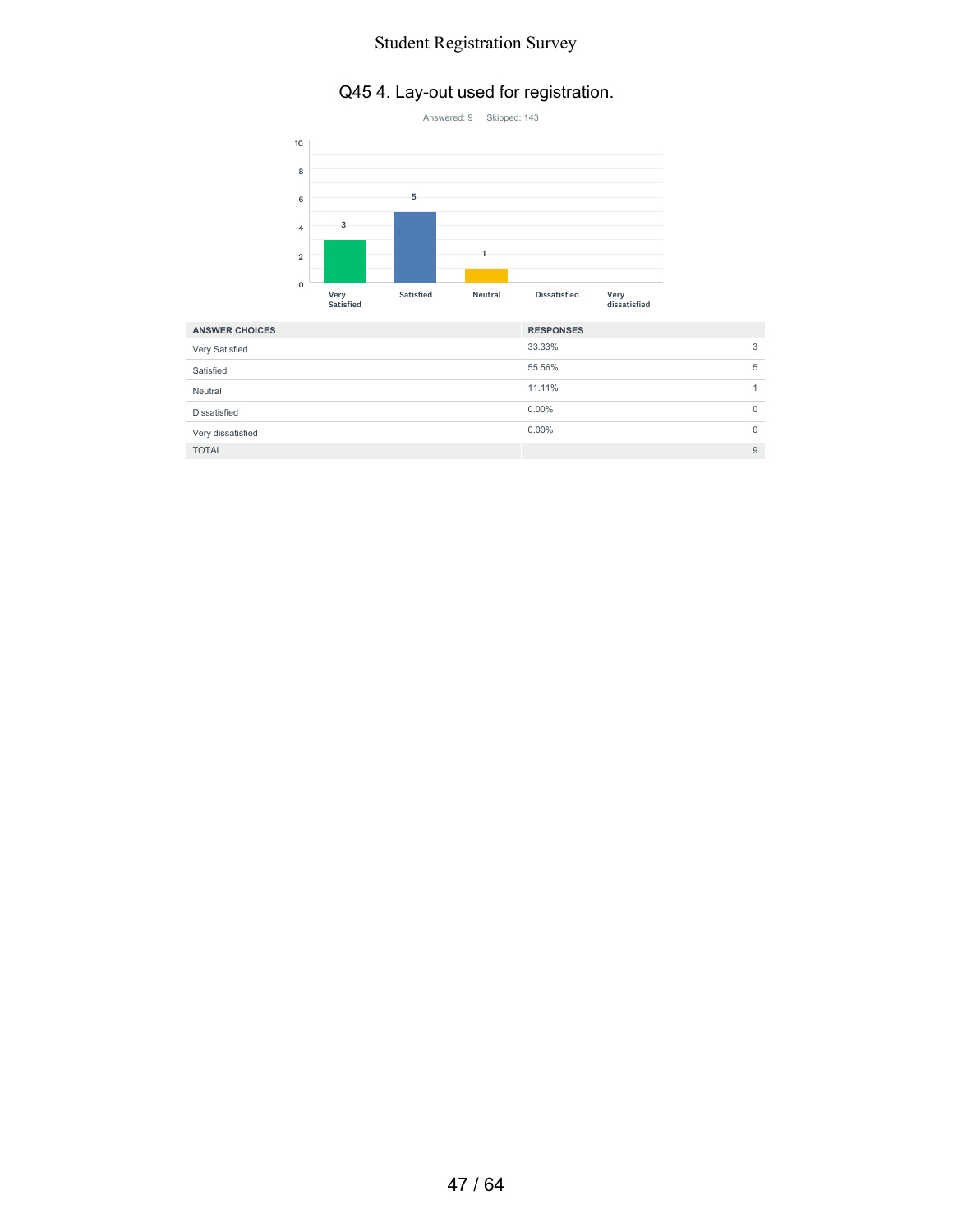### Q46 5. Helpfulness of Admission & Records staff



| <b>ANSWER CHOICES</b> | <b>RESPONSES</b> |   |
|-----------------------|------------------|---|
| Very satisfied        | 33.33%           | 3 |
| Satisfied             | 22.22%           | 2 |
| Neutral               | 33.33%           | 3 |
| Dissatisfied          | 11.11%           |   |
| Very dissatisfied     | $0.00\%$         | 0 |
| <b>TOTAL</b>          |                  | 9 |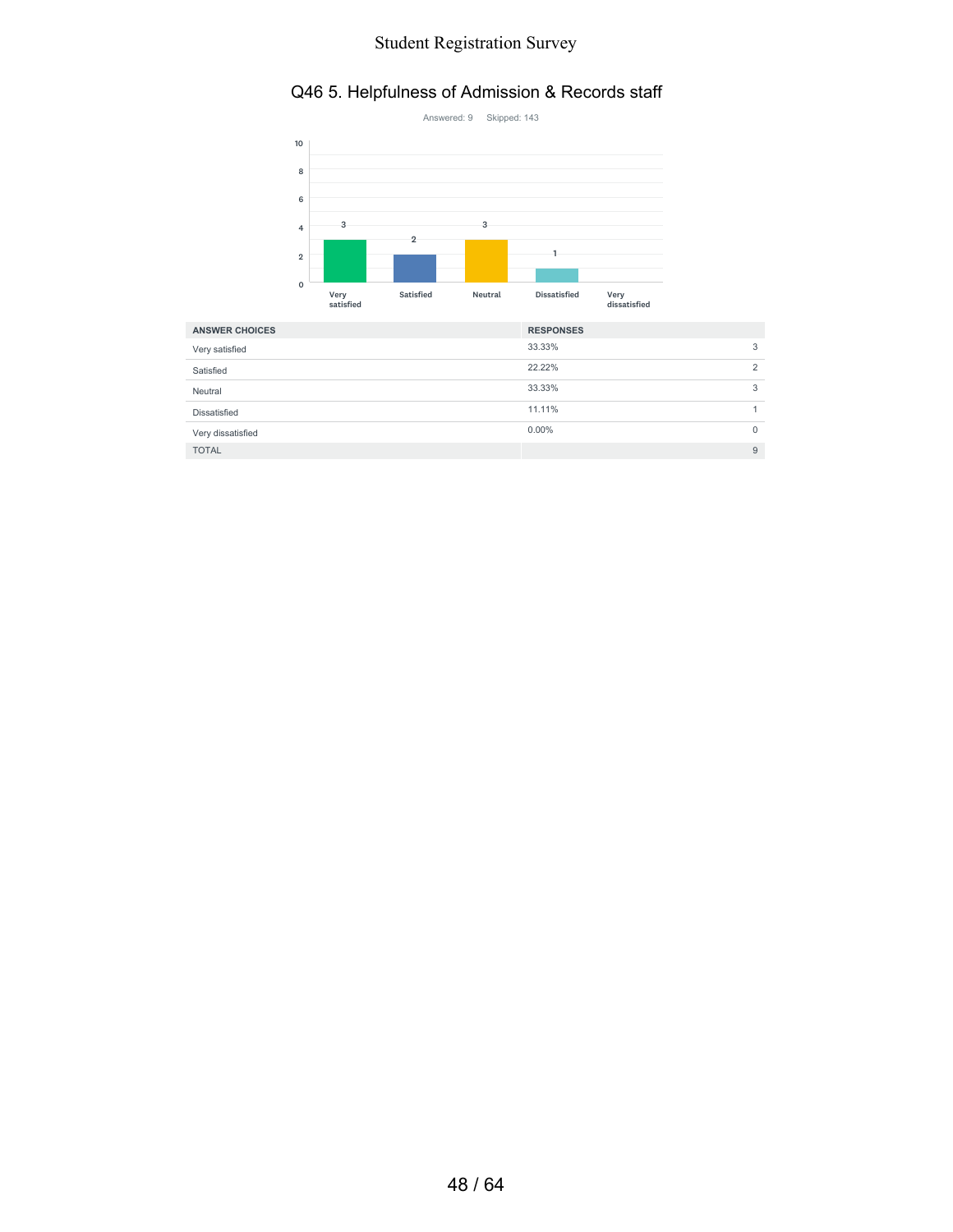### Q47 6. Helpfulness of Financial Aid Office Staff



| <b>ANSWER CHOICES</b> | <b>RESPONSES</b> |                |
|-----------------------|------------------|----------------|
| Very satisfied        | 33.33%           | 3              |
| Satisfied             | 44.44%           | $\overline{4}$ |
| Neutral               | $0.00\%$         | 0              |
| Dissatisfied          | 22.22%           | $\overline{2}$ |
| Very dissatisfied     | $0.00\%$         | $\Omega$       |
| <b>TOTAL</b>          |                  | 9              |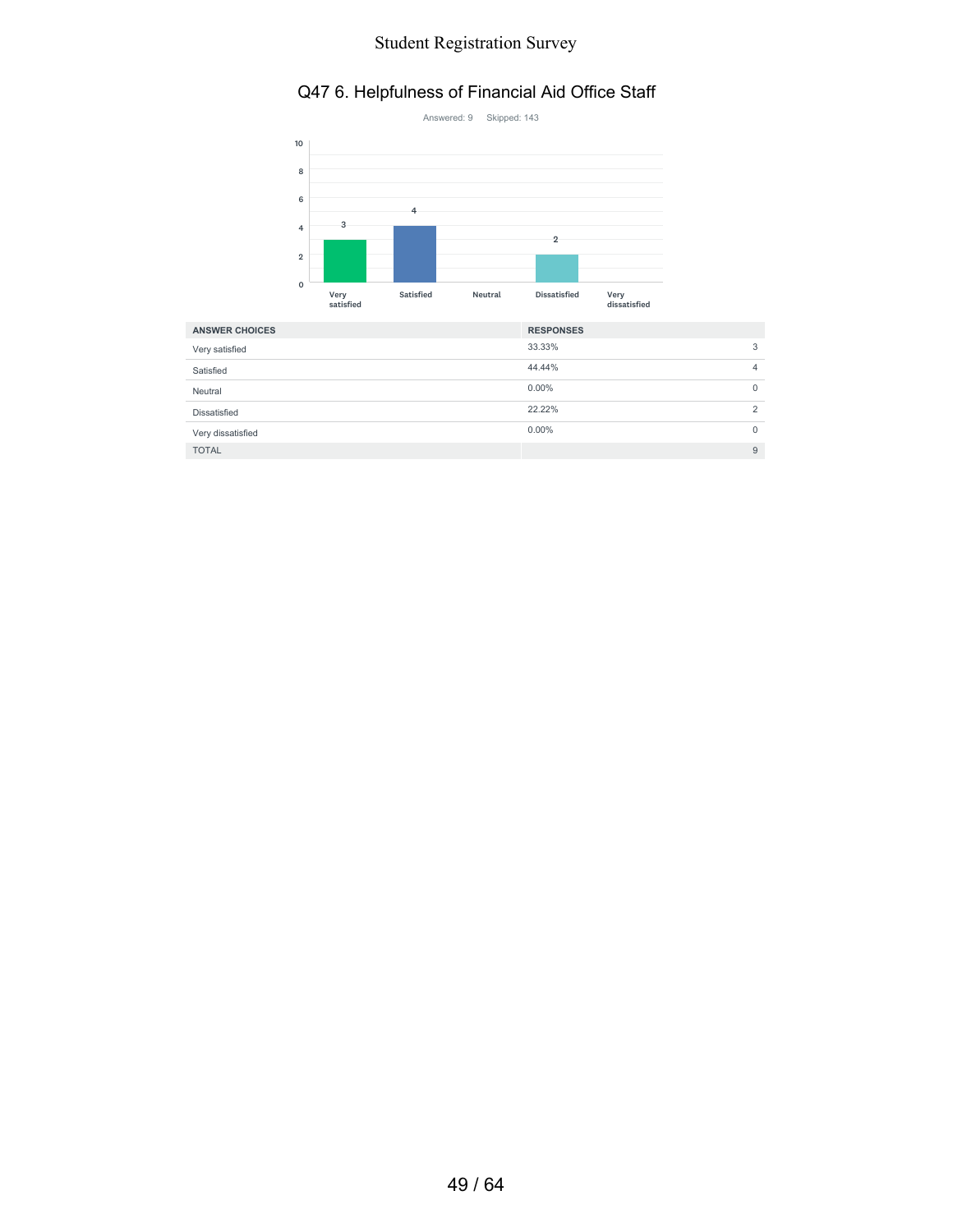#### Q48 7. Helpfulness of Business Office Staff



| <b>ANSWER CHOICES</b> | <b>RESPONSES</b> |   |
|-----------------------|------------------|---|
| Very satisfied        | 33.33%           | 3 |
| Satisfied             | 44.44%           | 4 |
| Neutral               | 11.11%           |   |
| Dissatisfied          | 11.11%           |   |
| Very dissatisfied     | $0.00\%$         | 0 |
| <b>TOTAL</b>          |                  | 9 |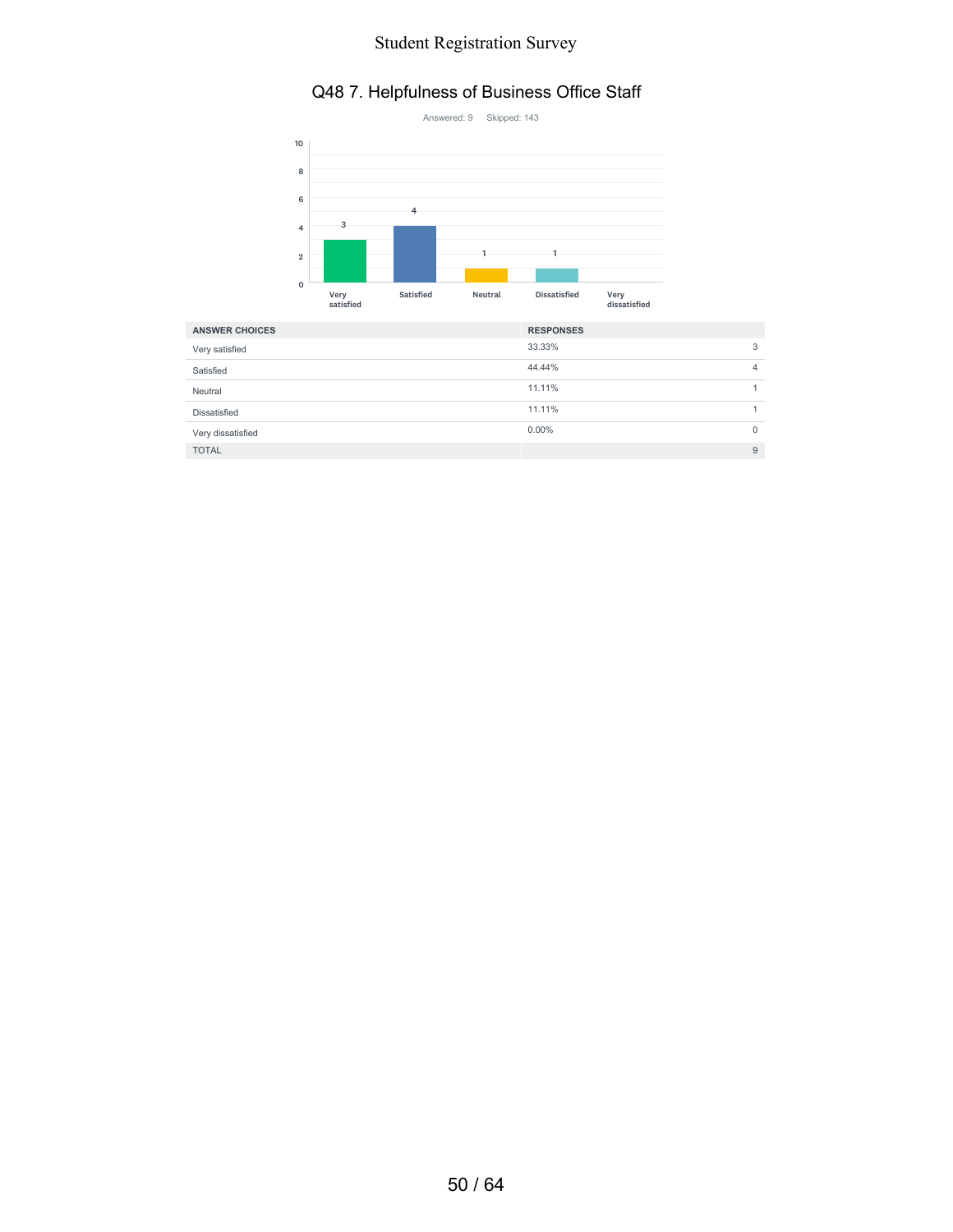#### Q49 8. Helpfulness of Peer Coaches



| <b>ANSWER CHOICES</b> | <b>RESPONSES</b> |                |
|-----------------------|------------------|----------------|
| Very satisfied        | 33.33%           | 3              |
| Satisfied             | 22.22%           | $\overline{2}$ |
| Neutral               | 44.44%           | 4              |
| Dissatisfied          | $0.00\%$         | 0              |
| Very dissatisfied     | $0.00\%$         | $\mathbf{0}$   |
| <b>TOTAL</b>          |                  | 9              |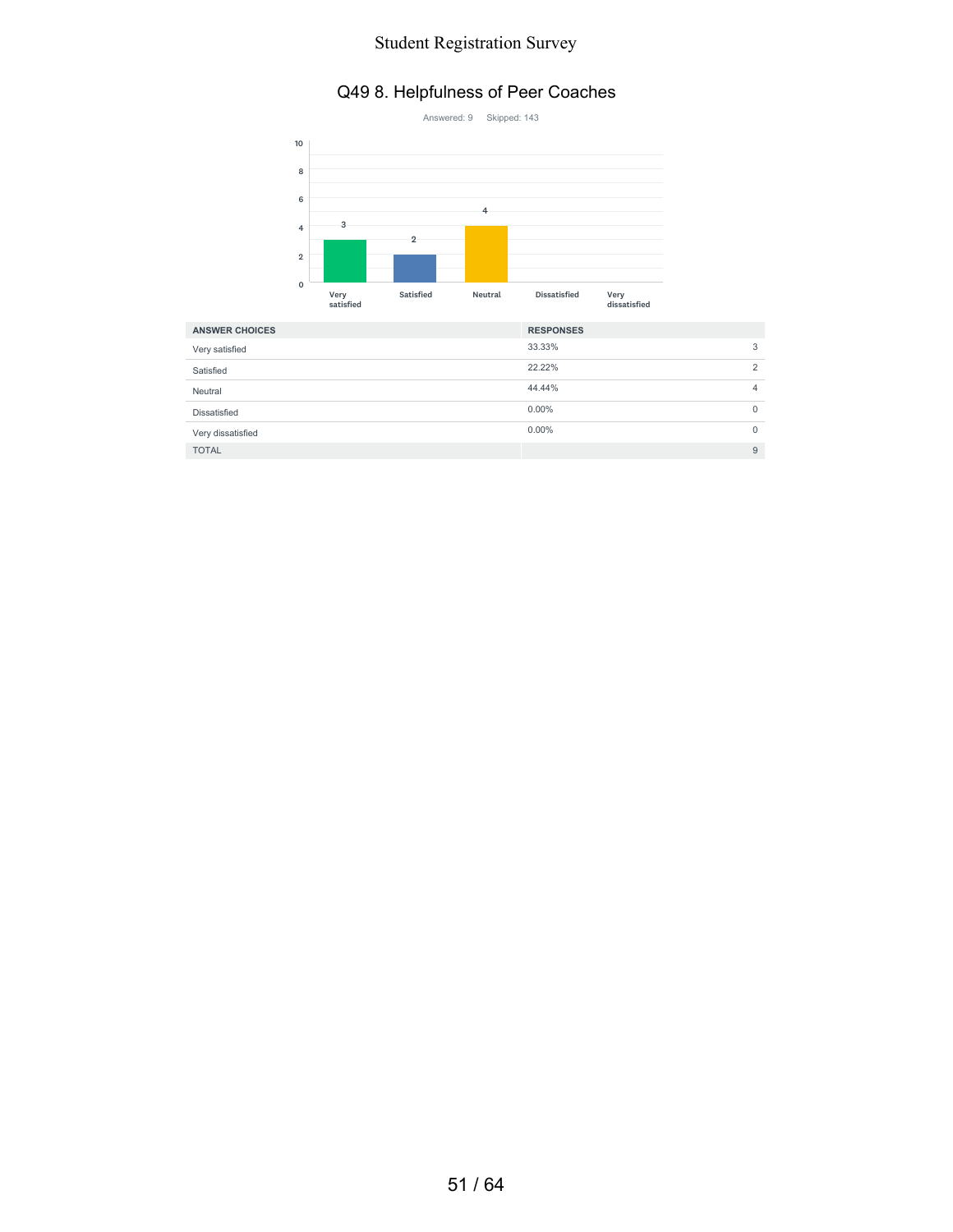### Q50 9. Helpfulness of Information Technology Office staff



| <b>ANSWER CHOICES</b> | <b>RESPONSES</b> |              |
|-----------------------|------------------|--------------|
| Very satisfied        | 33.33%           | 3            |
| Satisfied             | 44.44%           | 4            |
| Neutral               | 11.11%           |              |
| Dissatisfied          | 11.11%           |              |
| Very dissatisfied     | $0.00\%$         | $\mathbf{0}$ |
| <b>TOTAL</b>          |                  | 9            |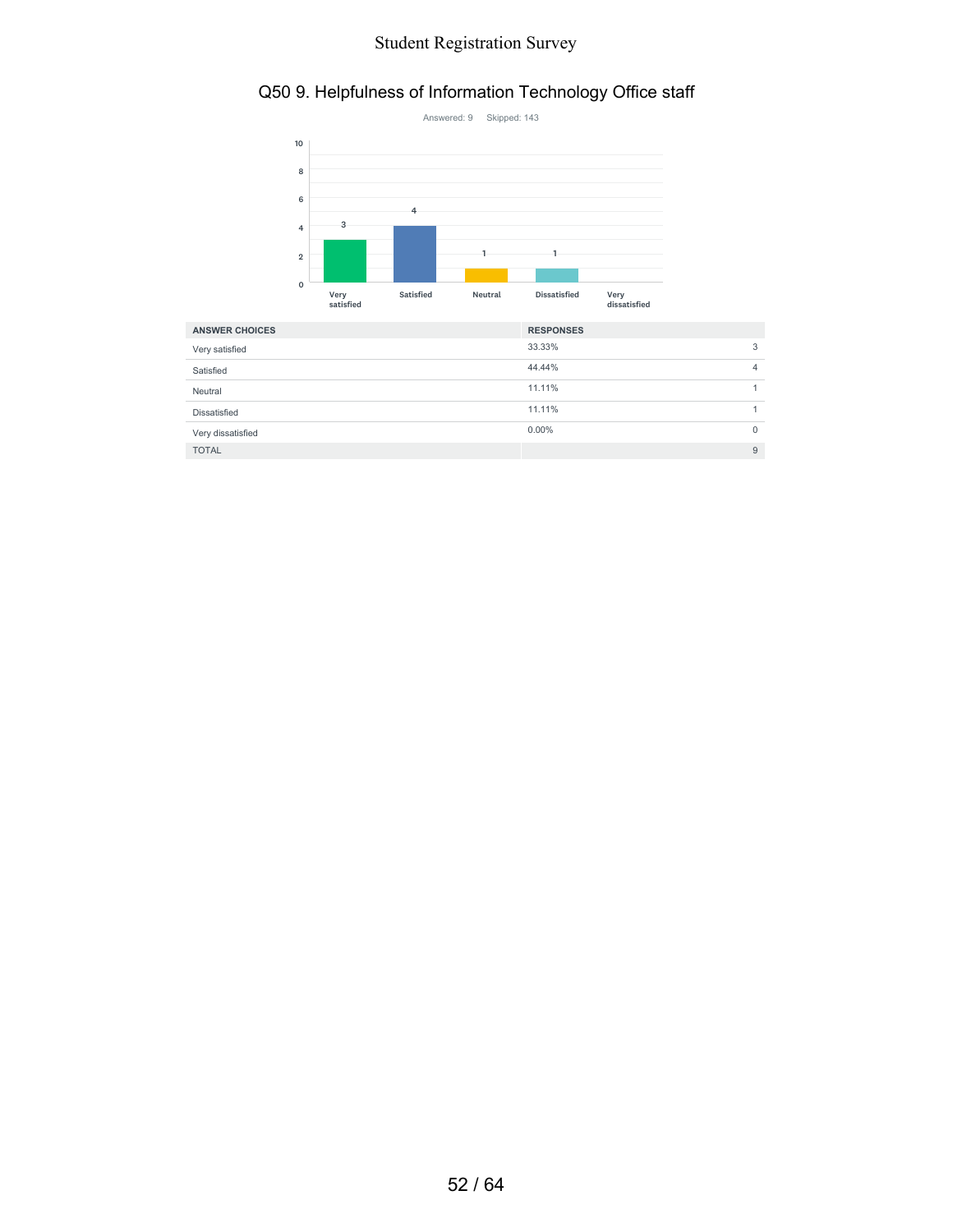## Q51 10. Academic advising at the registration site



| <b>ANSWER CHOICES</b> | <b>RESPONSES</b> |                |
|-----------------------|------------------|----------------|
| Very satisfied        | 33.33%           | 3              |
| Satisfied             | 44.44%           | 4              |
| Neutral               | 22.22%           | $\overline{2}$ |
| Dissatisfied          | $0.00\%$         | $\mathbf{0}$   |
| Very dissatisfied     | $0.00\%$         | 0              |
| <b>TOTAL</b>          |                  | 9              |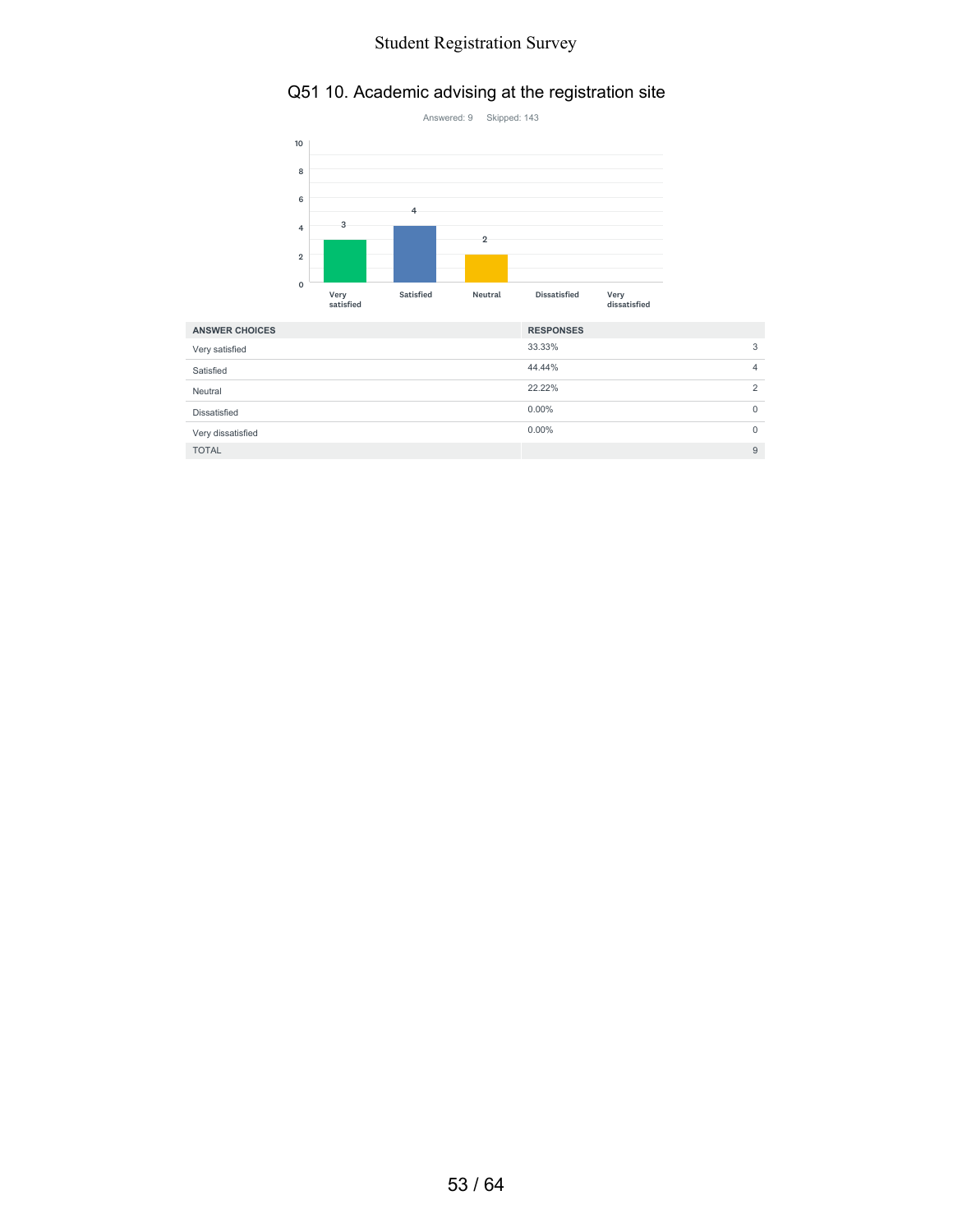### Q52 11. Availability of courses for my program



| <b>ANSWER CHOICES</b> | <b>RESPONSES</b> |                |
|-----------------------|------------------|----------------|
| Very satisfied        | 33.33%           | 3              |
| Satisfied             | 22.22%           | $\overline{2}$ |
| Neutral               | 22.22%           | $\overline{2}$ |
| Dissatisfied          | 22.22%           | 2              |
| Very dissatisfied     | $0.00\%$         | $\Omega$       |
| <b>TOTAL</b>          |                  | 9              |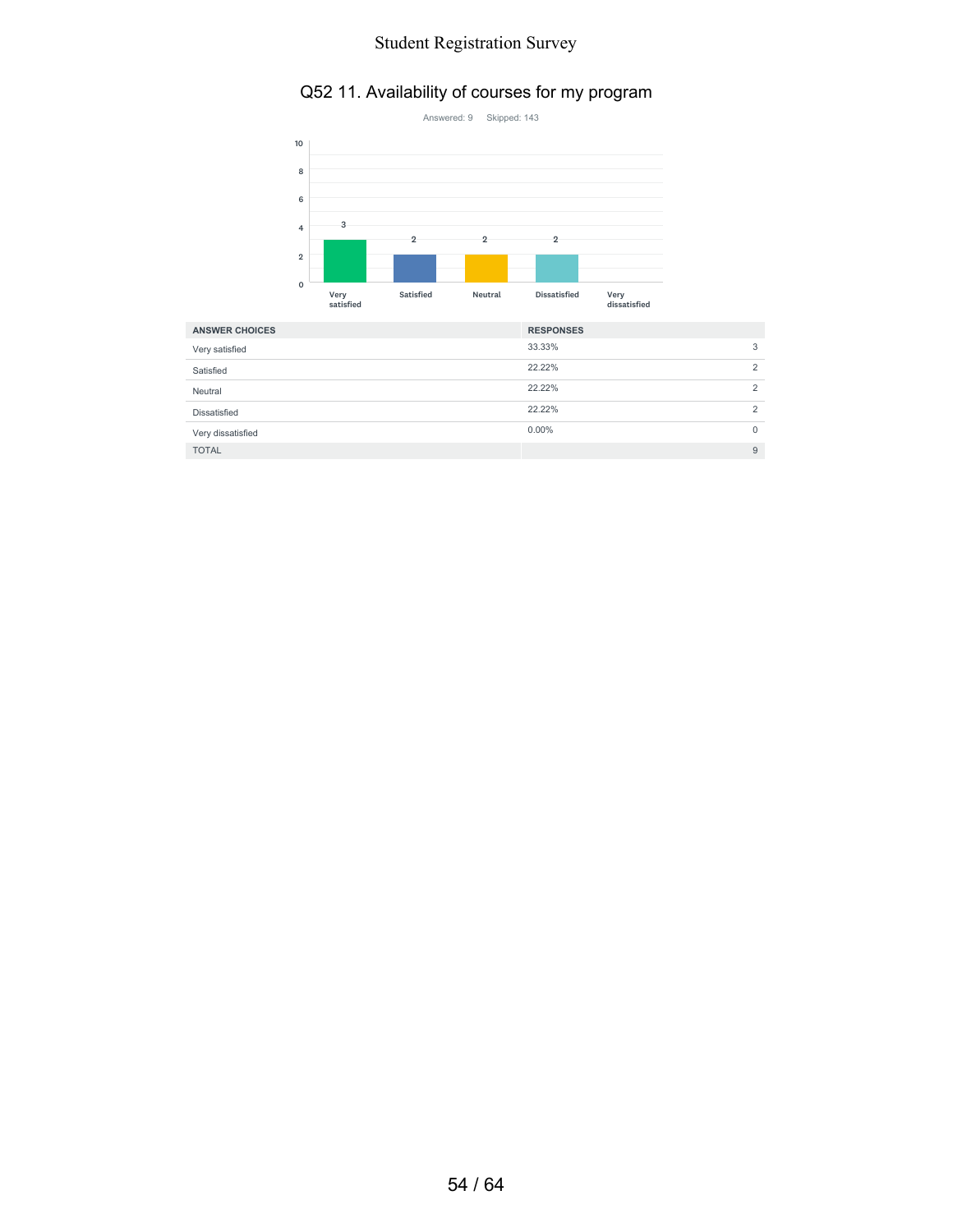#### Q53 12. Bill paying process



| <b>ANSWER CHOICES</b> | <b>RESPONSES</b> |   |
|-----------------------|------------------|---|
| Very satisfied        | 44.44%           | 4 |
| Satisfied             | 22.22%           | 2 |
| Neutral               | 33.33%           | 3 |
| Dissatisfied          | $0.00\%$         | 0 |
| Very dissatisfied     | $0.00\%$         | 0 |
| <b>TOTAL</b>          |                  | 9 |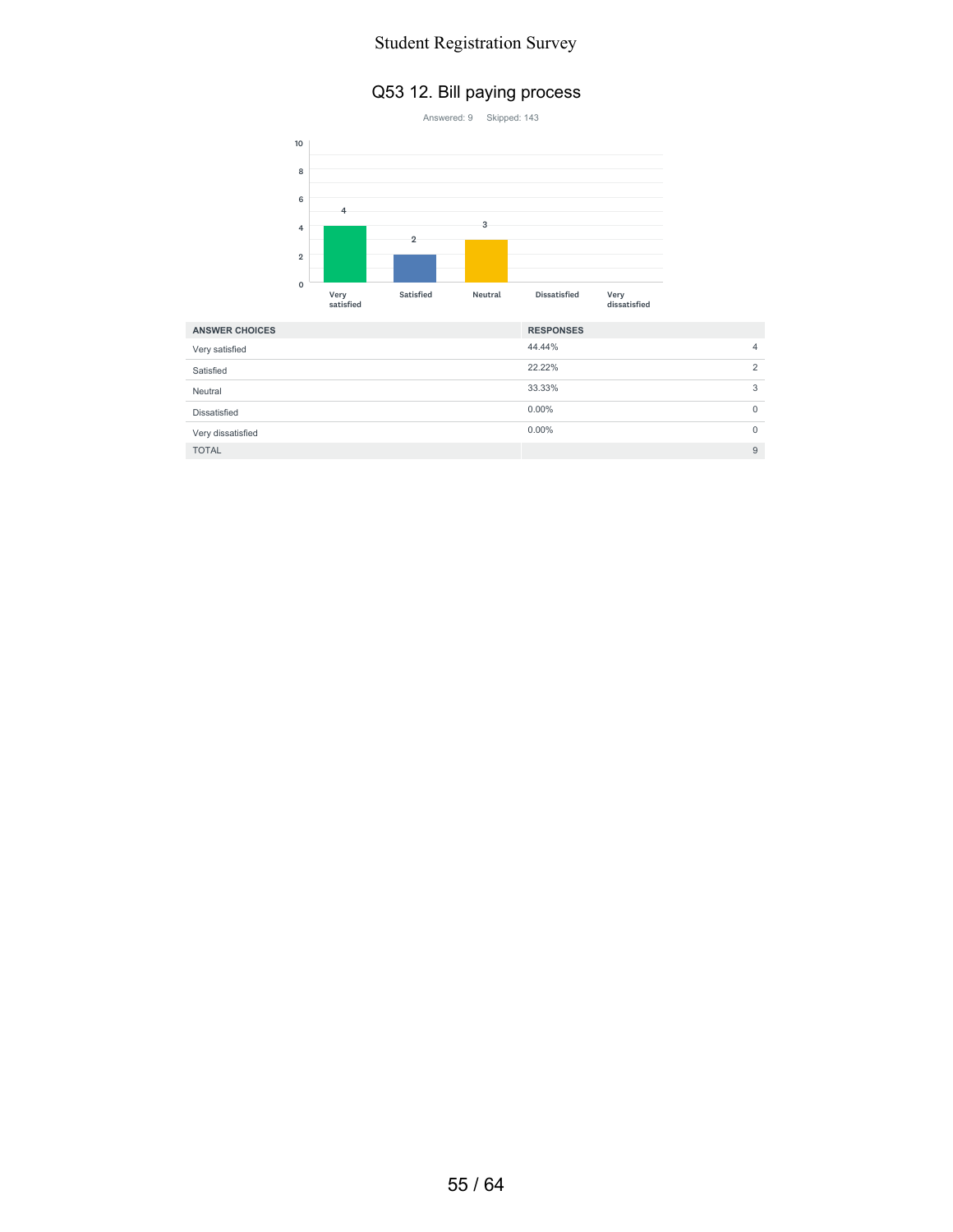#### Q54 13. TIME involved in completing registration process



| <b>ANSWER CHOICES</b> | <b>RESPONSES</b> |          |
|-----------------------|------------------|----------|
| Very satisfied        | 33.33%           | 3        |
| Satisfied             | 22.22%           | 2        |
| Neutral               | 11.11%           |          |
| Dissatisfied          | 33.33%           | 3        |
| Very dissatisfied     | $0.00\%$         | $\Omega$ |
| <b>TOTAL</b>          |                  | 9        |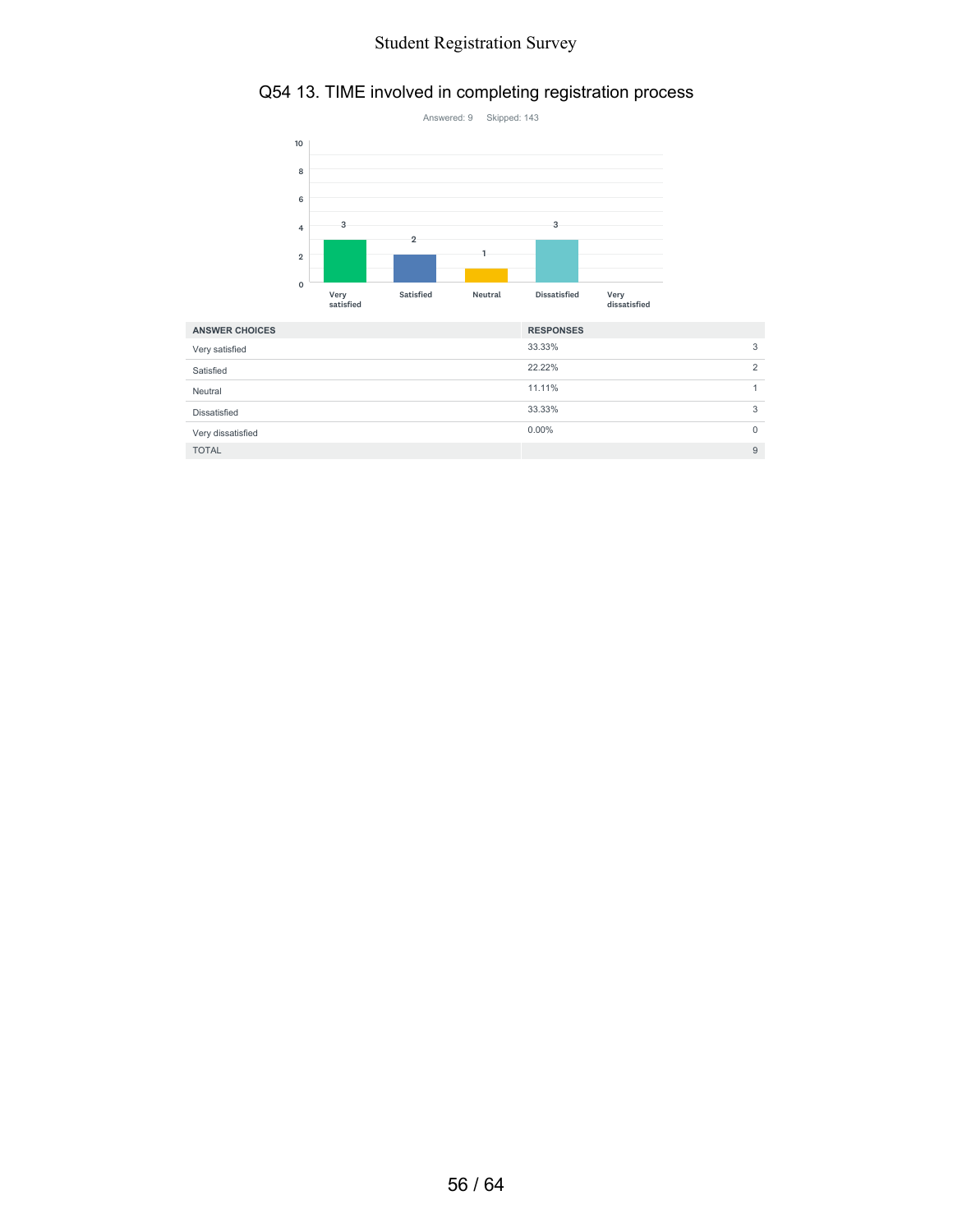### Q55 14. Overall satisfaction with registration process



| <b>ANSWER CHOICES</b> | <b>RESPONSES</b> |          |
|-----------------------|------------------|----------|
| Very satisfied        | 33.33%           | 3        |
| Satisfied             | 22.22%           | 2        |
| Neutral               | 33.33%           | 3        |
| Dissatisfied          | 11.11%           |          |
| Very dissatisfied     | $0.00\%$         | $\Omega$ |
| <b>TOTAL</b>          |                  | 9        |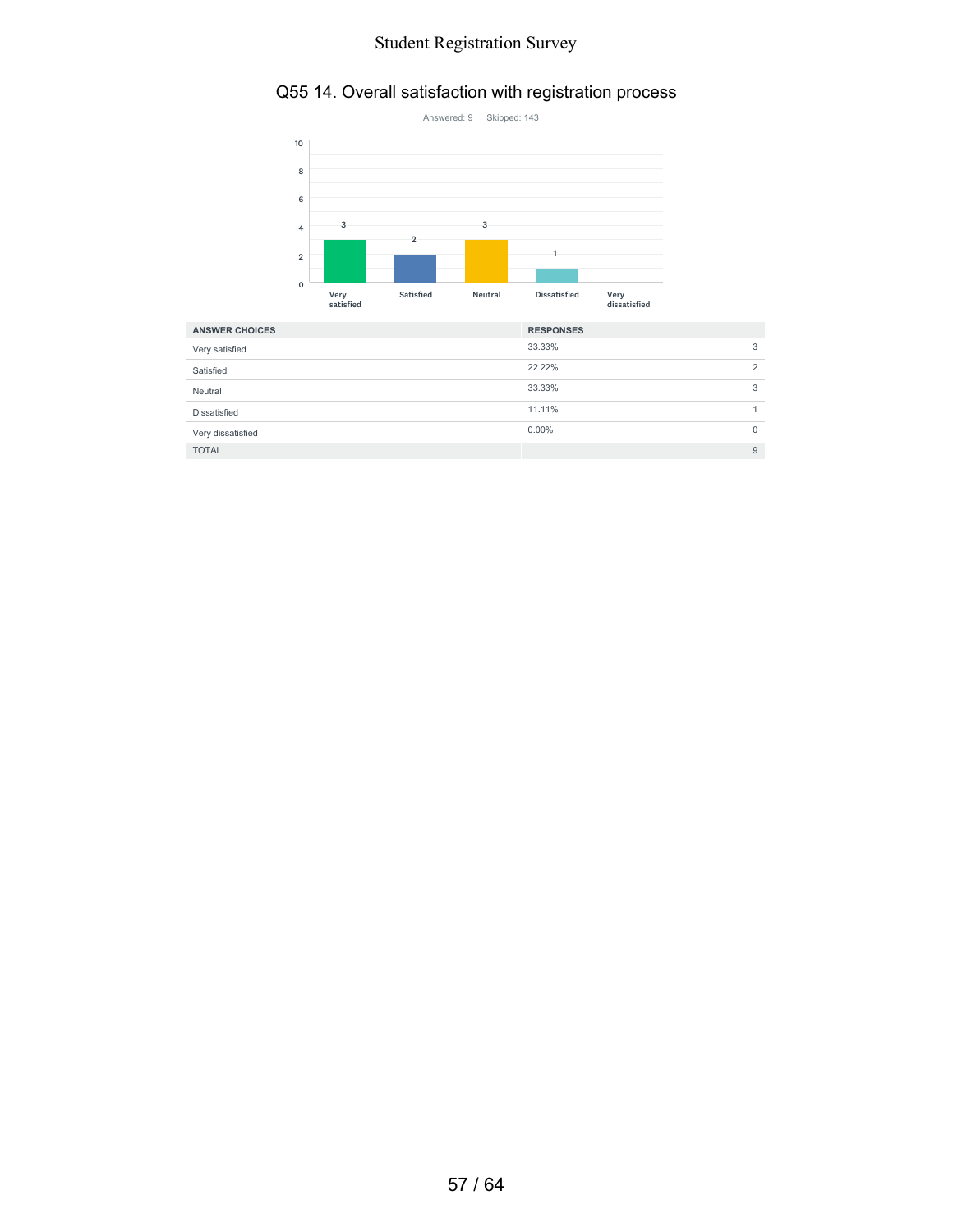#### Q56 Please indicate your level of agreement



| <b>Strongly Agree</b> | Agree | <mark>'</mark> Neutral | <b>Disagree</b> | <b>Strongly Disagree</b> |
|-----------------------|-------|------------------------|-----------------|--------------------------|
| No Opinion            |       |                        |                 |                          |

|                                                  | <b>STRONGLY</b><br><b>AGREE</b> | <b>AGREE</b> | <b>NEUTRAL</b> | <b>DISAGREE</b> | <b>STRONGLY</b><br><b>DISAGREE</b> | <b>NO</b><br><b>OPINION</b> | <b>TOTAL</b> |
|--------------------------------------------------|---------------------------------|--------------|----------------|-----------------|------------------------------------|-----------------------------|--------------|
| The online registration process was<br>adequate. | 20.00%                          | 30.00%       | 40.00%<br>4    | $0.00\%$        | $0.00\%$                           | 10.00%                      | 10           |
| Was successful registering online.               | 40.00%                          | 40.00%       | 10.00%         | $0.00\%$        | $0.00\%$                           | 10.00%                      | 10           |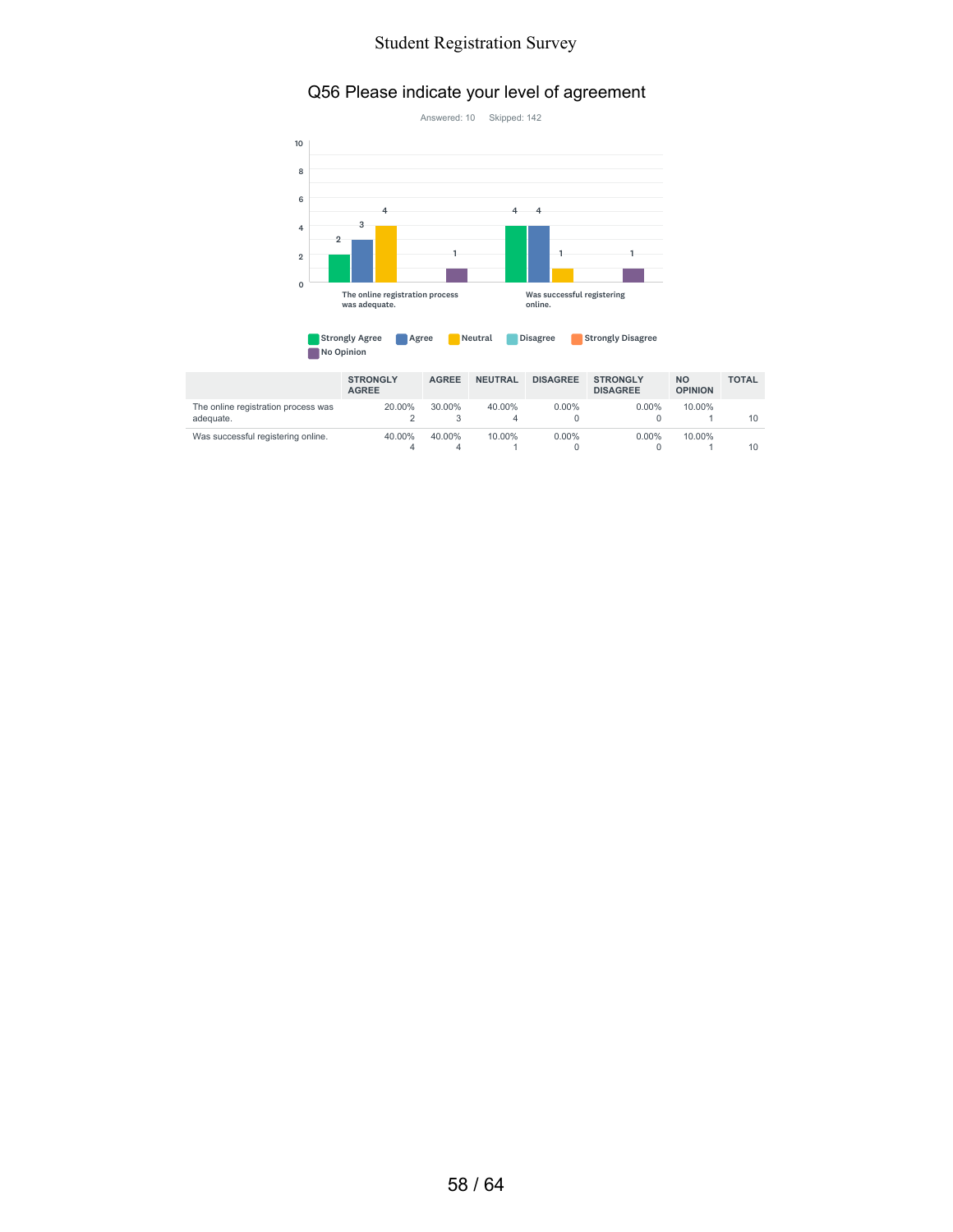#### Q57 What part of the online registration were you most disappointed by?



| <b>ANSWER CHOICES</b>                                    |                                                         | <b>RESPONSES</b> |  |
|----------------------------------------------------------|---------------------------------------------------------|------------------|--|
| Need permission access from advisor in order to register |                                                         | 100.00%          |  |
|                                                          | Not being able to pay registration fee online           | 25.00%           |  |
| <b>Total Respondents: 4</b>                              |                                                         |                  |  |
|                                                          |                                                         |                  |  |
| #                                                        | OTHER (PLEASE SPECIFY)                                  | <b>DATE</b>      |  |
|                                                          | All is okay with me.                                    | 2/4/2016 2:58 PM |  |
| $\mathcal{P}$                                            | none                                                    | 1/6/2016 3:19 PM |  |
| 3                                                        | I didn't register online. I have never register online. | 1/5/2016 5:01 PM |  |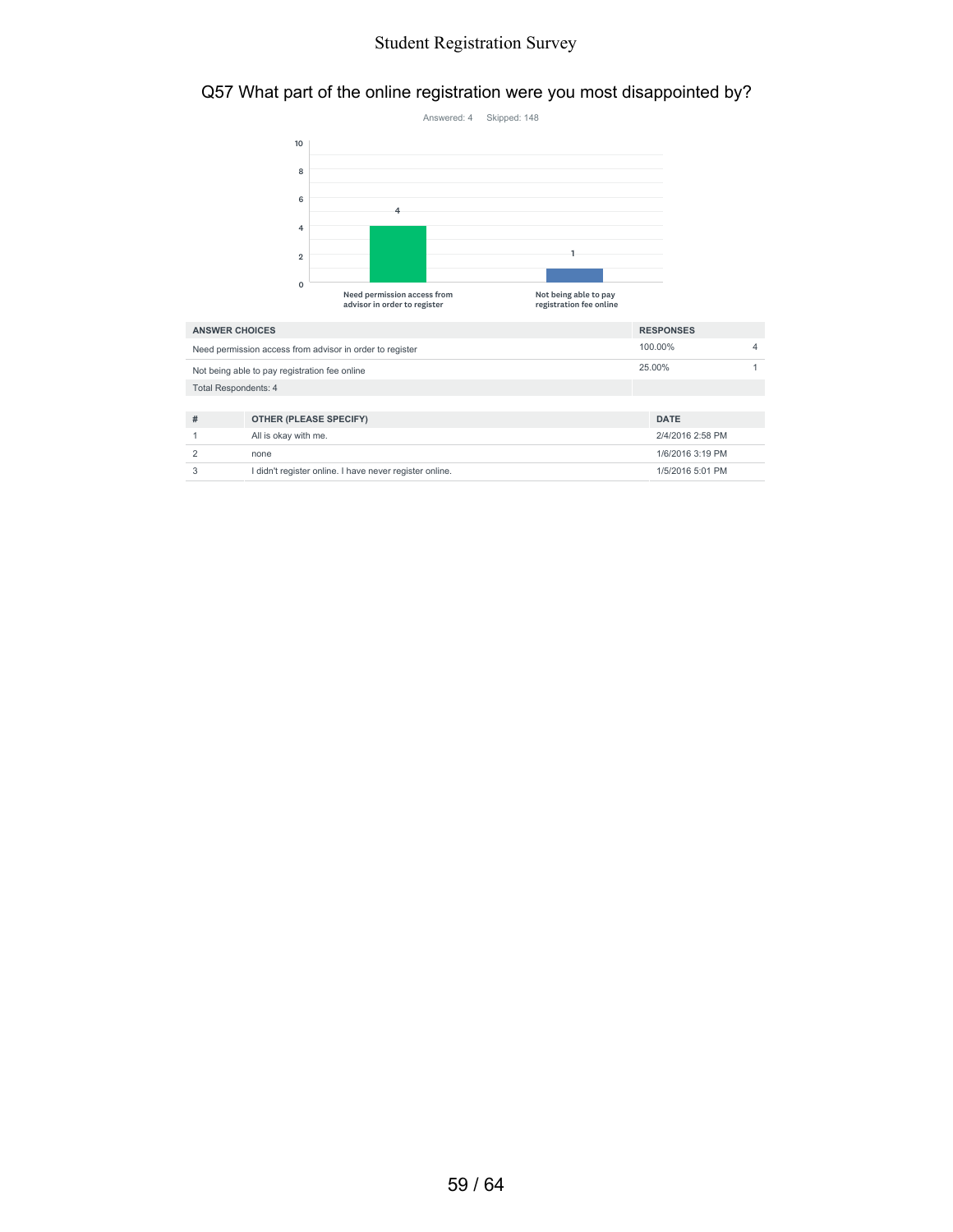### Q58 How can we improve your online registration experience?

Answered: 5 Skipped: 147

| # | <b>RESPONSES</b>                                                                                                                                                                                                                                                                                                                                                       | <b>DATE</b>        |
|---|------------------------------------------------------------------------------------------------------------------------------------------------------------------------------------------------------------------------------------------------------------------------------------------------------------------------------------------------------------------------|--------------------|
|   | We can have a form for the Micronesian student with the school ID ready on it rather than looking<br>for it. Or is it because of the confidentiality?                                                                                                                                                                                                                  | 2/4/2016 2:58 PM   |
|   | During registration day, have more than one Student Services staff work to expedite the process.<br>The line would be backed up on the student services side because only one staff would be there<br>to process the students and would get frustrated and loose professionalism when students<br>complete the signing portion to come back and have their print outs. | 1/13/2016 11:05 AM |
|   | make students feel welcome and comfortable when registering. and smile instead of just looking at<br>me like im dumbsome of them staffs just make me wanna go home and forget about school                                                                                                                                                                             | 1/9/2016 1:17 PM   |
|   | faster internet connection                                                                                                                                                                                                                                                                                                                                             | 1/6/2016 3:19 PM   |
|   | I really don't know! I have no experience!                                                                                                                                                                                                                                                                                                                             | 1/5/2016 5:01 PM   |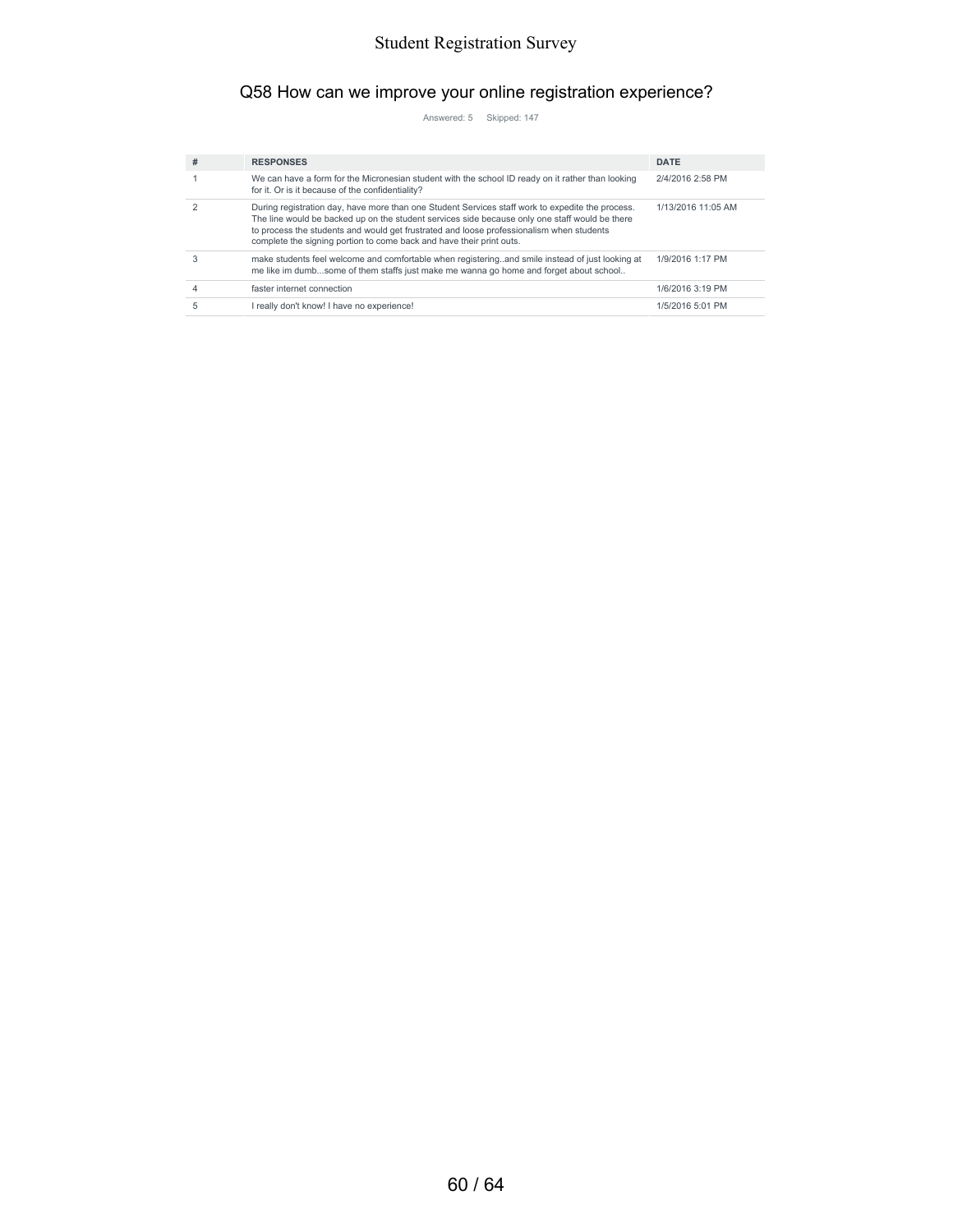#### Q59 I am able to finance my fall semester courses (Check all that apply):



| <b>ANSWER CHOICES</b>              |                               | <b>RESPONSES</b> |             |          |
|------------------------------------|-------------------------------|------------------|-------------|----------|
| Supplemental Education Grant (SEG) |                               | 12.50%           |             |          |
| Congressional assistance           |                               | 12.50%           |             |          |
| State scholarship assistance       |                               | 12.50%           |             |          |
| Pell grant                         |                               | 100.00%          |             | 8        |
| Family assistance                  |                               | 37.50%           |             | 3        |
| Personal payment (pocket money)    |                               | 12.50%           |             |          |
| US military veteran assistance     |                               | $0.00\%$         |             | $\Omega$ |
| Total Respondents: 8               |                               |                  |             |          |
|                                    |                               |                  |             |          |
| #                                  | <b>OTHER (PLEASE SPECIFY)</b> |                  | <b>DATE</b> |          |
|                                    | There are no responses.       |                  |             |          |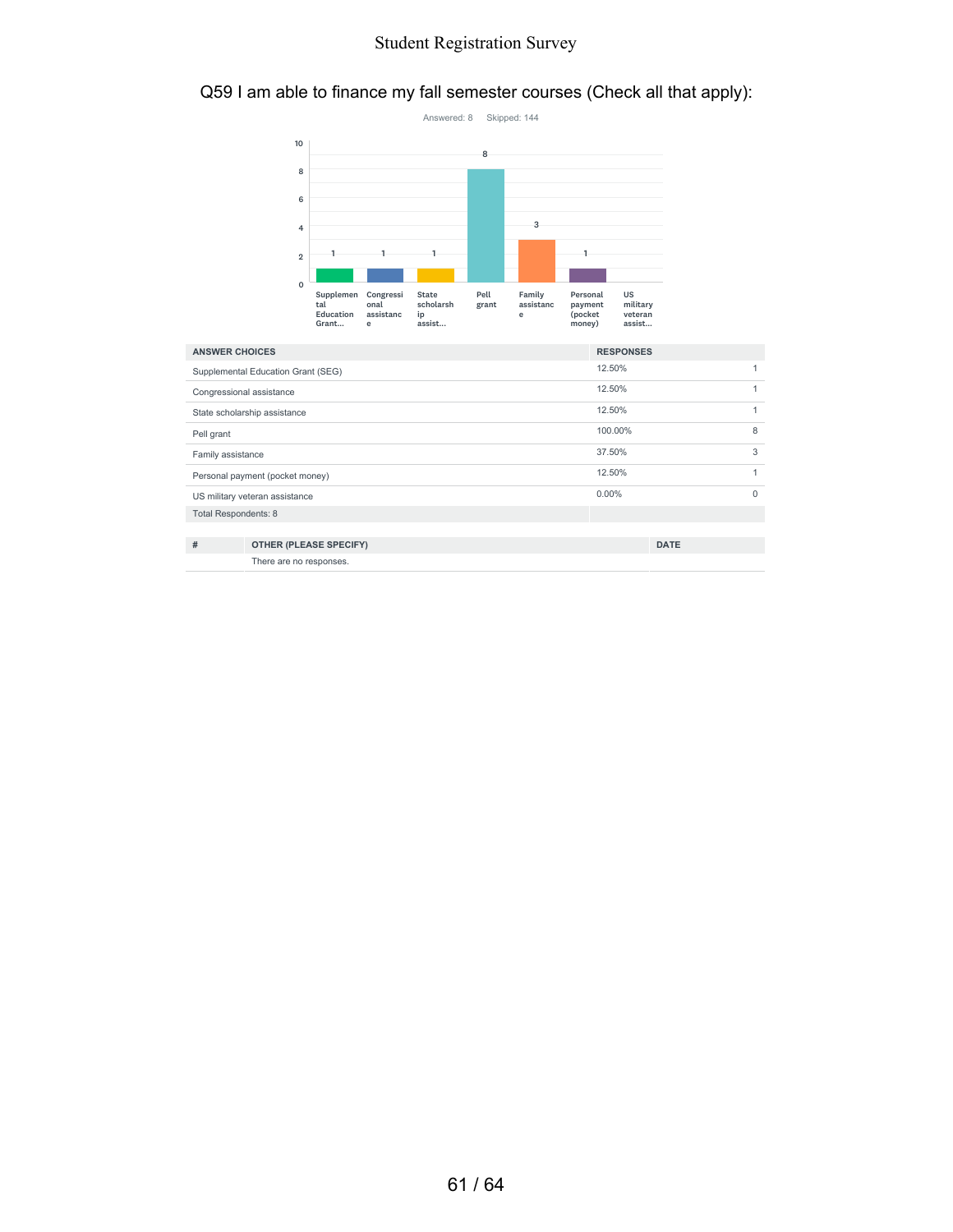### Q60 How did you find out about the registration?



| <b>ANSWER CHOICES</b>                                                      |           |  |
|----------------------------------------------------------------------------|-----------|--|
| Heard about the announcement on the radio.                                 | $22.22\%$ |  |
| through internet/social media (COM-FSM news feed, tweeter, Facebook, etc.) | 55.56%    |  |
| Heard it from families and friends.                                        | 77.78%    |  |
| Other promotions: flyers, billboards, etc.                                 | 11.11%    |  |
| <b>Total Respondents: 9</b>                                                |           |  |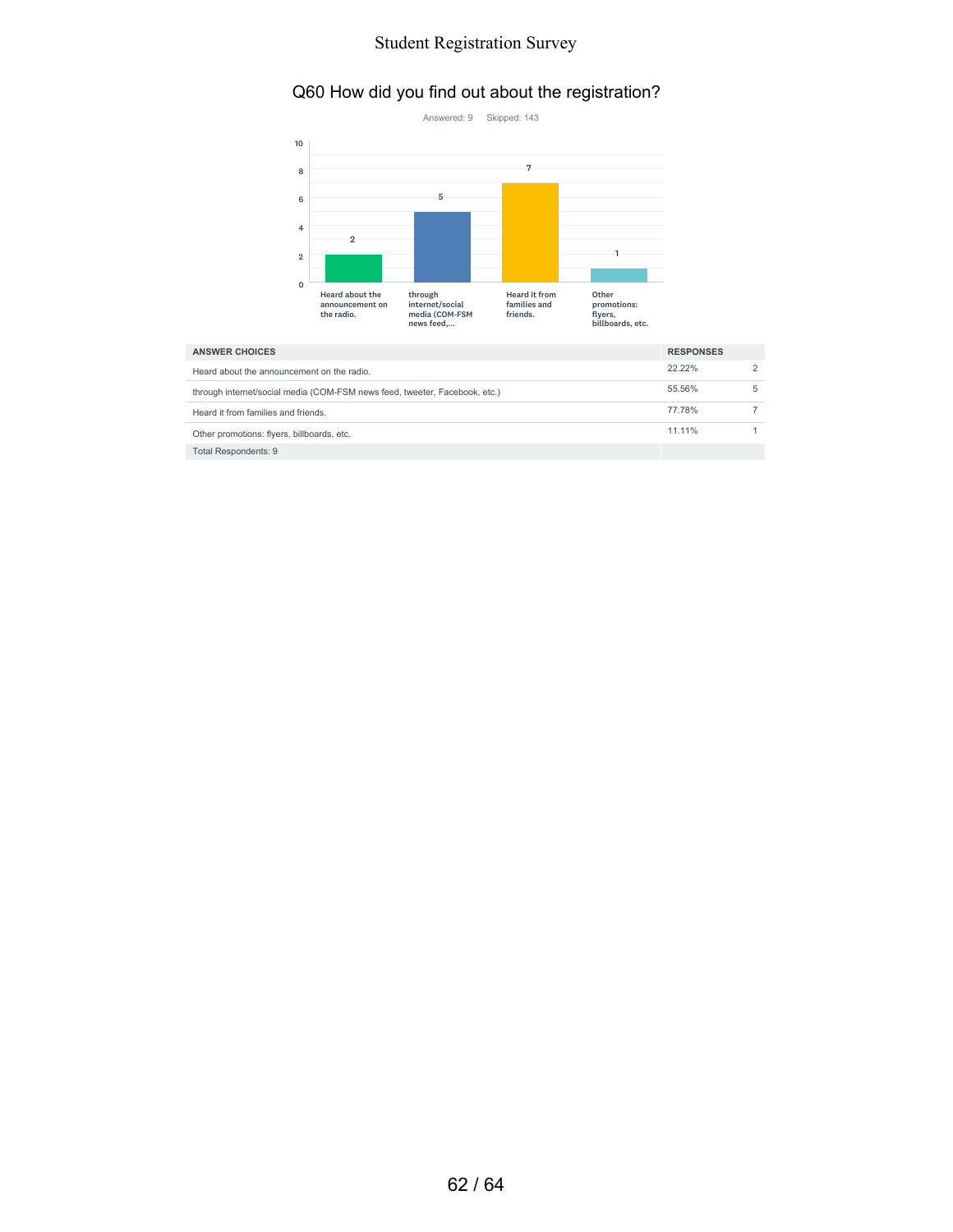## Q61 Why did you decide to enroll at COM-FSM?

Answered: 5 Skipped: 147

| # | <b>RESPONSES</b>                                                                                                                                                              | <b>DATE</b>        |
|---|-------------------------------------------------------------------------------------------------------------------------------------------------------------------------------|--------------------|
|   | Because I believe that COM-FSM is a good place for me to learn.                                                                                                               | 2/16/2016 2:07 PM  |
|   | The location is away from town, the staff are qualified teacher having Master degree, and even<br>more, services are great and most of all during summer I can catch the bus. | 2/4/2016 3:02 PM   |
|   | In order to have a degree in today's working environment. A good sense of accomplishment to<br>boost confidence and a difference setter in comparing resume.                  | 1/13/2016 11:13 AM |
|   | i seek knowledge in higher places                                                                                                                                             | 1/6/2016 3:21 PM   |
|   | I want to take a few classes here before I transfer somewhere so i could know how life is in<br>college.                                                                      | 1/5/2016 5:02 PM   |